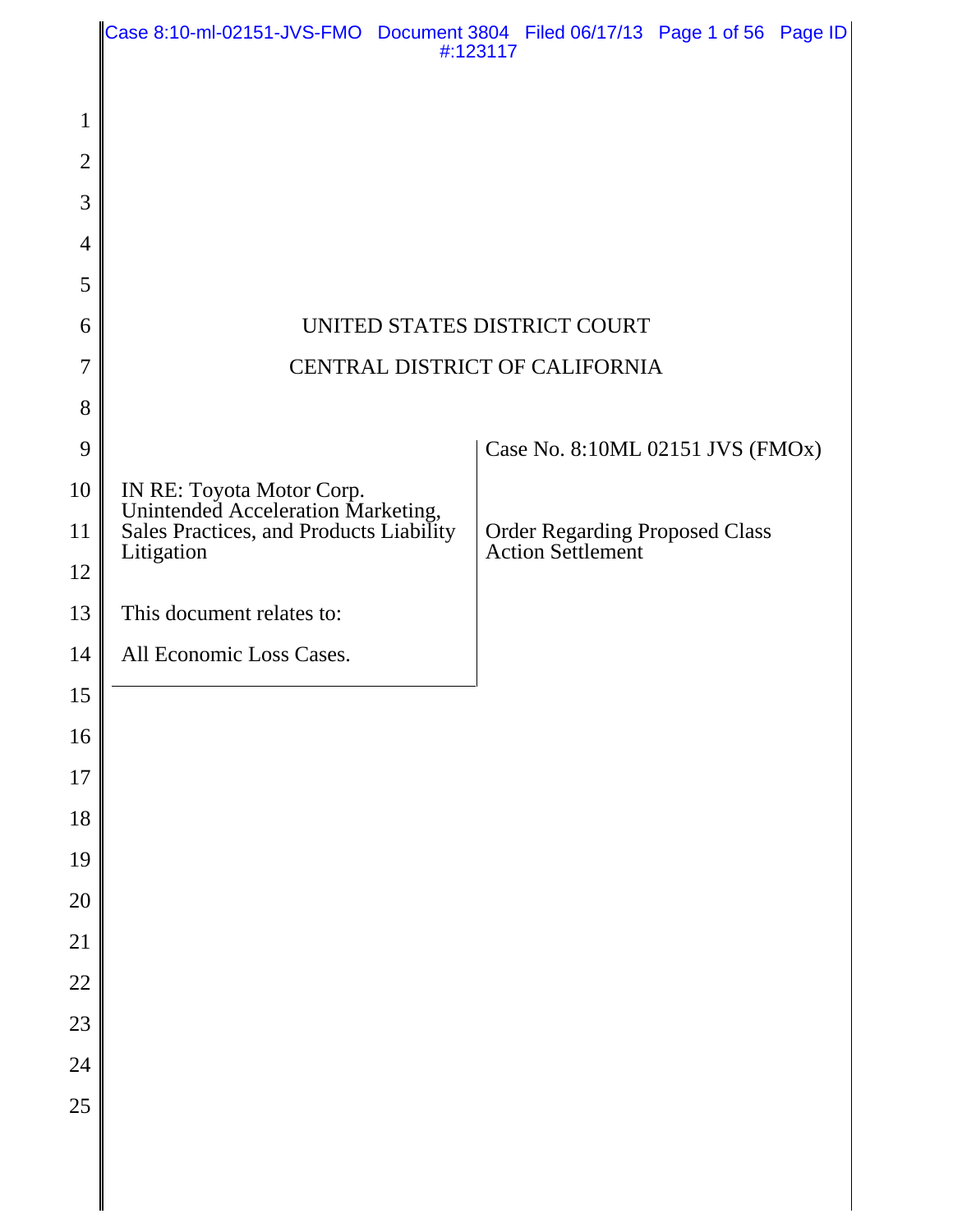|                     |      |                 | Case 8:10-ml-02151-JVS-FMO Document 3804 Filed 06/17/13 Page 2 of 56 Page ID<br>#:123118 |  |  |
|---------------------|------|-----------------|------------------------------------------------------------------------------------------|--|--|
| $\mathbf{1}$        |      |                 | <b>Table of Contents</b>                                                                 |  |  |
| $\overline{2}$      | I.   |                 |                                                                                          |  |  |
| 3                   | II.  |                 |                                                                                          |  |  |
| $\overline{4}$<br>5 | III. | $\mathsf{A}$ .  | <u>Terms of Settlement, Allocation Plan and Scope of Release of Claims</u> 3             |  |  |
| 6                   |      |                 | Alleged Diminished Value Fund  4<br>1.                                                   |  |  |
| 7                   |      |                 | 2.<br><b>BOS</b> Installation and Cash-in-Lieu of BOS                                    |  |  |
| 8                   |      |                 |                                                                                          |  |  |
| 9                   |      |                 | 3.                                                                                       |  |  |
| 10                  |      |                 | 4.                                                                                       |  |  |
| 11                  |      | <b>B.</b>       |                                                                                          |  |  |
| 12                  |      | $\mathcal{C}.$  |                                                                                          |  |  |
| 13<br>14            | IV.  | A.              | Legal Standards Applicable to Class Action Settlement Approval  11                       |  |  |
| 15                  |      | <b>B.</b>       | Appropriateness of Continued Certification of the Class  12                              |  |  |
| 16                  |      |                 |                                                                                          |  |  |
| 17                  | V.   |                 | <u>Rule <math>23(e)(3)</math> – Parties Must Identify the Terms of the Settlement</u>    |  |  |
| 18                  |      |                 |                                                                                          |  |  |
| 19                  |      | <b>B.</b>       |                                                                                          |  |  |
| 20                  |      | $\mathcal{C}$ . | <u>Rule 23(e)(4) – Opportunity to Opt Out and Rule 23(e)(5) –</u>                        |  |  |
| 21                  |      |                 |                                                                                          |  |  |
| 22                  |      | D.              | <u>Rule 23(e)(2) – Settlement Must be "[F]air, [R]easonable, and</u>                     |  |  |
| 23                  |      |                 |                                                                                          |  |  |
| 24                  |      |                 | 1.                                                                                       |  |  |
| 25                  |      |                 | a.                                                                                       |  |  |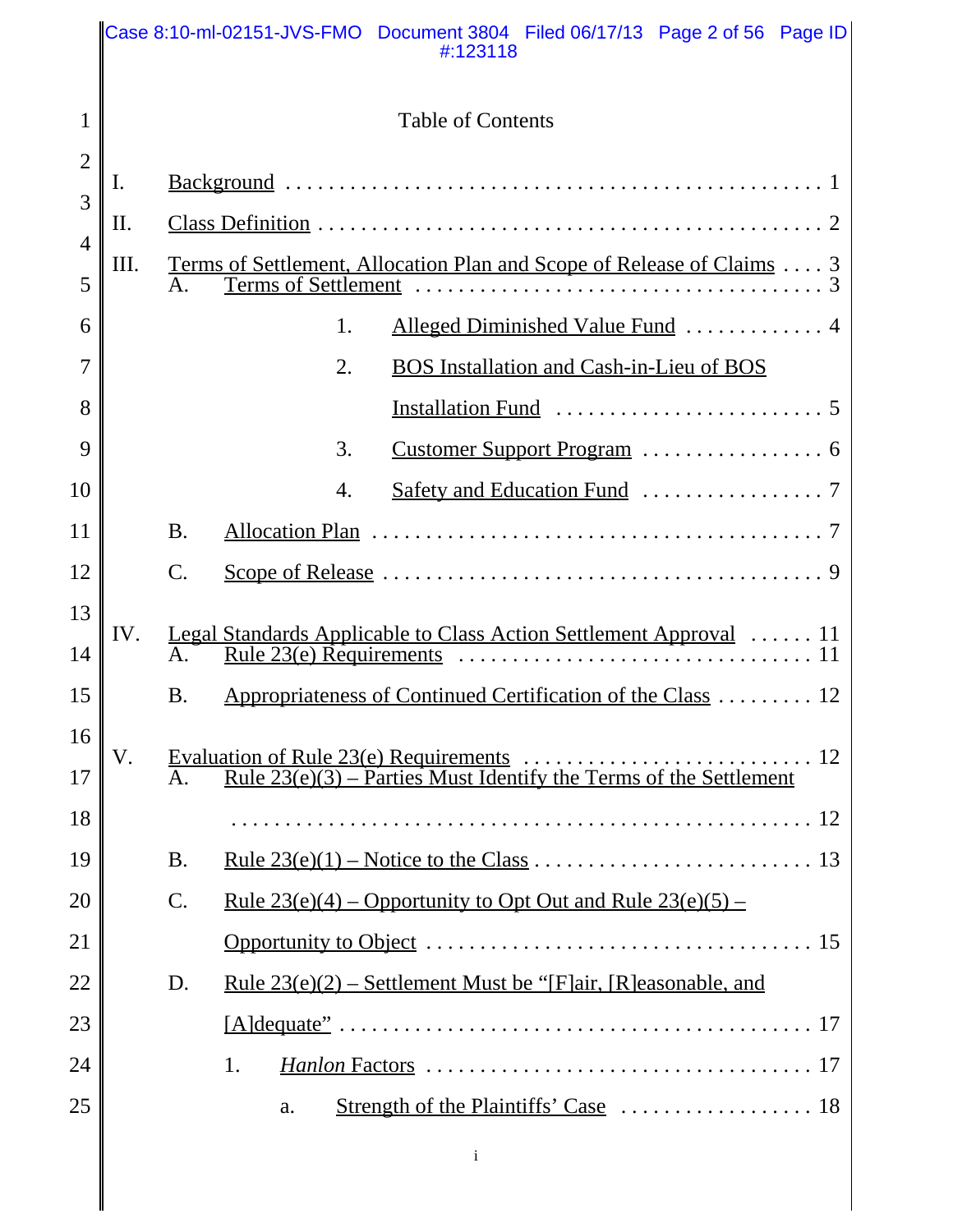#### Case 8:10-ml-02151-JVS-FMO Document 3804 Filed 06/17/13 Page 3 of 56 Page ID #:123119

| $\mathbf{1}$   |      |                |    | b. | Risk, Expense, Complexity, and Likely Duration of                                             |
|----------------|------|----------------|----|----|-----------------------------------------------------------------------------------------------|
| $\overline{2}$ |      |                |    |    |                                                                                               |
| 3              |      |                |    | c. | <b>Risk of Maintaining Class Action Status Throughout the</b>                                 |
| $\overline{4}$ |      |                |    |    |                                                                                               |
| 5              |      |                |    | d. |                                                                                               |
| 6              |      |                |    | e. | <b>Extent of Discovery Completed and the Stage of the</b>                                     |
| $\overline{7}$ |      |                |    |    | Proceedings $\ldots \ldots \ldots \ldots \ldots \ldots \ldots \ldots \ldots \ldots \ldots 26$ |
| 8              |      |                |    | f. |                                                                                               |
| 9              |      |                |    | g. |                                                                                               |
| 10             |      |                |    | h. | Reaction of the Class Members to the Proposed                                                 |
| 11             |      |                |    |    |                                                                                               |
| 12             |      |                | 2. |    |                                                                                               |
| 13             | VI.  |                |    |    |                                                                                               |
| 14             |      |                |    |    |                                                                                               |
| 15             | VII. | Α.             |    |    |                                                                                               |
| 16             |      | <b>B.</b>      |    |    | Sale Window and Early Lease Termination Window  36                                            |
| 17             |      | $\mathbf{C}$ . |    |    |                                                                                               |
| 18             |      | D.             |    |    |                                                                                               |
| 19             |      | Ε.             |    |    |                                                                                               |
| 20             |      |                | 1. |    | Objections to Attorney Fees and Compensation of Named                                         |
| 21             |      |                |    |    |                                                                                               |
| 22             |      |                | 2. |    |                                                                                               |
| 23             |      |                | 3. |    | <b>Applicability of Release to Claims Asserted by Putative Class</b>                          |
| 24             |      |                |    |    |                                                                                               |
| 25             |      |                | 4. |    |                                                                                               |
|                |      |                |    |    |                                                                                               |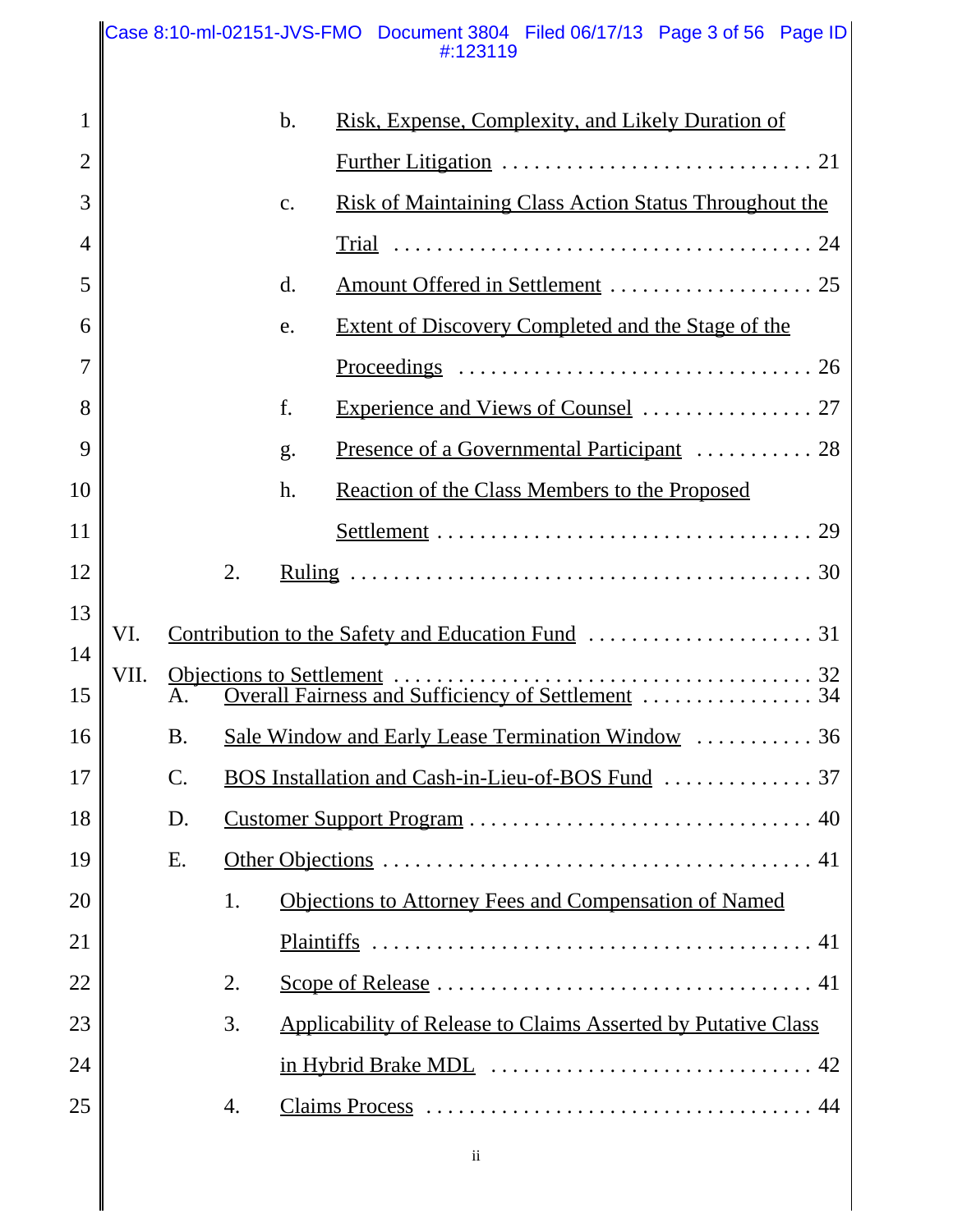|                |    | Case 8:10-ml-02151-JVS-FMO Document 3804 Filed 06/17/13 Page 4 of 56 Page ID<br>#:123120 |    |
|----------------|----|------------------------------------------------------------------------------------------|----|
| $\mathbf{1}$   | 5. |                                                                                          |    |
| $\overline{2}$ | 6. |                                                                                          |    |
| 3              | 7. |                                                                                          |    |
| $\overline{4}$ | 8. |                                                                                          |    |
| 5              |    |                                                                                          |    |
| 6              |    |                                                                                          | 48 |
| $\overline{7}$ |    |                                                                                          |    |
| 8              |    |                                                                                          |    |
| 9              |    |                                                                                          |    |
| 10             |    |                                                                                          |    |
| 11             |    |                                                                                          |    |
| 12             |    |                                                                                          |    |
| 13             |    |                                                                                          |    |
| 14             |    |                                                                                          |    |
| 15             |    |                                                                                          |    |
| 16             |    |                                                                                          |    |
| 17             |    |                                                                                          |    |
| 18             |    |                                                                                          |    |
| 19             |    |                                                                                          |    |
| 20             |    |                                                                                          |    |
| 21             |    |                                                                                          |    |
| 22             |    |                                                                                          |    |
| 23             |    |                                                                                          |    |
| 24             |    |                                                                                          |    |
| 25             |    |                                                                                          |    |
|                |    | $\rm iii$                                                                                |    |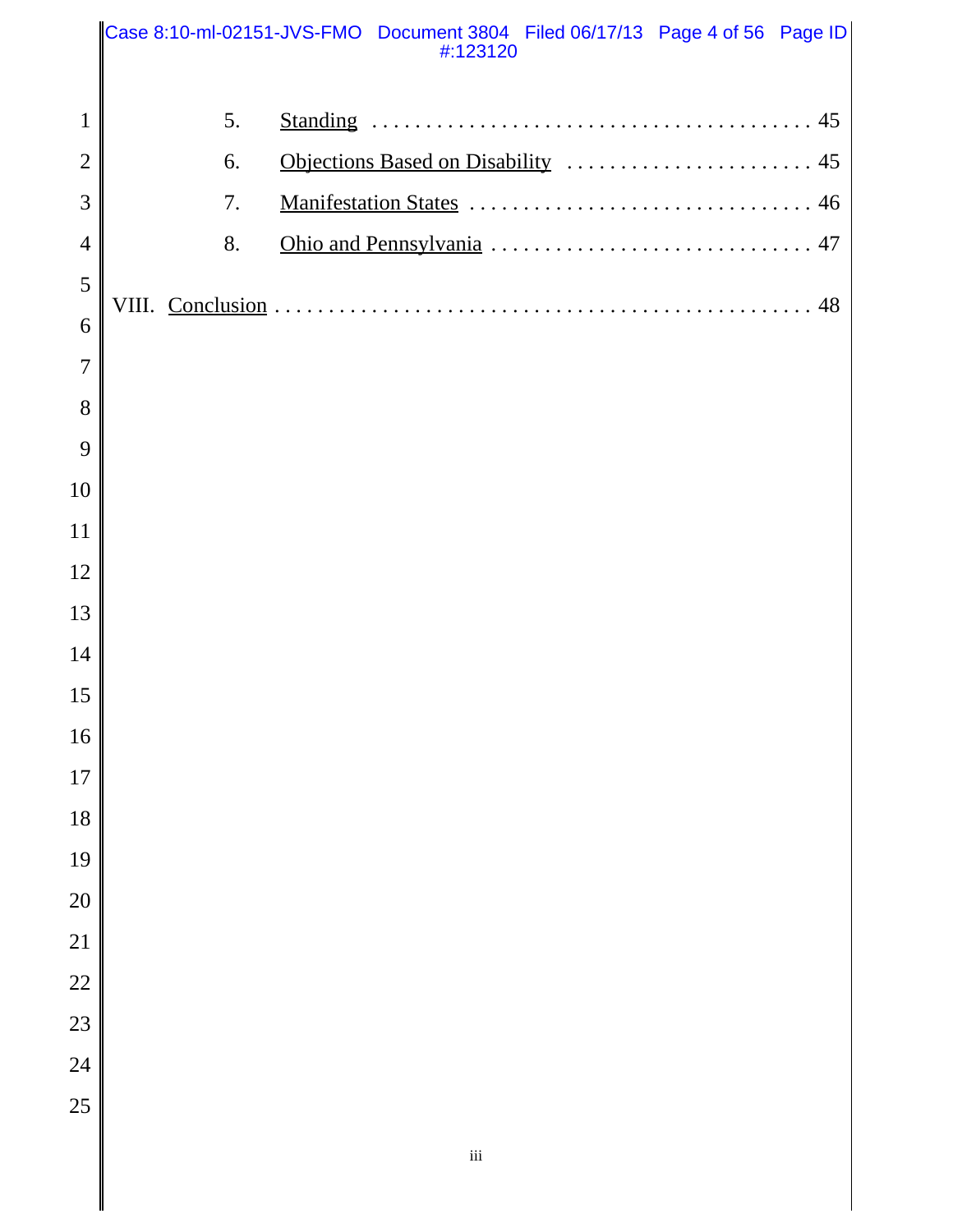#### Case 8:10-ml-02151-JVS-FMO Document 3804 Filed 06/17/13 Page 5 of 56 Page ID #:123121

1 2 3 4 5 6 Presently before the Court is a Motion filed by the Economic Loss Plaintiffs ("Plaintiffs") seeking final approval of the proposed class action settlement. (Docket No. 3555-56.) A number of objections to the proposed settlement and award of fees, costs, and class representative compensation have been filed.<sup>1</sup> The Toyota Defendants and Plaintiffs have filed Reply briefs in support of the settlement. (Docket Nos. 3728 & 3731.)

8 9 10 11 12 13 As set forth more fully below, generally, the Court believes that the proposed settlement is fair, adequate, and reasonable. Nevertheless, as articulated in detail herein, certain difficulties in the plan of allocation of the settlement funds preclude the Court's final approval of the proposed settlement at this time. Accordingly, and with the following discussion, the Court holds in abeyance the Motion for Final Approval of Class Action Settlement.

14

7

15 I. Background

16

17 18 19 20 21 On December 28, 2012, on application from the Economic Loss Plaintiffs, this Court granted preliminary approval to a proposed settlement agreement.<sup>2</sup> (See Docket Nos. 3344-45 ("Preliminary Approval Orders").) After preliminary approval, the parties amended two terms of the proposed settlement agreement relating to the circumstances under which any excess in each of the two cash funds

22

<sup>&</sup>lt;sup>1</sup> The objections are discussed herein at length. <u>See *infra*</u> section VII.

<sup>24</sup> 25  $2<sup>2</sup>$  The proposed settlement agreement was reached with the assistance of Court-appointed Settlement Special Master Patrick A. Juneau. (See Docket No. 2462.)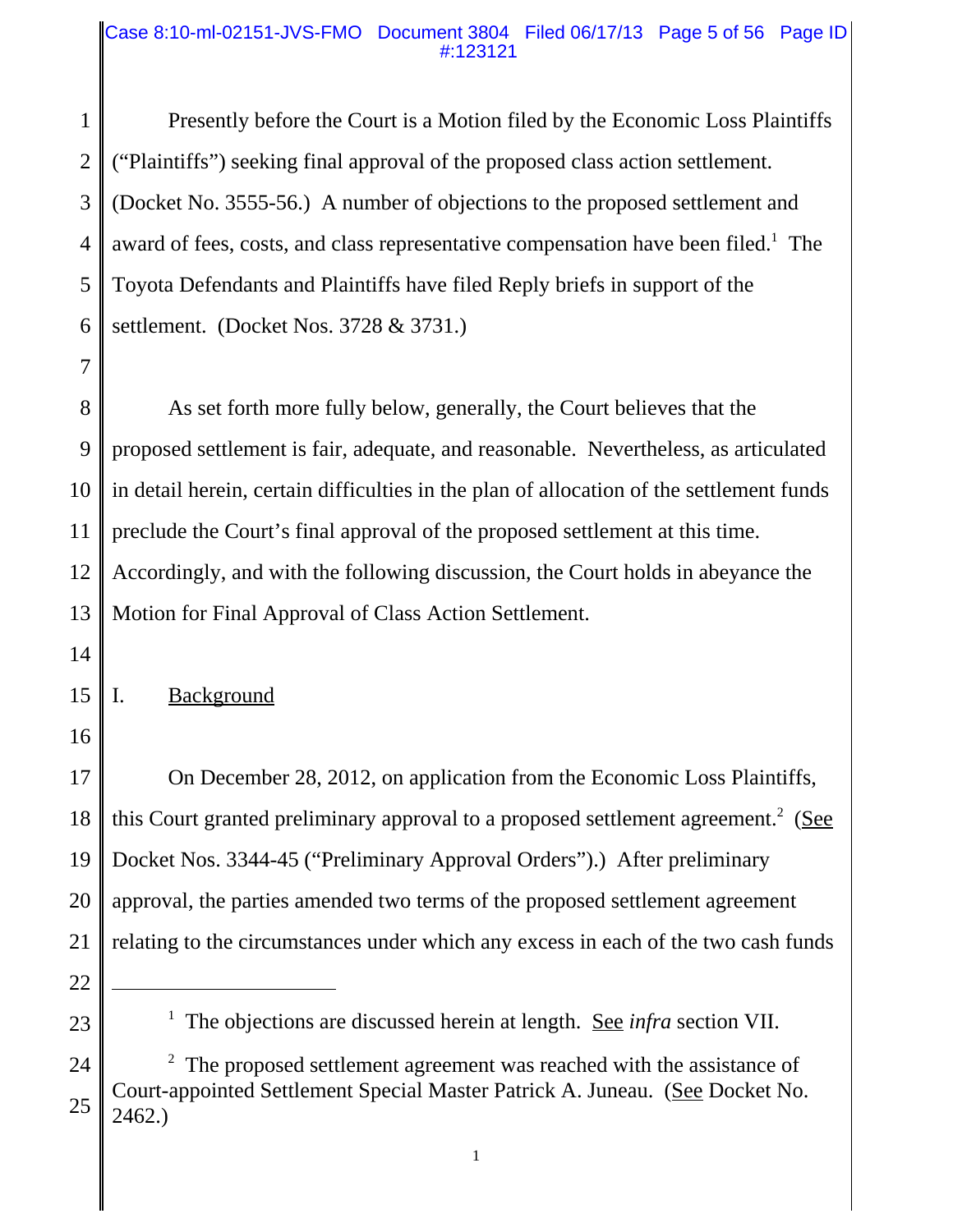#### Case 8:10-ml-02151-JVS-FMO Document 3804 Filed 06/17/13 Page 6 of 56 Page ID #:123122

1 2 3 4 5 6 might flow into each other. (Docket No. 3424.) Moreover, in their Reply, based on new information regarding the claim filing rates, Plaintiffs outlined changes to the plan of how to allocate the two cash settlement funds. On the morning of the fairness hearing, the parties presented a further refinement on the allocation issue. The terms of the settlement agreement, as amended, are summarized in a separate section, below.

7

8

9

# II. Class Definition

10 11 12 13 14 Plaintiffs filed a copy of the Settlement Agreement with their application for preliminary approval of the proposed settlement.<sup>3</sup> The Settlement Agreement sets forth a precise definition of the Settlement Class. Specifically, subject to exclusion of certain persons affiliated with or employed by Toyota,<sup>4</sup> the parties' counsel, and the Court,<sup>5</sup> the Settlement Class is defined as:

15

16

17

[A]ll persons, entities or organizations who, at any time as of or before the entry of the Preliminary Approval Order, own or owned,

25

23 24 <sup>4</sup> The Settlement Agreement defines "Toyota" as "Toyota Motor Corporation and Toyota Motor Sales, U.S.A., Inc." (§ I(47).) Throughout this Order, the Court uses the term as it is defined by the parties.

<sup>5</sup> Also excluded are certain family members of such persons.  $(\S$  I(13).)

<sup>18</sup>

<sup>19</sup> 20 21 22  $3$  The Settlement Agreement is attached as an unenumerated Exhibit to Plaintiffs' Ex Parte Application for preliminary approval of the settlement. (See Docket No. 3342-1 at 1-56.) The Settlement Agreement is also available at the settlement website, www.toyotaelsettlement.com. All otherwise undesignated section symbols in this Order refer to the Settlement Agreement.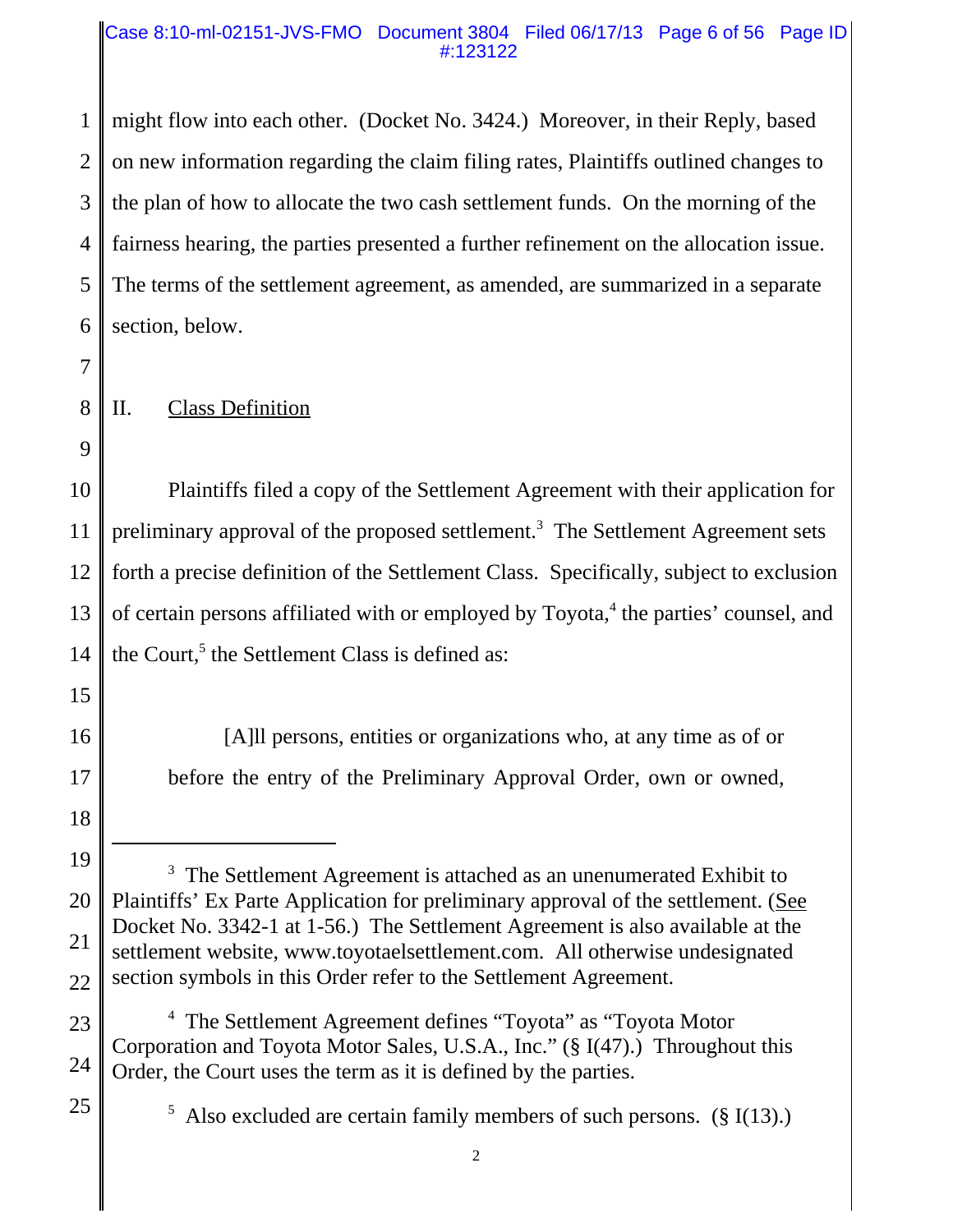#### Case 8:10-ml-02151-JVS-FMO Document 3804 Filed 06/17/13 Page 7 of 56 Page ID #:123123

purchase(d), lease(d) and/or insure(d) the residual value, as a Residual Value Insurer, of all Subject Vehicles equipped or installed with an ETCS (as listed in Exhibit 10) distributed for sale or lease in any of the fifty States, the District of Columbia, Puerto Rico and all other United States territories and/or possessions.

7 8 9 10 11 12 13 14 15 16 17 18 (Settlement Agreement § I(13) (defining "class").) As noted above, the make, model, and years of the "Subject Vehicles" are set forth in tabular form in Exhibit 10 to the Settlement Agreement. (Docket No. 3342-1 at 269-71.) The Subject Vehicles include several year models of the Toyota 4Runner, Avalon, Camry, Celica, Corolla, FJ Cruiser, Highlander, Land Cruiser Prius, RAV4, Sequoia, Sienna, Supra, Tacoma, Tundra, Venza, and Yaris. (Id. at 270.) Also among the Subject Vehicles are several year models of the Lexus ES, GS, GX, HS, IS, LS, LX, RX, and SC. (Id.) Finally, the Subject Vehicles list also includes several year models of the Scion xB, xD, and tC. (Id. at 270-71.) The earliest model year is 1998 for certain Toyota and Lexus models; the latest model year is the 2010 model year for a majority of the models of all three makes of vehicle, Toyota, Lexus, and Scion.  $(\underline{Id.})$ 

19

1

2

3

4

5

6

#### 20 III. Terms of Settlement, Allocation Plan and Scope of Release of Claims

- 21
- 22 23

A. Terms of Settlement

24 25 The current terms of the proposed settlement, as reflected by the Settlement Agreement, as modified, may be described as follows.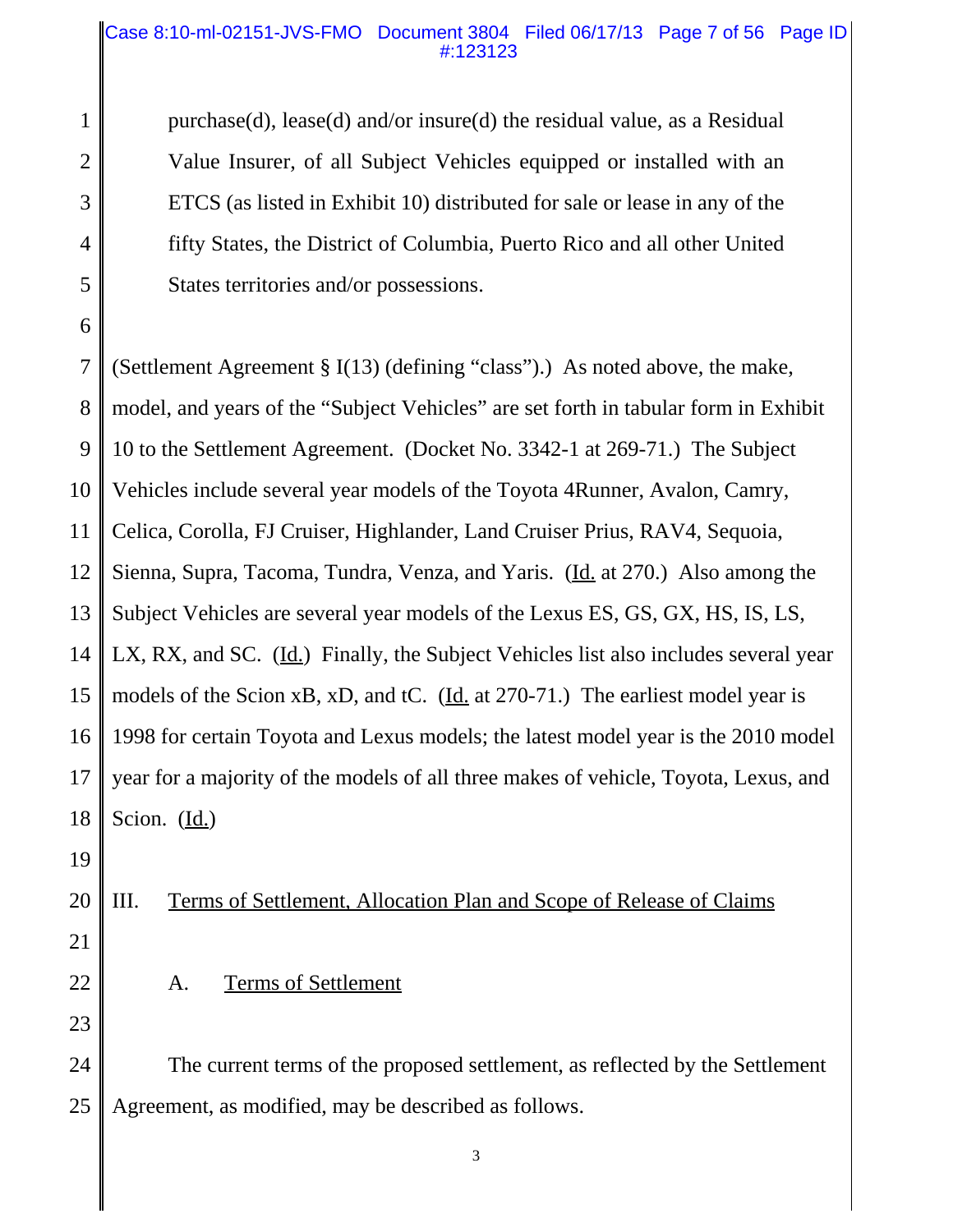#### Case 8:10-ml-02151-JVS-FMO Document 3804 Filed 06/17/13 Page 8 of 56 Page ID #:123124

1 2 3 4 5 6 7 8 9 10 11 12 13 14 15 16 17 18 19 20 21 22 23 <sup>6</sup> This subset of the Subject Vehicles is referred to as "BOS-Eligible Vehicles." (§ I(3) & Ex. 11 (list of BOS-Eligible Vehicles).) Generally, the proposed Settlement consists of four parts: (1) cash payments totaling \$250 million for diminution of resale value of certain vehicles due to the alleged defects; (2) installation by Toyota dealers of a brake-override system ("BOS") for certain eligible vehicles, $6$  and cash payments (totaling another \$250) million) in lieu of such installation to most of the remaining Subject Vehicles; (3) establishment by Toyota of a Customer Support Program ("CSP"); and (4) establishment by Toyota of an Automobile Safety and Education Fund ("Safety and Education Fund"). Upon this Court's final approval of the proposed settlement, Toyota will fund a Qualified Settlement Fund ("the Fund") for payments to class members in the amount of \$500 million.  $(\S\$  II(A)(1), (2) & (4).) 1. Alleged Diminished Value Fund This fund consists of a \$250 million allocated to cash payments for diminished value for class members who took certain actions in a sixteen-month period of time, from September 1, 2009, to December 31, 2010.<sup>7</sup> (§ II(A)(2).) These actions include sale by class members of a Subject Vehicle, return of a leased Subject Vehicle before lease termination, possession of a Subject Vehicle that was declared a total loss, or payment as a residual value insurer on a leased Subject Vehicle due to lease termination before the lease termination date. (Id.)

24

 $7$  In discussing this provision, the Court refers to this period as "the sale window."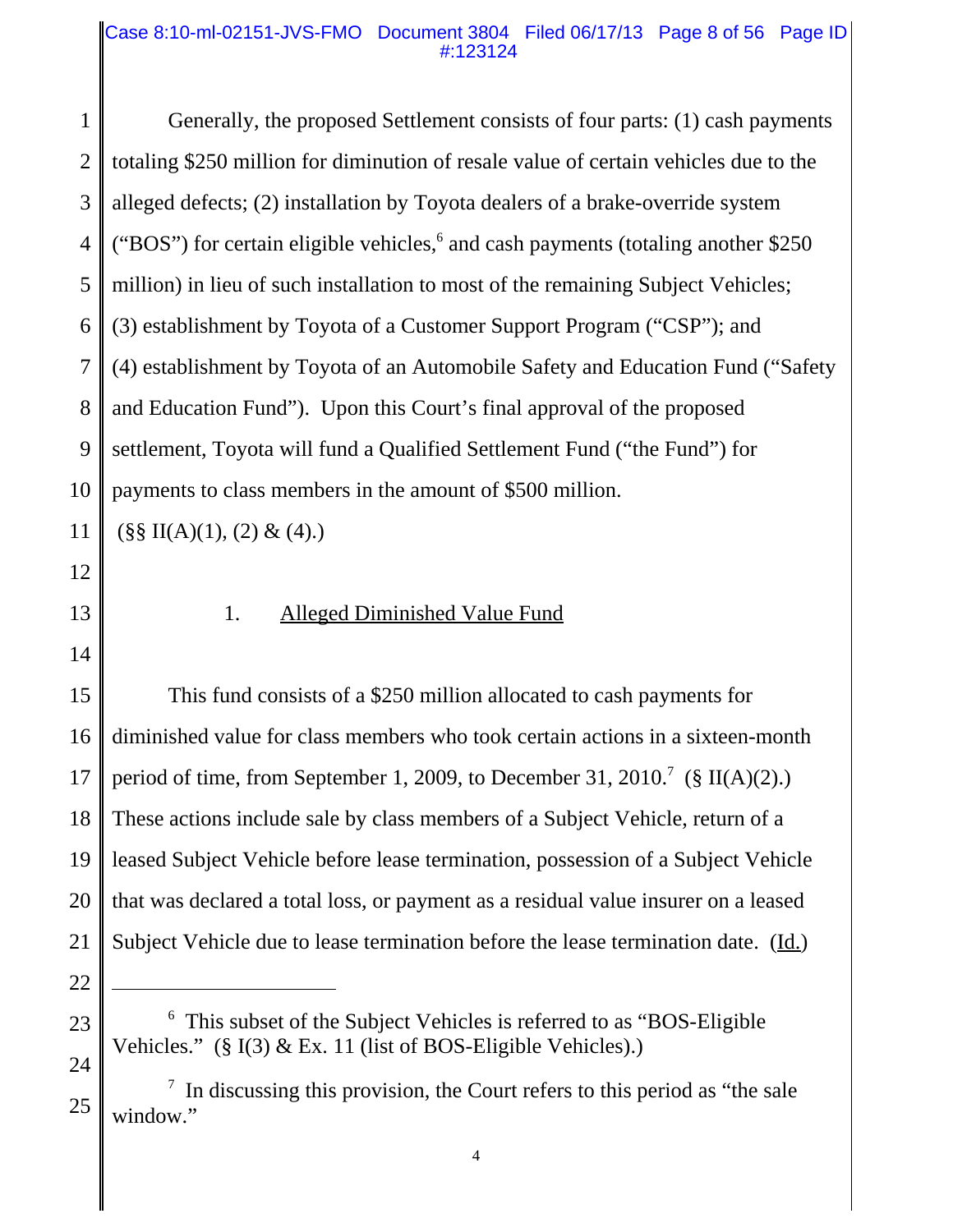#### Case 8:10-ml-02151-JVS-FMO Document 3804 Filed 06/17/13 Page 9 of 56 Page ID #:123125

1 2 3 4 5 6 Also included are payments to certain class members who reported an alleged actual incident of sudden, unintentional acceleration ("SUA") to Toyota, a Toyota Dealer, or the National Highway Traffic and Safety Administration ("NHTSA"). Any such class member who did so and who returned a leased Subject Vehicle before the lease termination date and before December 1,  $2012$ ,<sup>8</sup> is also eligible for a cash payment from this fund.

- 7 8
- 9

16

# 2. BOS Installation and Cash-in-Lieu of BOS Installation Fund

10 11 12 13 14 15 Second, as part of the Settlement, Toyota will offer to install a BOS in excess of 3.55 million Subject Vehicles.<sup>9</sup> This portion of the settlement is valued at approximately \$400 million. (Bonne Decl. (Docket No. 3557) ¶ 10 (valuing BOS installation at \$111.50 per vehicle); Motion at 29 (representing number of eligible vehicles to be 3,581,477); Pltfs.' Reply at 24 & n.61 (multiplying the 3,581,477 vehicles eligible for BOS installation by \$111.50 yields a total value of

<sup>17</sup> 18 <sup>8</sup> Likewise, the Court refers to this period as "the early lease termination window."

<sup>19</sup> 20 21 22 23 24 25 <sup>9</sup> The Settlement Agreement estimated this number at 2.7 million Subject Vehicles, plus another 550,000 Subject Vehicles as to which Toyota previously offered to install a BOS, but which have not had a BOS installed, for a total of 3.25 million. ( $\S$  II(A)(3).) Plaintiffs now estimate that the total number of vehicles (including the 550,000) is approximately 3.5 million, with BOS installation being offered to over 3 million Subject Vehicles for the first time as a result of the proposed settlement. (Compare  $\S$  II(A)(3) with Pltfs.' Reply at 23.) Other Subject Vehicles, identified as the hybrid Subject Vehicles, are not offered BOS installation because those Subject Vehicles already have a system that performs a similar function. (§ II(A)(3); <u>see also</u> Ptlfs.' Reply at 14 n.33 (estimating that there are 1.325 million hybrid Subject Vehicles).)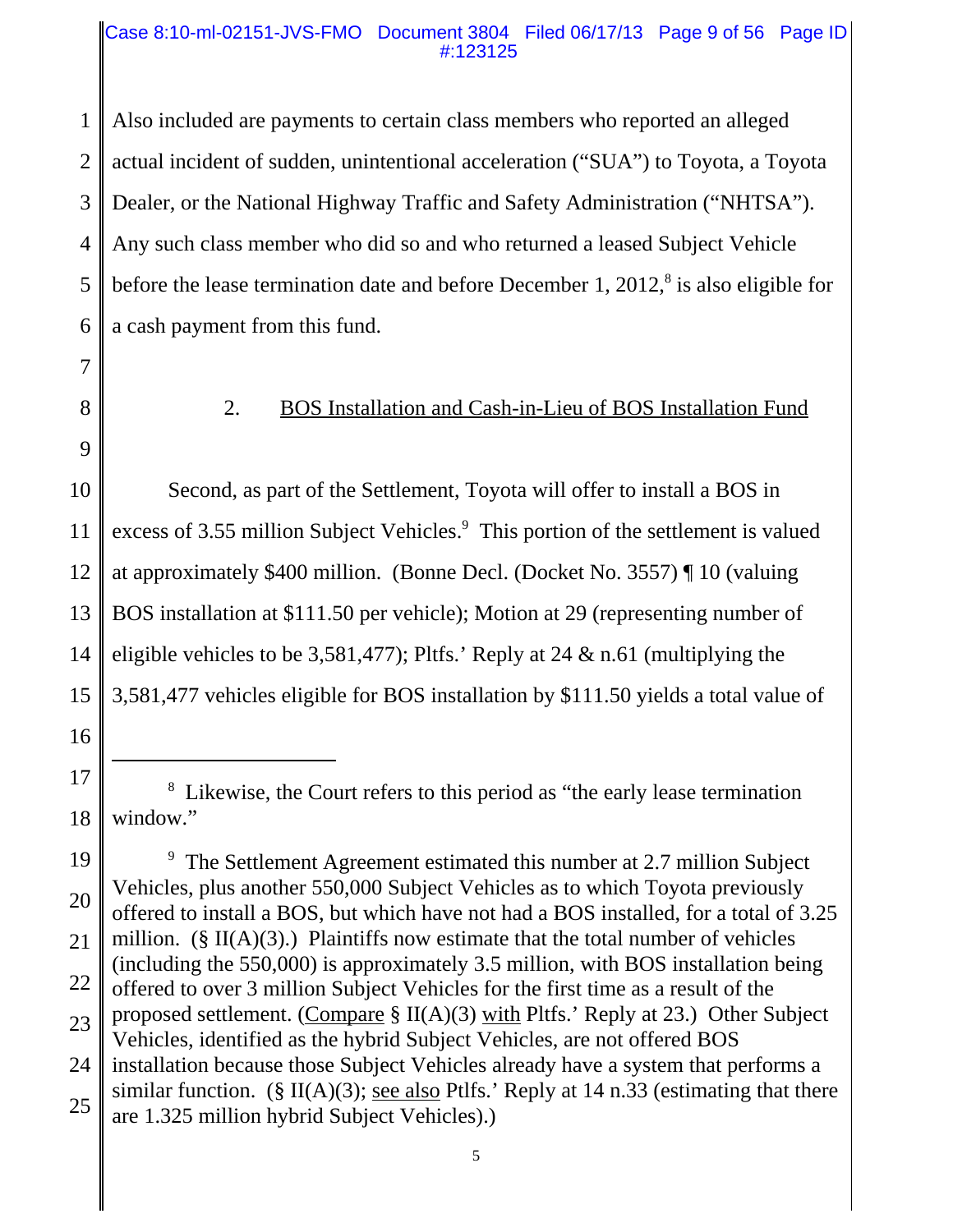# \$399,334,685).)

2

3

4

5

1

Class members who own Subject Vehicles not eligible for BOS installation will receive a cash payment in lieu of such installation, and an additional \$250 million contribution to the Fund will be made for this purpose.  $(\S \Pi(A)(4))$ 

6 7

8

### 3. Customer Support Program

9 10 11 12 13 14 15 16 17 Third, Toyota will implement a CSP to effectively provide a form of extended warranty coverage for repairs and adjustments to certain components of the Subject Vehicles for a number of years. (§ II(A)(5).) The mileage and term limitations of the CSP are more fully described in the Long Form Notice. (Ex. 4 § C(8)(d).) This program provides coverage for repairs and adjustments to correct defects in materials or workmanship related to the acceleration system. "The covered parts are the (i) engine control module; (ii) cruise control switch; (iii) accelerator pedal assembly; (iv) stop lamp switch; and (v) throttle body assembly." (Id.)

18

21

22

19 20 This program is valued in excess of \$475 million. (Kleckner Decl. (Docket No. 3558)  $\P$  11.)<sup>10</sup>

<sup>23</sup> 24 25 <sup>10</sup> Plaintiffs' expert witness, Kirk D. Kleckner, has set forth the bases underlying his valuation of the CSP. The Court finds that the Kleckner opinion is both reliable and relevant. See Fed. R. Civ. 702; Kumho Tire Co. v. Carmichael, 526 U.S. 137, 147 (1999); Daubert v. Merrell Dow Pharm., 509 U.S. 579, 597 (1993).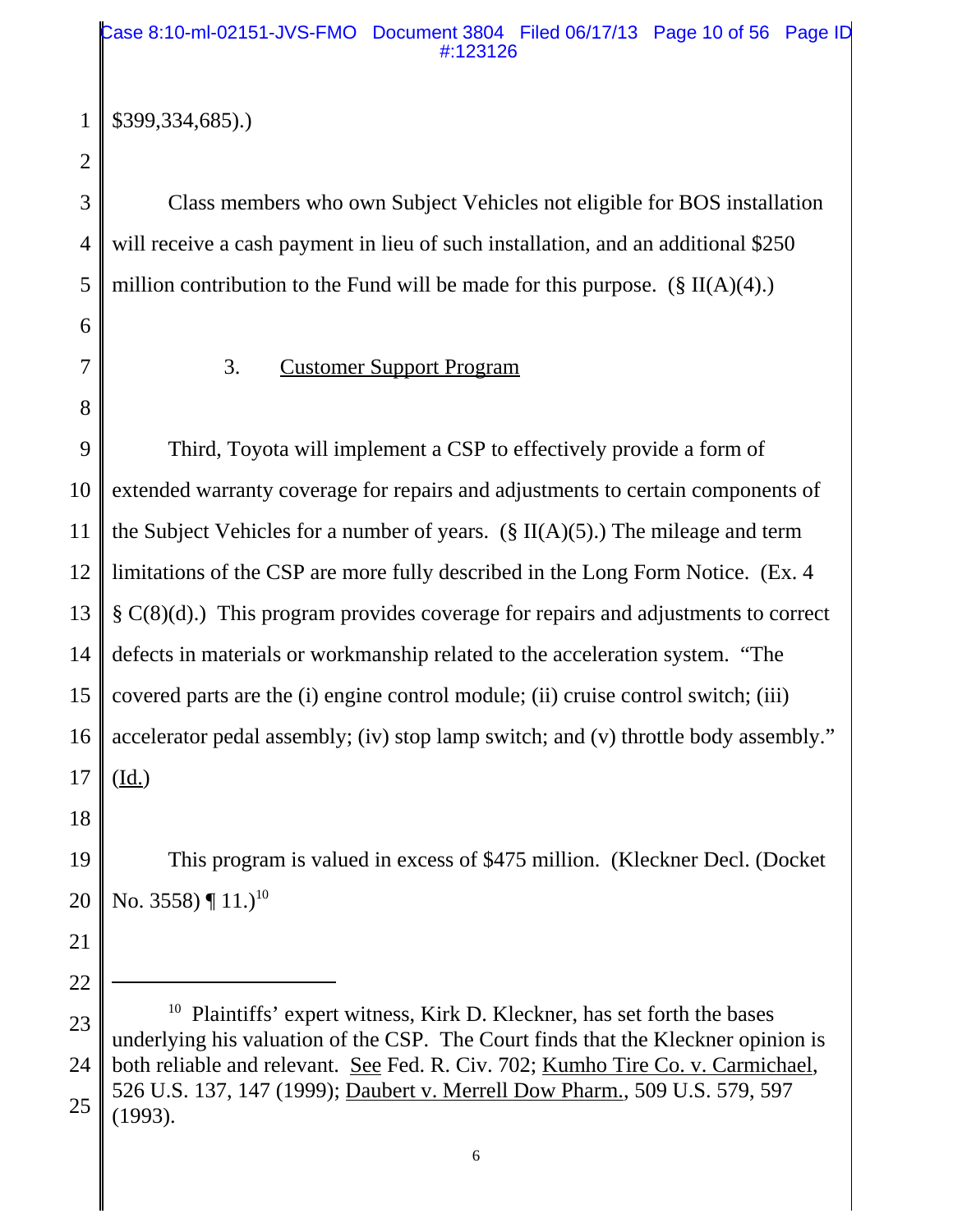2

1

# 4. Safety and Education Fund

3 4 5 6 7 8 9 10 11 Finally, Toyota will contribute \$30 million to fund automobile safety research and education related to issues in the litigation. ( $\S$  II(A)(6).) "The fund will be divided between university-based automobile/transportation research institutes and education/information programs for automobile drivers." (Id.) A number of universities have submitted research proposals to be funded from this portion of the settlement. (See Berman Decl. (Docket No. 3565) ¶ 138 & Exs. F-L (Docket No. 3565-5 to 3565-10).) Generally, these proposals combine aspects of driver behavior and automotive technology to enhance vehicle safety. (See Motion at 23-24 (describing five proposals).)

- 12
- B. Allocation Plan
- 14

13

15 16 17 18 19 20 21 The parties continue to adjust the Allocation Plan as additional data becomes available from the settlement administrator. Further details are expected to be made available to Court in the next month. The summary set forth below incorporates the changes presented by the parties at the fairness hearing. It also assumes, as counsel currently anticipate, that there will sufficient funds to satisfy all claims made, the class administration costs, and that additional payments to non-claimants will be made.

22

23 24 25 After the claimants are paid out of the Alleged Diminished Value Fund and the Cash-in-Lieu-of-BOS Fund, any excess will go toward satisfying the costs of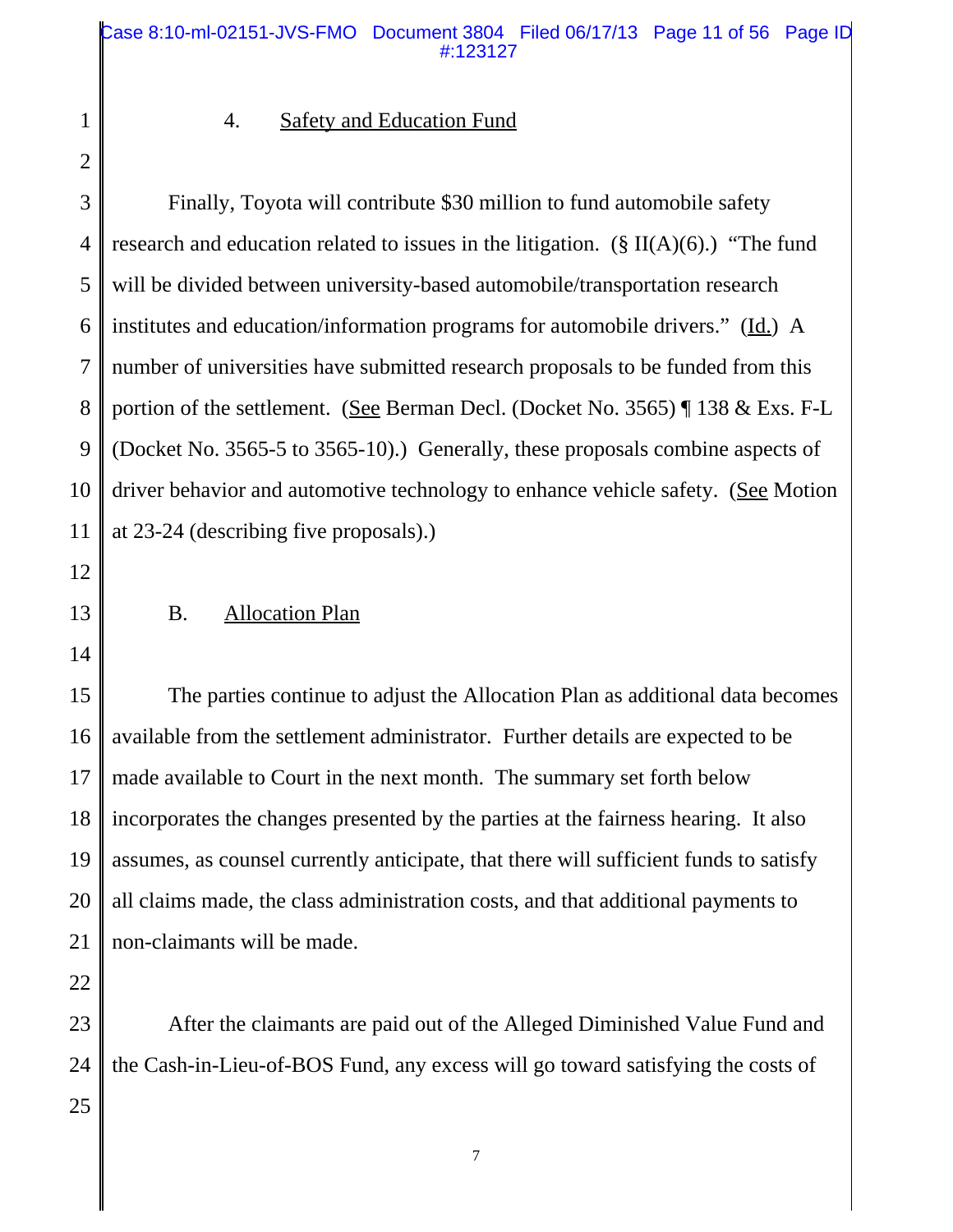#### Case 8:10-ml-02151-JVS-FMO Document 3804 Filed 06/17/13 Page 12 of 56 Page ID #:123128

1 2 3 4 5 6 7 8 9 class administration.<sup>11</sup> After those are satisfied, the residual will be directly distributed to class members who did not file claims. Initial settlement checks will be sent, and by their terms will expire after 90 days. Thereafter, the settlement administrator will send a second settlement check, also good for 90 days, to any class member who does not cash or deposit his or her first settlement check. A reminder notice will be sent to any class member who does not cash or deposit his or her check after 60 days. Should any class member fail to cash or deposit his or her second settlement check, those funds will be escheated pursuant to applicable State law.<sup>12</sup>

10

21

11 12 13 14 15 16 17 18 19 20 As to both cash funds, the Settlement Agreement clearly recognizes the central significance of the manifestation issue and its impact on the viability of the claims of class members. The issue of manifestation under the laws of two states, Florida and New York, is discussed at length in the Court's previous Order. (See Docket No. 2496 at 8-30.) Protocols for this allocation are set forth in the record. (Settlement Agreement, Ex. 16 (Docket No. 3342-1 at 289-97; see Berman Decl. ¶¶ 96-100.) Notably, allocation is expressed in percentage terms and varies among states based on the laws of those states.  $(\underline{Id.})$  Overall, at one end of a sliding scale of recovery are class members in states that clearly do not require manifestation of a defect to support a defect claim, who will receive the largest cash payments (100

<sup>22</sup> 23  $11$  This includes "the cost of Settlement notice and claims administration."  $(\S \Pi(B)(1))$ .

<sup>24</sup> 25  $12$  State escheat laws would allow a class member to claim payments for a number of years. See generally, Cal. Code Civ. Pro. §§ 1500-82 (California's Unclaimed Property Law ("UPL")).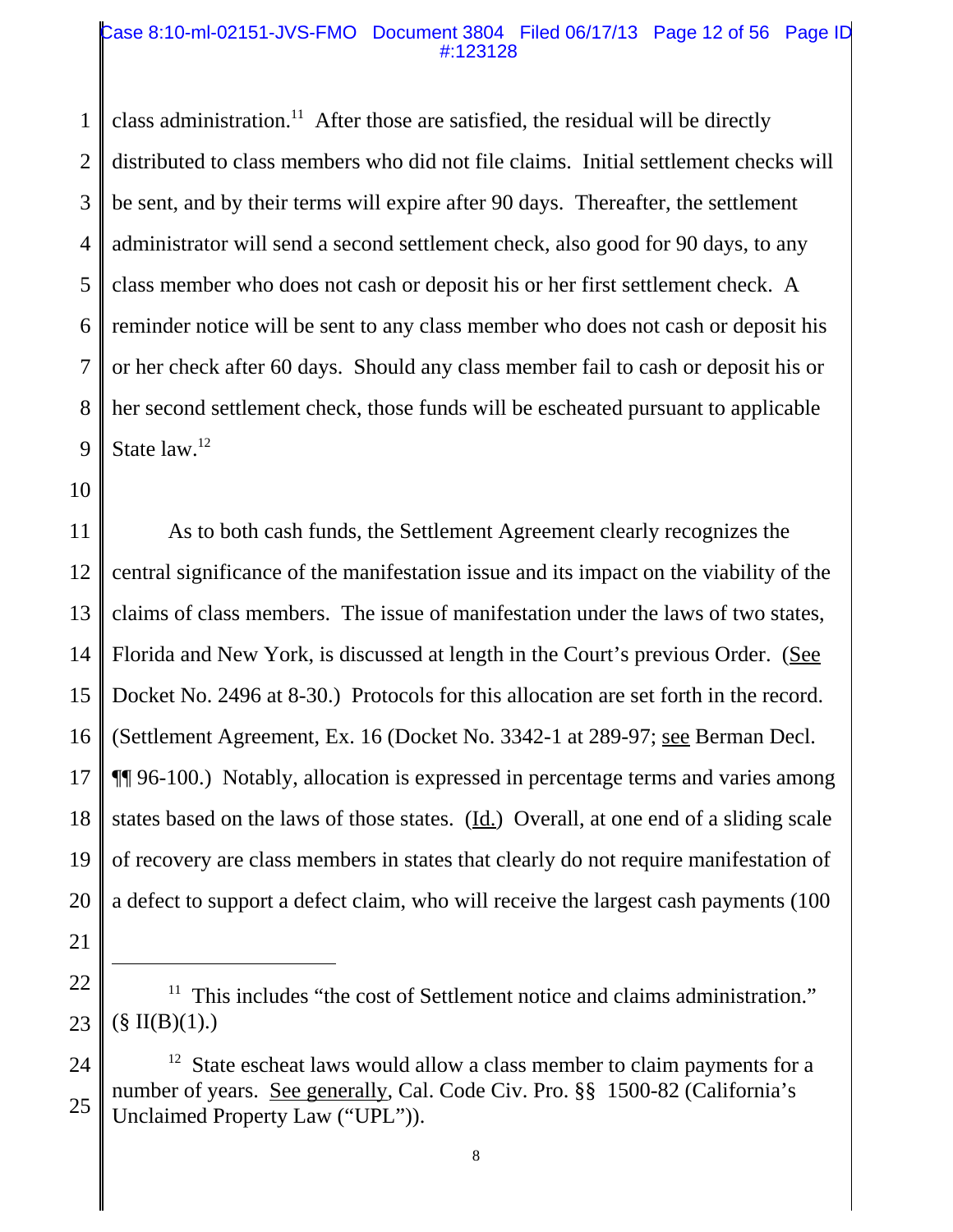#### Case 8:10-ml-02151-JVS-FMO Document 3804 Filed 06/17/13 Page 13 of 56 Page ID #:123129

1 2 3 4 5 percent). (Id.) At the other end of that sliding scale are class members in states that clearly require defects to be manifested, who will receive the smallest cash payments (30 percent). ( $\underline{Id}$ .) Class members in states where the law is unclear as to this requirement will receive cash payments in between the two (70 percent).  $(\underline{Id.})$ 

7 8 9 10 11 12 13 14 15 16 In their Reply, aided by information received from the class administrator, Plaintiffs suggest changes to the Allocation Plan that reduce the practical significance of this distinction, at least as to class members who file claims. Specifically, based on the current claims rate, it is anticipated that payments to class members who have filed claims in manifestation-required and "unclear" jurisdictions are likely to be paid at the full 100 percent rate (rather than at the reduced 30 percent and 70 percent rate). (Pltfs.' Reply (Docket No. 3731) at 3-4.) This is anticipated for claims against both funds.<sup>13</sup> Moreover, as indicated at the fairness hearing, as to the Alleged Diminished Value Fund, it is anticipated that claims filers will receive 100 percent of the value of their claims.<sup>14</sup>

17

C. Scope of Release

19

18

20

21 22

23

The Settlement Agreement contains a broad release provision, releasing

<sup>6</sup>

 $13$  Class members who fail to file claims will still be subject to this sliding scale.

<sup>24</sup> 25 <sup>14</sup> As noted *infra* section V.D.1, the fund represents 42 percent of the total loss to the class as calculated by Plaintiffs' expert. Class members who file claims will receive a higher percentage of their actual loss than will non-claimants.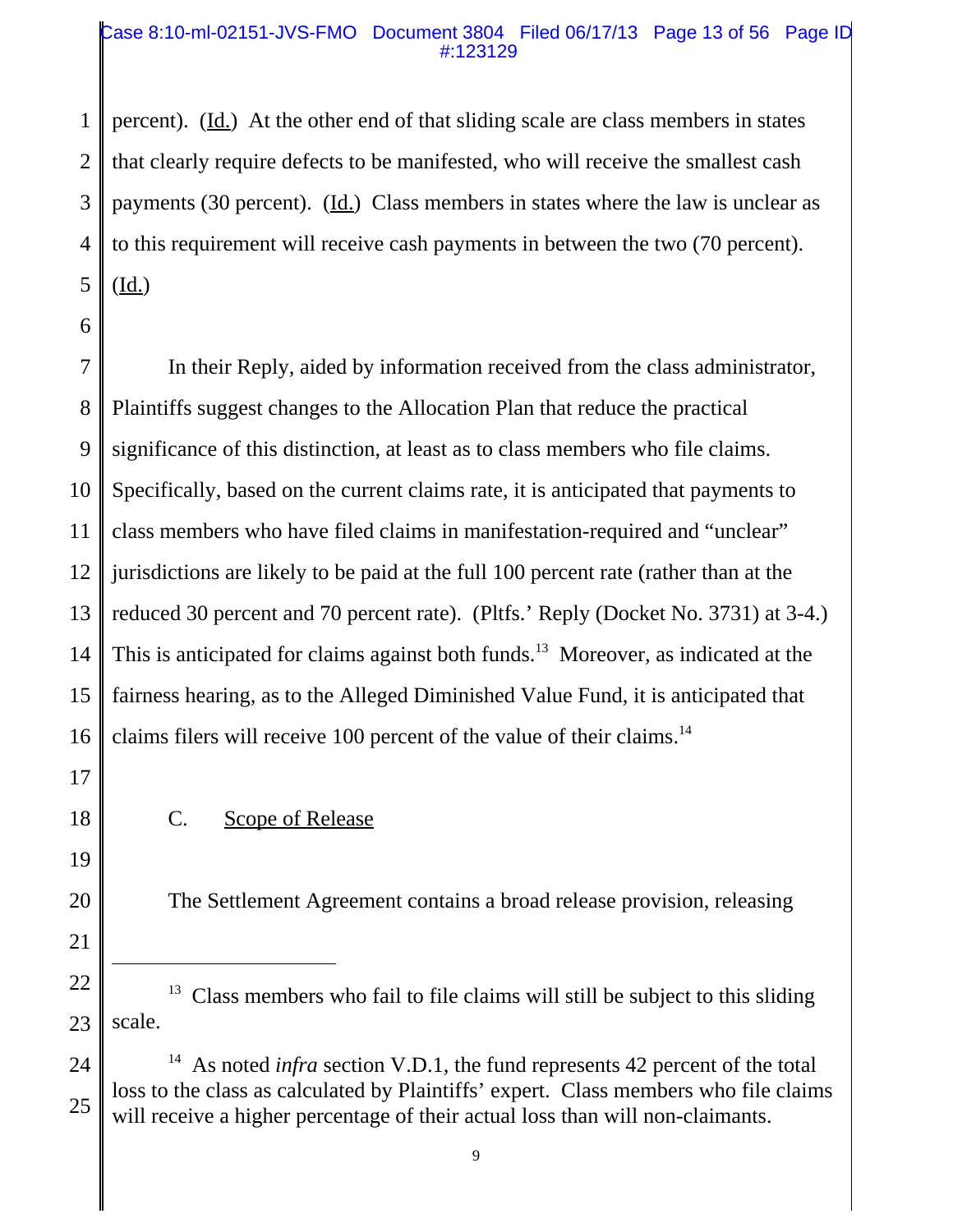#### Case 8:10-ml-02151-JVS-FMO Document 3804 Filed 06/17/13 Page 14 of 56 Page ID #:123130

2 Toyota from claims that were or that could have been brought in the present multidistrict litigation ("MDL"):

4 5 6 7 8 9 10 11 12 13 In consideration for the Settlement, Class Representatives, Plaintiffs and each Class Member, . . . finally and forever release, [Toyota and associated entities and individuals] from . . . any claim . . . arising from, related to, connected with, and/or in any way involving the Actions, the Subject Vehicles, any and all claims involving the ETCS, any and all claims of unintended acceleration in any manner that are, or could have been, defined, alleged or described in the [operative pleadings filed in the present MDL], including, but not limited to, the design, manufacturing, advertising, testing, marketing, functionality, servicing, sale, lease or resale of the Subject Vehicles.

14

1

3

15 16 17 (§ VI(B).) Notwithstanding this broad release provision, the Settlement Agreement expressly preserves each class member's claims for personal injury, wrongful death, or actual property damage:

18

19

20

21

22

23

Notwithstanding the foregoing, Class Representatives, Plaintiffs and Class Members are not releasing claims for personal injury, wrongful death or actual physical property damage arising from an accident involving a Subject Vehicle.

<sup>24</sup>  $(\S \text{VI}(C))$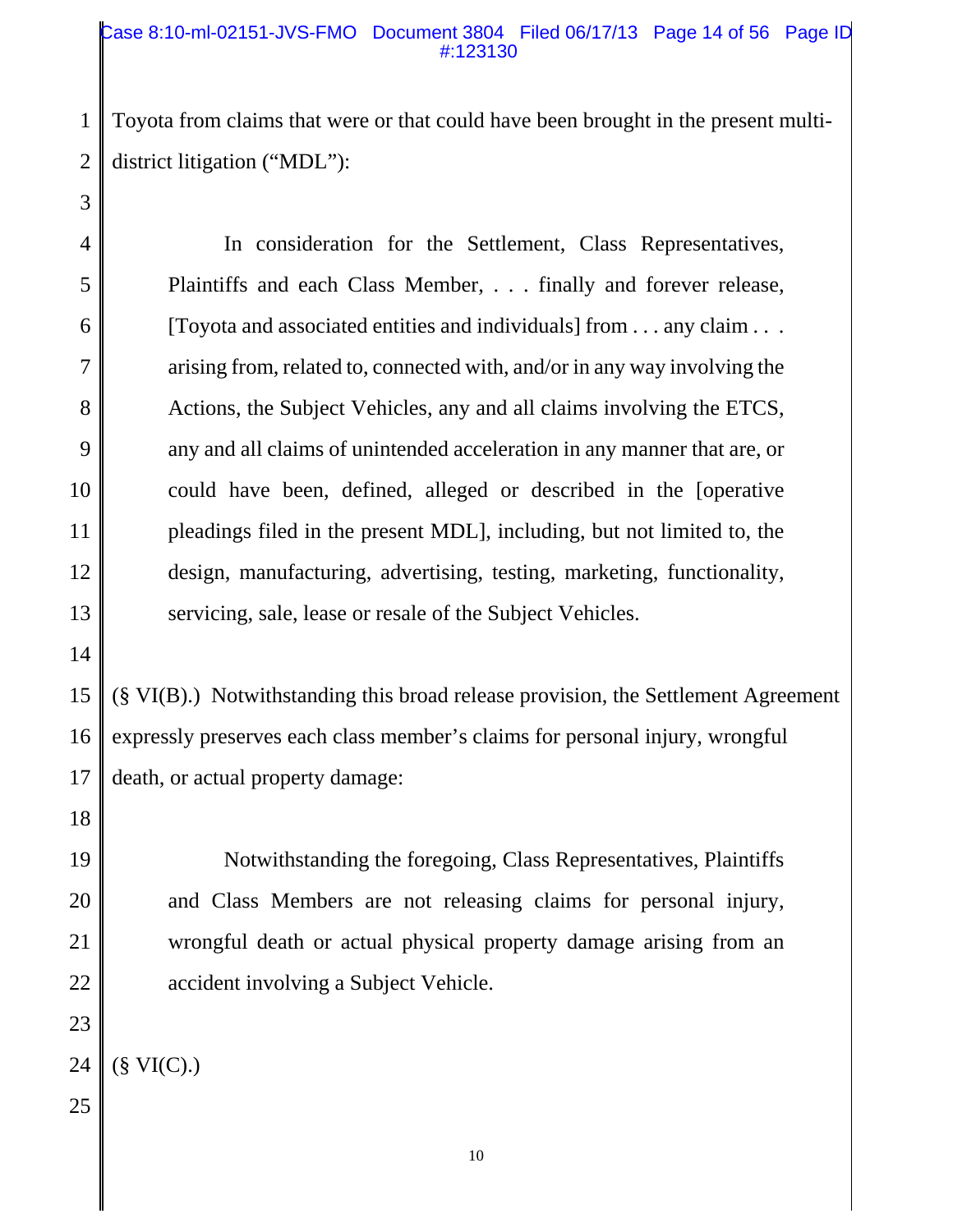IV. Legal Standards Applicable to Class Action Settlement Approval

3

4

1

2

#### A. Rule 23(e) Requirements

5 6 7 8 9 10 11 12 To protect the due process rights of absent class members, class action settlements require the Court's approval. For a class judgment to bind an absent class member, due process requires that the absent class members receive adequate notice and representation by the class representative. See Richards v. Jefferson County, Ala., 517 U.S. 793, 799-802 (1996); Phillips Petroleum Co. v. Shutts, 472 U.S. 797, 812 (1985); Hansberry v. Lee, 311 U.S. 32, 42-43 (1940); Hanlon v. Chrysler Corp., 150 F.3d 1011, 1020 (9th Cir.1998); Moralez v. Whole Foods Mkt., Inc., 897 F. Supp. 2d 987, 997 (N.D. Cal. 2012).

13

14 15 16 17 18 19 20 21 22 23 Consistent with this principle, Rule 23(e) of the Federal Rules of Civil Procedure sets forth procedural requirements for approval of class action settlements. The parties seeking approval must file a statement identifying the terms of the settlement. Fed. R. Civ. P. 23(e)(3). Where, as here, a proposed settlement would bind the class members, the Court must direct notice to the class to be effectuated in a reasonable manner. Fed. R. Civ. P. 23(e)(1). Class members must be given the opportunity to opt out of the settlement, and they must be given the opportunity to file objections thereto. Fed. R. Civ. P. 23(e)(4)-(5). The Court may approve a binding class settlement only if the Court finds that the proposed settlement is "fair, reasonable, and adequate." Fed. R. Civ. P. 23(e)(2).

24

25

A discussion of how the proposed settlement meets these requirements is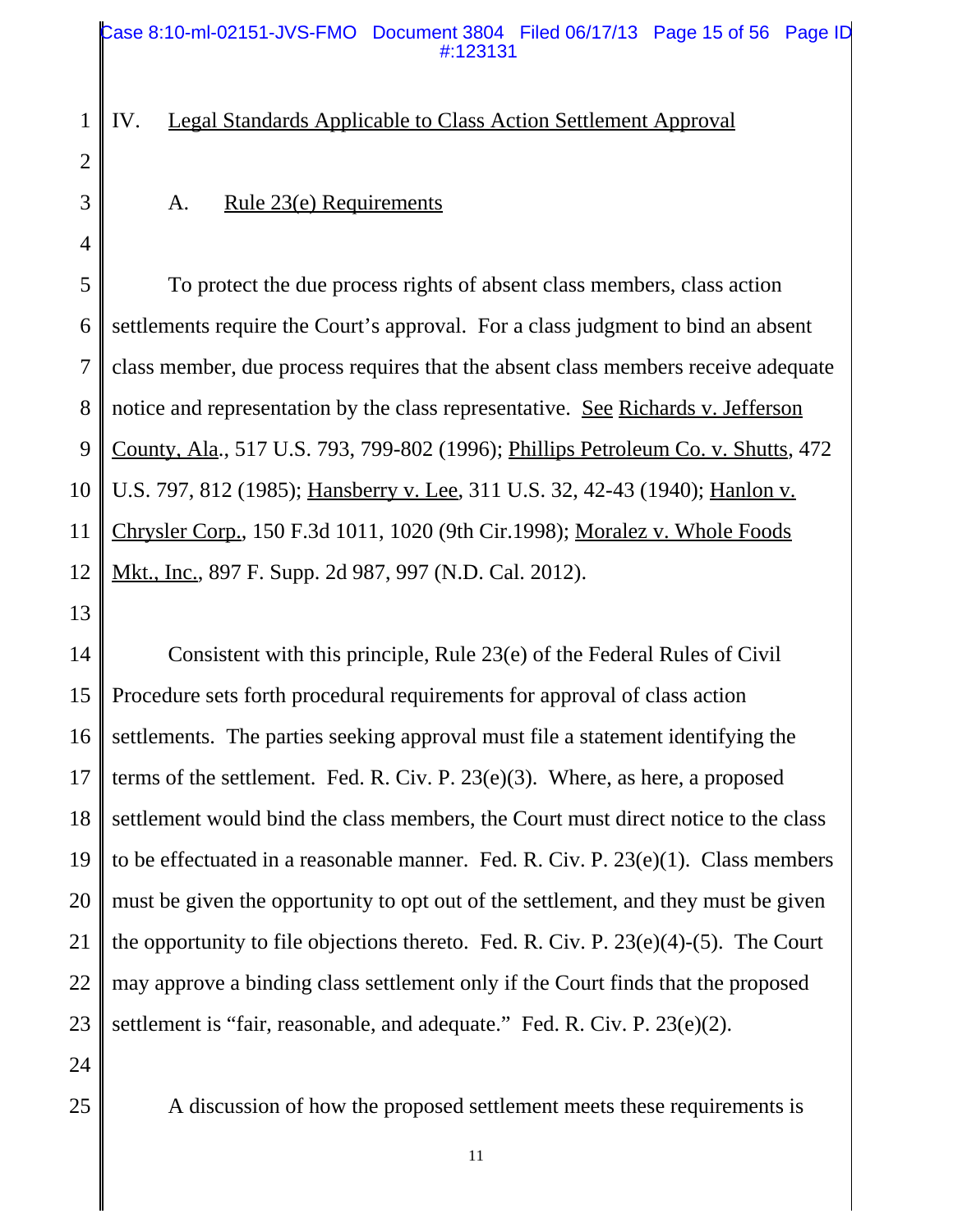#### Case 8:10-ml-02151-JVS-FMO Document 3804 Filed 06/17/13 Page 16 of 56 Page ID #:123132

1 discussed below.

2 3 4

# B. Appropriateness of Continued Certification of the Class

5 6 7 8 9 10 11 12 13 14 15 16 17 18 19 20 21 The Court preliminarily certified the class, specifically finding that the class was ascertainable and that it met the Rule 23(a) and Rule 23(b)(3) requirements for class certification. (See generally Docket No. 3344.) Nothing has changed in the five-month period between that preliminary class certification and today that suggests to the Court that the class should be decertified. Accordingly, for the reasons specified in the Order granting preliminary approval of the proposed settlement, the Court certifies the Class for purposes of the Settlement. (See id. at 3-13.) V. Evaluation of Rule 23(e) Requirements A. Rule  $23(e)(3)$  – Parties Must Identify the Terms of the Settlement Plaintiffs filed a comprehensive Settlement Agreement, subject to the Court's approval, with their Ex Parte Application for preliminary approval. The Agreement incorporates a number of Exhibits thereto, including an Allocation Plan. (Settlement Agreement Ex. 16 (Docket No. 3342-1 at 289-97.) The parties

23

22

24 25 As noted in Plaintiffs' Reply brief, and summarized *supra* section III.B., based on additional information now available from the settlement administrator,

amended their settlement agreement as noted *supra* section III.A.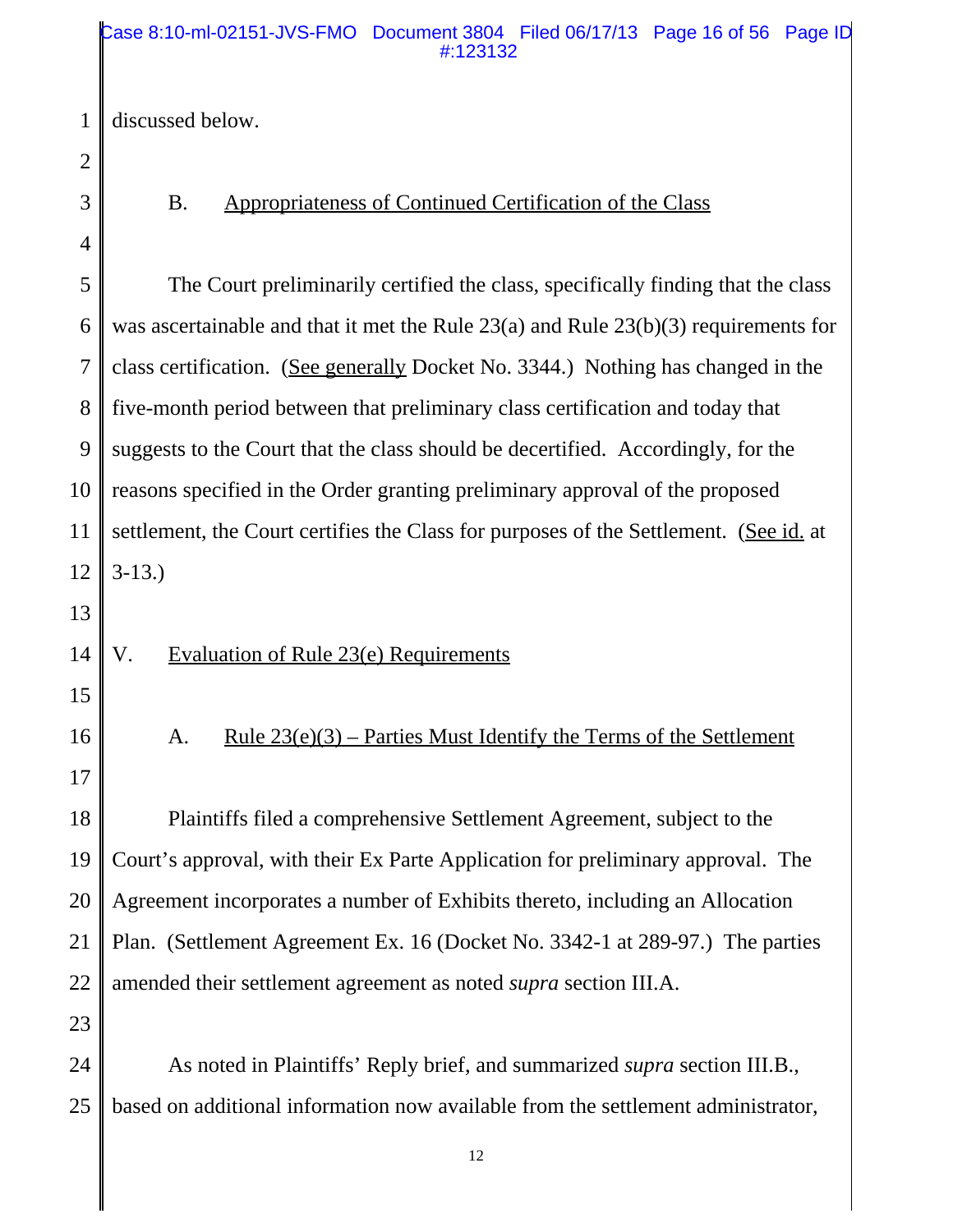#### Case 8:10-ml-02151-JVS-FMO Document 3804 Filed 06/17/13 Page 17 of 56 Page ID #:123133

1 2 3 4 Plaintiffs have at least tentatively altered the Allocation Plan. (Pltfs.' Reply (Docket No. 3731) at 3-8.) Because the Allocation Plan is such an integral part of effectuating the proposed settlement, the Court cannot conclude that the parties have met their Rule 23(e)(3) burden to identify the terms of the settlement.

6 7 8 9 10 11 12 13 14 In so concluding, the Court notes that it is unsurprising that the Allocation Plan has not been finalized. The present case involves millions of class members, and the claims filing deadline of July 29, 2013, has not yet passed. Thus, the Court does not fault the parties, their counsel, or the settlement administrator on this point. In the coming weeks, the parties anticipate additional information will become available that will assist them in more clearly defining the settlement terms. At the fairness hearing, the Court set a schedule for additional briefing, set a deadline for further objections by class members, and set the matter for further hearing on July 19, 2013, at 9:00 a.m. (Docket No. 3787.)

15

5

16

17

## B. Rule  $23(e)(1)$  – Notice to the Class

18 19 20 21 22 23 24 25 The Court gave approval to the parties' plan for class notice when it preliminarily approved the proposed settlement. (Docket No. 3345 at 5-7.) A description of how notice to the class was effectuated is found in the declaration of the settlement administrator. (See generally Sherwood Decl. (Docket No. 3559) ¶¶ 6-17.) Among other sources, the settlement administrator used current address data gathered from computerized account information from Departments of Motor Vehicles in the United States using Vehicle Identification Number patterns of the Subject Vehicles. (Id.  $\P$  6-9.) Notices were mailed to more than 22 million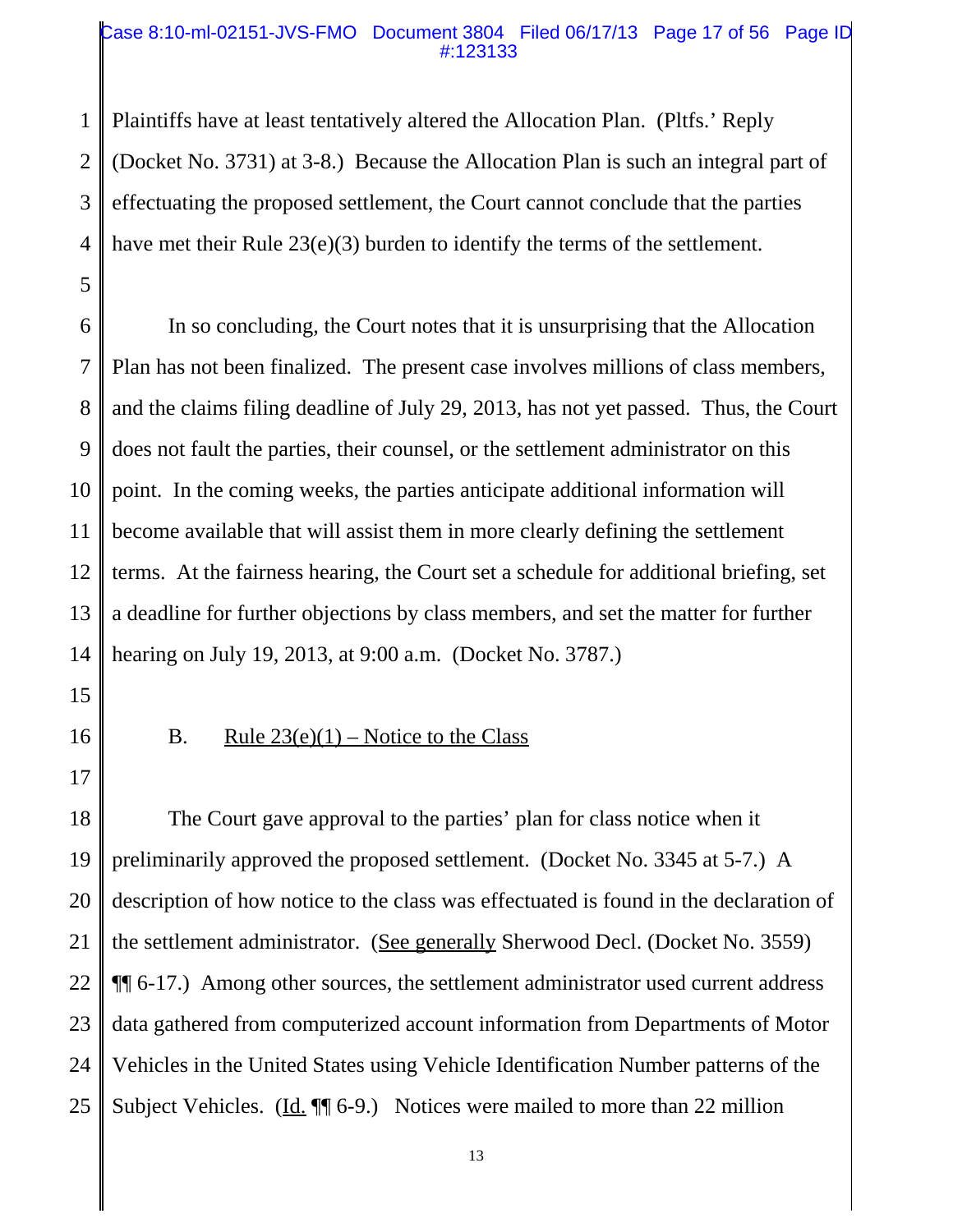#### Case 8:10-ml-02151-JVS-FMO Document 3804 Filed 06/17/13 Page 18 of 56 Page ID #:123134

1 2 3 4 5 individuals. (Id. ¶ 10.) Another approximately 15,000 class notices were sent to owners of fleet vehicles. (Id. ¶ 11.) Although a significant number of notices were returned for bad addresses, after the settlement administrator performed address searches and re-mailed the notices, the settlement administrator reports a 97 percent successful delivery rate.  $(\underline{Id}, \P 14)$ 

7 8 9 10 11 12 In conjunction with direct notice by mail, other methods of notices were employed. The settlement administrator set up an interactive website to provide information and allow class members to file claims. (Id. ¶¶ 15-17.) The website has generated significant traffic. As of April 19, 2013, over 365,000 electronic claims were filed, and the website registered over 16 million "hits." ( $\underline{Id}$ .  $\P$  17.)

13 14 15 16 The settlement administrator has also responded to in excess of 11,000 email communications. (Id.  $\left( \frac{\text{Id}}{\text{Id}} \right)$  22.) Phone calls to a toll-free telephone number have numbered over 186,000, with over 35,000 calls transferred to a live operator after listening to an initial "frequently asked questions" ("FAQ") option. (Id.)

18 19 20 21 22 23 24 Additionally, the parties mounted an aggressive paid media campaign to provide notice. (See generally Kinsella Decl. (Docket No. 3561).) The Summary Settlement Notice appeared in newspaper supplements, national consumer magazines, and newspapers. (Id. at  $\P$  13-15.) Additionally, significant internet banner advertisements were also placed. (Id. at  $\P$  17.) Combined, these placements afforded class members hundreds of millions of opportunities to be exposed to the Summary Settlement Notice. (Id. at  $\P$  13-17.)

25

17

6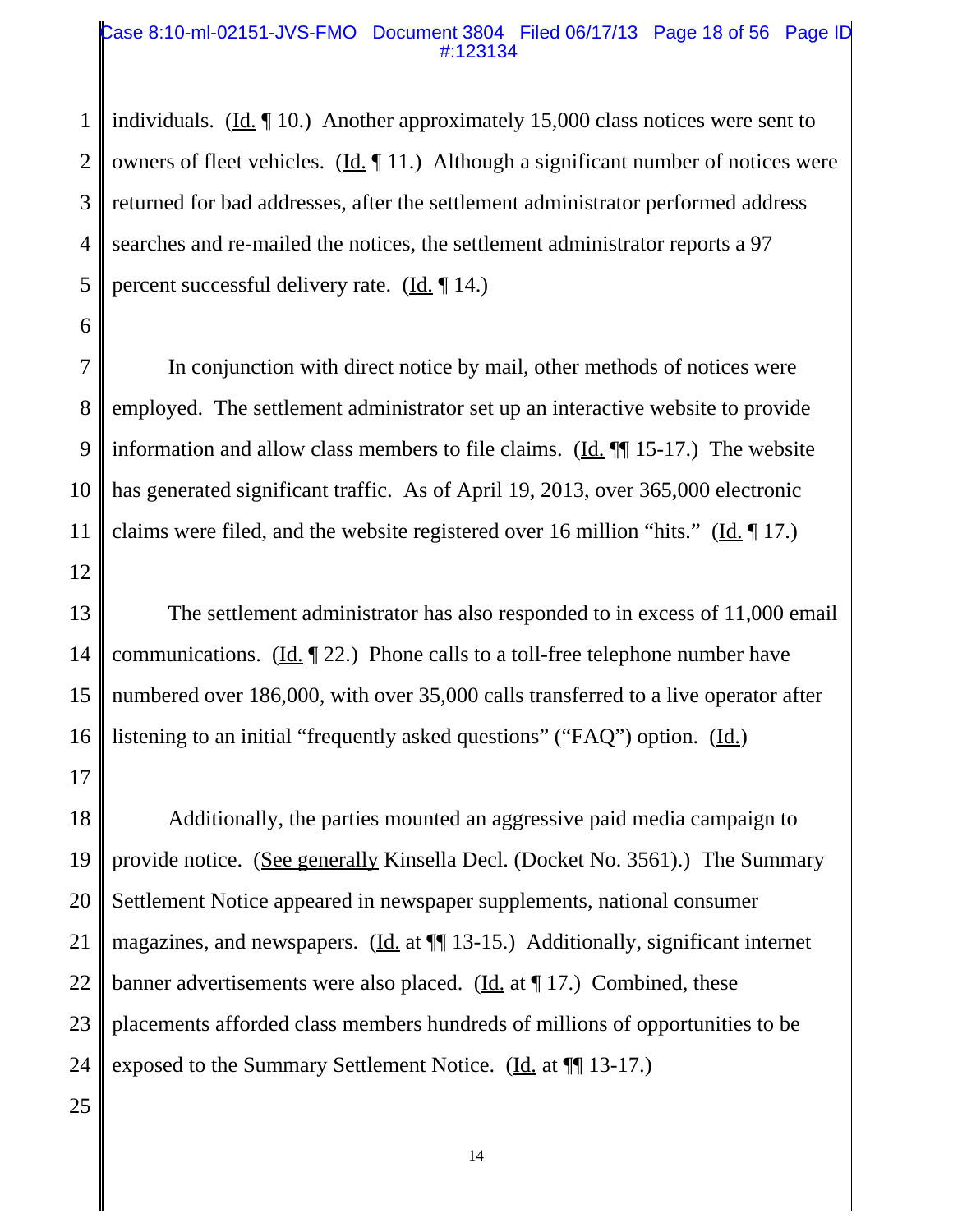#### Case 8:10-ml-02151-JVS-FMO Document 3804 Filed 06/17/13 Page 19 of 56 Page ID #:123135

1 2 On these facts, the Court concludes that notice to the class was reasonable, and that it meets the requirements of both Rule  $23(e)(1)$  and due process of law.<sup>15</sup>

> C. Rule  $23(e)(4)$  – Opportunity to Opt Out and Rule  $23(e)(5)$  – Opportunity to Object

7 8 9 10 11 The over 22 million Short Form Notices sent to class members advise them of the opportunity to exclude himself or herself from the settlement and to object to the settlement; and that the deadline for doing so was May 13, 2013. (Sherwood Decl. Exs. A-B.) It also directed class members to the settlement website for complete information. (Id.)

12

16

13 14 15 The settlement website provides information on "Class Member Options," including the option to "Exclude yourself" from the settlement. The "FAQ" portion of the website sets forth a straightforward procedure for opting out of the

3

4

5

<sup>17</sup> 18 19 20 21 22 23 24 25 <sup>15</sup> The Court agrees that the proposed changes to the Allocation Plan do not require additional direct notice to the class. (See Pltfs.' Reply at 8-11.) Here, as explained above, changes to the Allocation Plan will either increase amounts paid to class members who filed claims, provide benefits to non-claimants even though they failed to comply with the requirements of filing a claim, or both. Where the benefit to the class is increased by changes to proposed class action settlements, courts have held that supplemental direct notice to the class is not required. See, e.g., Union Asset Mgmt. Holding A.G. v. Dell, Inc., 669 F.3d 632, 641 (5th Cir. 2012), cert. denied, 133 S. Ct. 317 (2012); In re Integra Realty Res., Inc., 262 F.3d 1089, 1111 (10th Cir. 2001). This is so because an increase to a class member's recovery is not the type of change that would cause a class member to request exclusion from the class settlement. See, e.g., Achtman v. Kirby, McInerney  $\&$ Squire, LLP, 464 F.3d 328, 338 (2d Cir. 2006); Manners v. Am. Gen. Life Ins. Co., 1999 WL 33581944, at \*13 (M.D. Tenn. Aug. 11, 1999).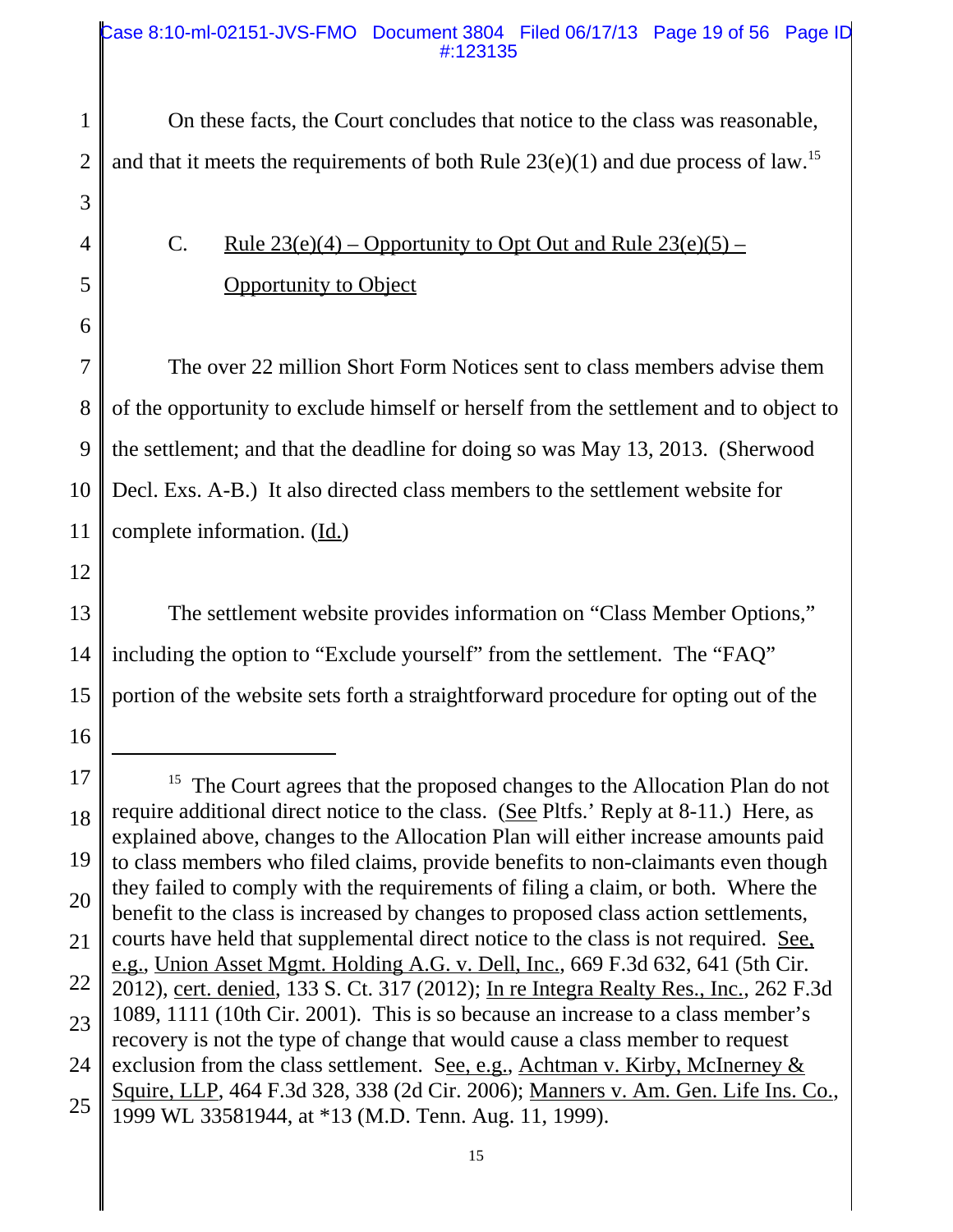#### Case 8:10-ml-02151-JVS-FMO Document 3804 Filed 06/17/13 Page 20 of 56 Page ID #:123136

1 2 settlement. Class members were informed they could do so by mailing a letter including basic information regarding themselves and their vehicle.

4 5 6 Likewise, the settlement website informs class members of the option to "Object" or "Write to the Court about why you don't like the proposed settlement." The settlement website FAQs explain the procedure for making objections.

8 9 10 Class members may also download a Long-Form Notice from the website. The Long-Form Notice likewise explains the procedures for opting out and filing objections. (Sherwood Decl. Ex. C.)

11

3

7

12 13 14 15 16 As of the Court-imposed deadline, 77 objections have been received, and approximately 2,000 class members have elected to opt out of the settlement. (Berman Reply Decl. (Docket No. 3722) Exs. A1-76 (copies of objections); Docket No. 3743; Second Sherwood Decl. (Docket No. 3734) ¶ 8 & Ex. A (list of optouts). $)^{16}$ 

17

18 19 20 On these facts, the Court finds that the class members were sufficiently advised of their rights to object to and to exclude themselves from the proposed settlement.

- 21
- 22

<sup>23</sup> 24 25 <sup>16</sup> The settlement administrator received 26 late opt-out requests. The Court is inclined to grant a five-day grace period and allow opt-out requests postmarked on or before May 18, 2013, shall be considered timely. The Court adopted a similar approach in filing objections made by pro se Objectors and received by the Court in the days after the deadline.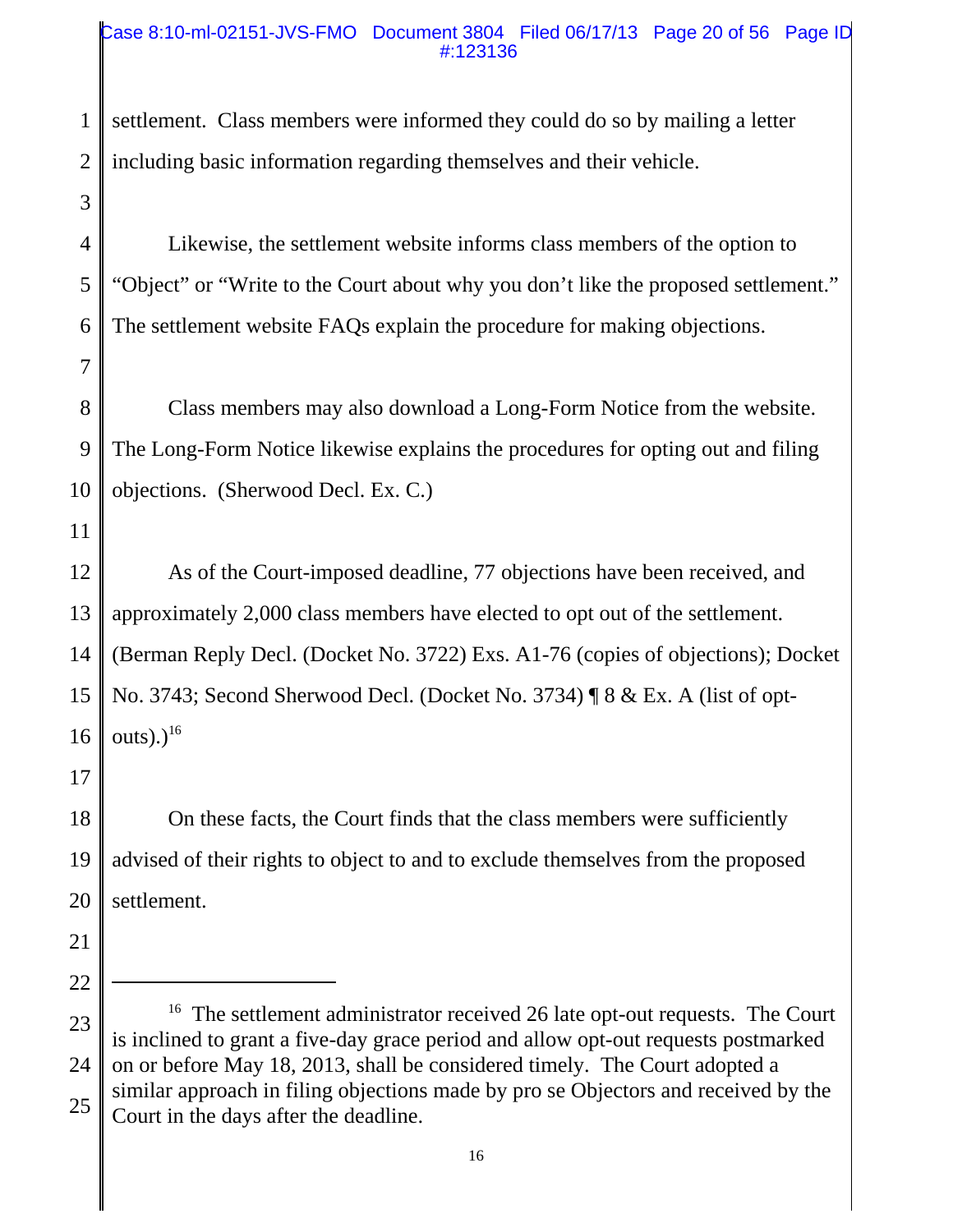|                | Case 8:10-ml-02151-JVS-FMO Document 3804 Filed 06/17/13 Page 21 of 56 Page ID<br>#:123137                  |
|----------------|------------------------------------------------------------------------------------------------------------|
| $\mathbf{1}$   | D.<br><u>Rule <math>23(e)(2)</math> – Settlement Must be "[F]air, [R]easonable, and</u>                    |
| $\overline{2}$ | [A]dequate"                                                                                                |
| 3              |                                                                                                            |
| 4              | 1.<br><b>Hanlon Factors</b>                                                                                |
| 5              |                                                                                                            |
| 6              | In evaluating fairness, the Court must consider and give approval to the                                   |
| $\overline{7}$ | proposed settlement as a whole, rather than any individual provision therein. <sup>17</sup> See            |
| 8              | Hanlon, 150 F.3d at 1026-27. A number of factors govern the Court's                                        |
| 9              | consideration of the settlement:                                                                           |
| 10             |                                                                                                            |
| 11             | the strength of the plaintiffs' case; the risk, expense, complexity, and                                   |
| 12             | likely duration of further litigation; the risk of maintaining class action                                |
| 13             | status throughout the trial; the amount offered in settlement; the extent                                  |
| 14             | of discovery completed and the stage of the proceedings; the experience                                    |
| 15             | and views of counsel; the presence of a governmental participant; and the                                  |
| 16             | reaction of the class members to the proposed settlement.                                                  |
| 17             |                                                                                                            |
| 18             | Id. at 1026 (quoted and applied most recently in Lane v. Facebook, Inc., 696 F.3d                          |
| 19             | 811, 819 (9th Cir. 2012)). When the settlement precedes class certification,                               |
| 20             | settlement approval requires a "higher standard of fairness." Hanlon, 150 F.3d at                          |
| 21             | 1026. The reason for this is to ensure that counsel and named plaintiffs do not                            |
| 22             |                                                                                                            |
| 23             | Nevertheless, the proposed settlement at issue here involves a number of                                   |
| 24             | specific individual provisions. The Court's discussion of the individual issues is                         |
| 25             | not meant to detract from its responsibility to give or deny final approval of the<br>ottlement as a whole |

settlement as a whole.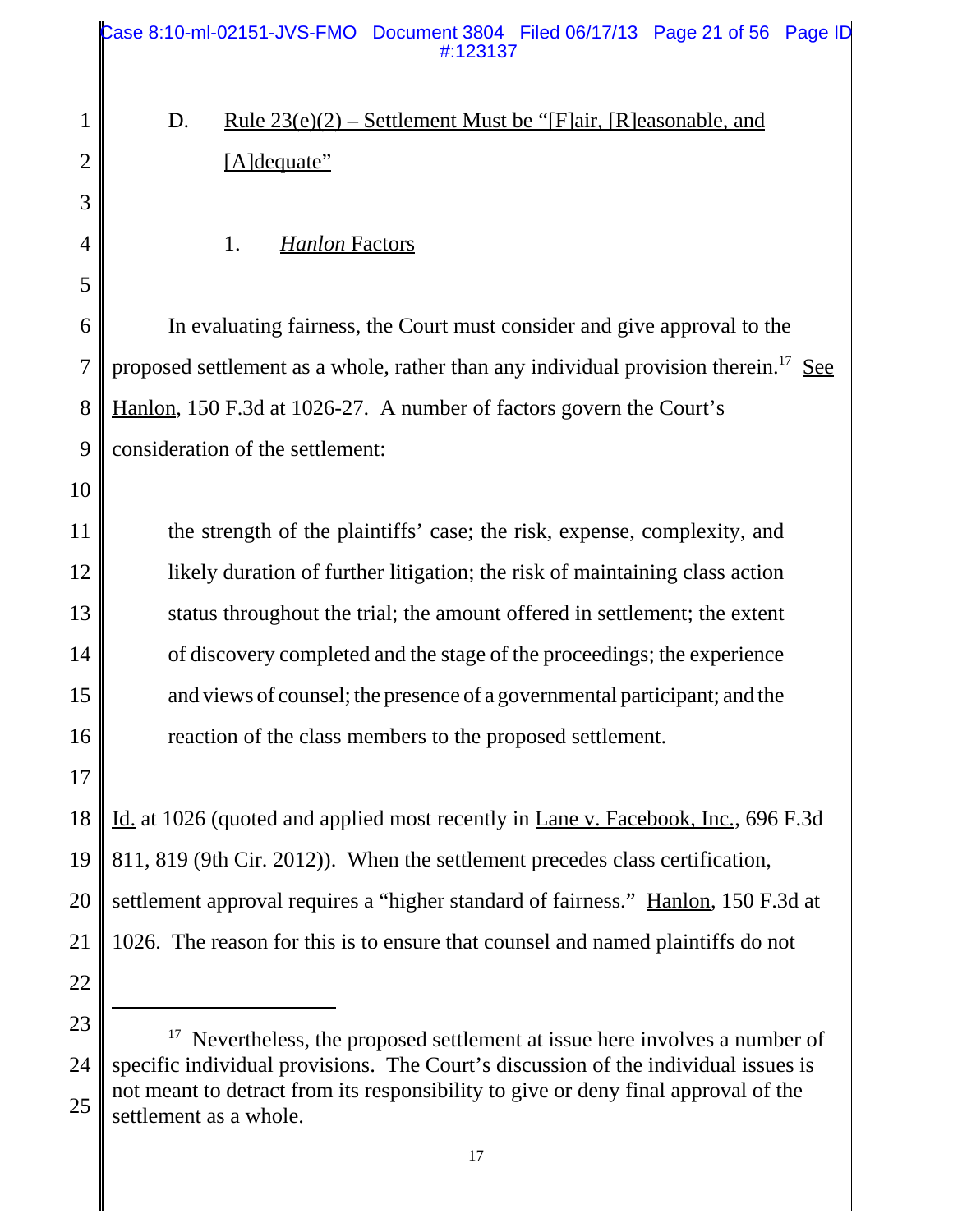#### Case 8:10-ml-02151-JVS-FMO Document 3804 Filed 06/17/13 Page 22 of 56 Page ID #:123138

1 2 benefit themselves disproportionately at the expense of absent class members. whose interests Id. at 1027.

The Court considers the Hanlon factors.

6

7

3

4

5

# a. Strength of the Plaintiffs' Case

8 9 10 11 12 13 14 15 16 17 18 19 20 21 22 23 This factor considers both the likelihood of success on the merits and the range of possible recovery. See Rodriguez v. W. Publ'g Corp., 563 F.3d 948, 964- 65 (9th Cir. 2009). In considering the probability success on the merits, there is no "particular formula by which that outcome must be tested." Id. at 965. To the contrary, the Court's consideration of the likelihood of success on the merits is "nothing more than an amalgam of delicate balancing, gross approximations and rough justice." Officers for Justice v. Civil Serv. Comm'n of San Francisco, 688 F.2d 615, 625 (9th Cir. 1982) (internal quotation marks and citation omitted). Moreover, the Court need not "reach any ultimate conclusions on the contested issues of fact and law which underlie the merits of the dispute, for it is the very uncertainty of the outcome in litigation and avoidance of wasteful and expensive litigation that induce consensual settlements." Id. Because absolute precision is impossible, "ballpark valuations" are the permissible, especially when reached after mediated negotiation among non-collusive parties. See Rodriguez, 563 F.3d at 965 ("We put a good deal of stock in the product of an arms-length, non-collusive, negotiated resolution . . . .").

24

25

Plaintiffs have won a number of legal victories in the present MDL.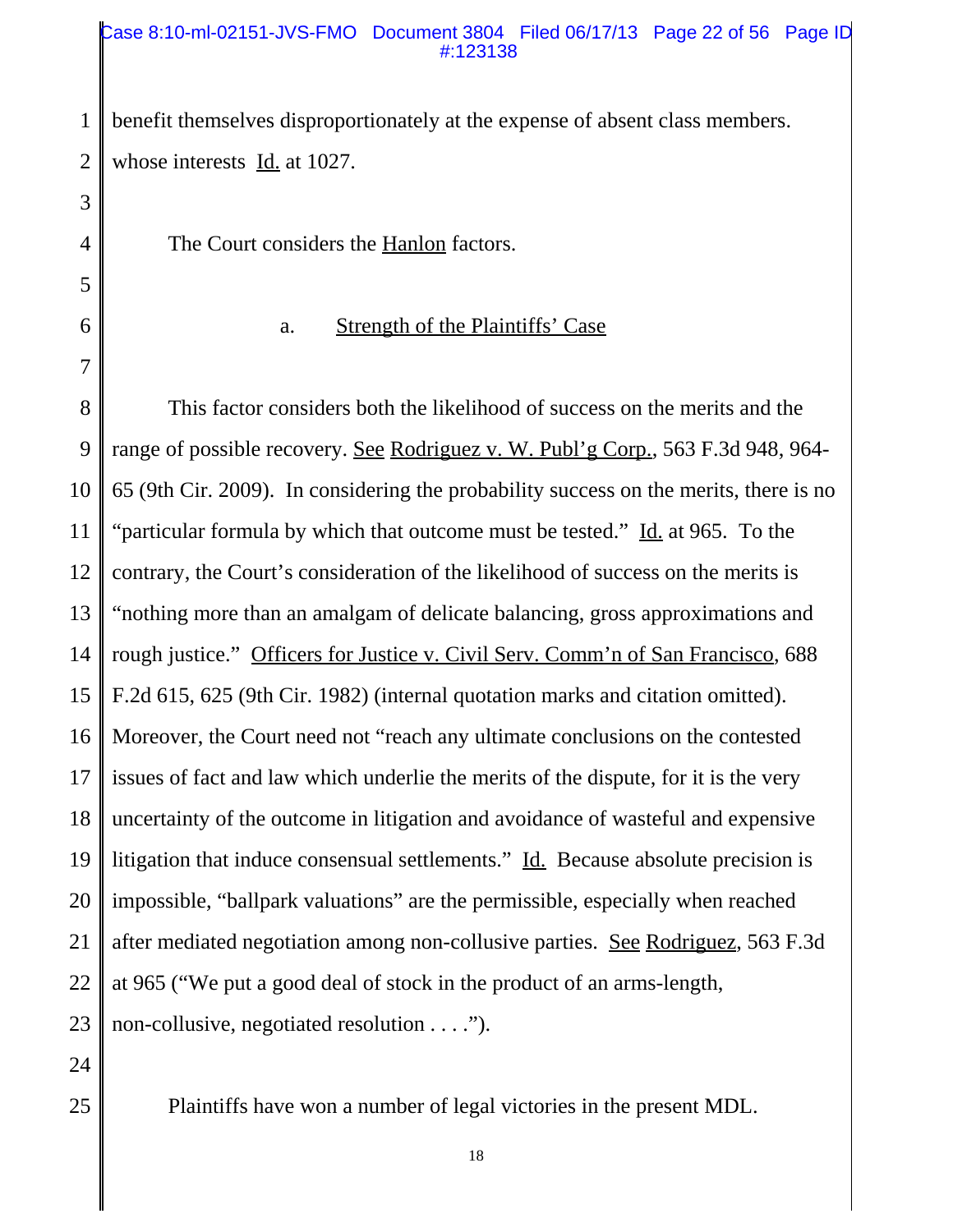#### Case 8:10-ml-02151-JVS-FMO Document 3804 Filed 06/17/13 Page 23 of 56 Page ID #:123139

1 2 3 4 5 6 7 Although a number of their claims have been dismissed as not legally cognizable, Plaintiffs have asserted a number of claims upon which they could ultimately prevail. (See generally Docket Nos. 510 & 1414 (amended by Docket No. 1623).) As discussed more fully below, their continued litigation is not without its risks, but neither can the Court characterize Plaintiffs' case as weak. The Court believes that the amount offered in settlement strikes an appropriate balance between the strength of Plaintiffs' claims and the risks of continued litigation.

8

9 10 11 12 13 Initially, the Court notes that the sliding scale of recovery for class members in manifestation, unclear, and non-manifestation states aids in accounting for the varying strengths and weaknesses among the class as to state-law claims. In this manner, the parties have attempted to make a first rough cut between Plaintiffs with the strongest claims and Plaintiffs with weaker claims.<sup>18</sup>

14

15 16 17 Furthermore, the Alleged Diminished Value Fund is to be funded at 42 percent of the actual calculated diminished value on all Subject Vehicles sold or exchanged within the sale window or the early lease termination window.<sup>19</sup>

<sup>18</sup>

<sup>19</sup> 20 21 22 23 24 <sup>18</sup> The changes proposed to the Allocation Plan eliminate this distinction for those class members who filed claims. If the funds are sufficient to eliminate this distinction and to pay each class member at the top of the sliding scale, the Court does not believe doing so detracts from the reasonableness of the proposed settlement. The Court's point here is that if such a distinction is necessary, it strikes a permissible balance. Moreover, as the Court understands the current proposal, this distinction will still be employed in calculating payments to nonclaimants.

<sup>25</sup> 19 Plaintiffs' expert witness, Ernest H. Manuel, Jr., Ph.D., has set forth the bases for this valuation. The Court finds this opinion is both reliable and relevant.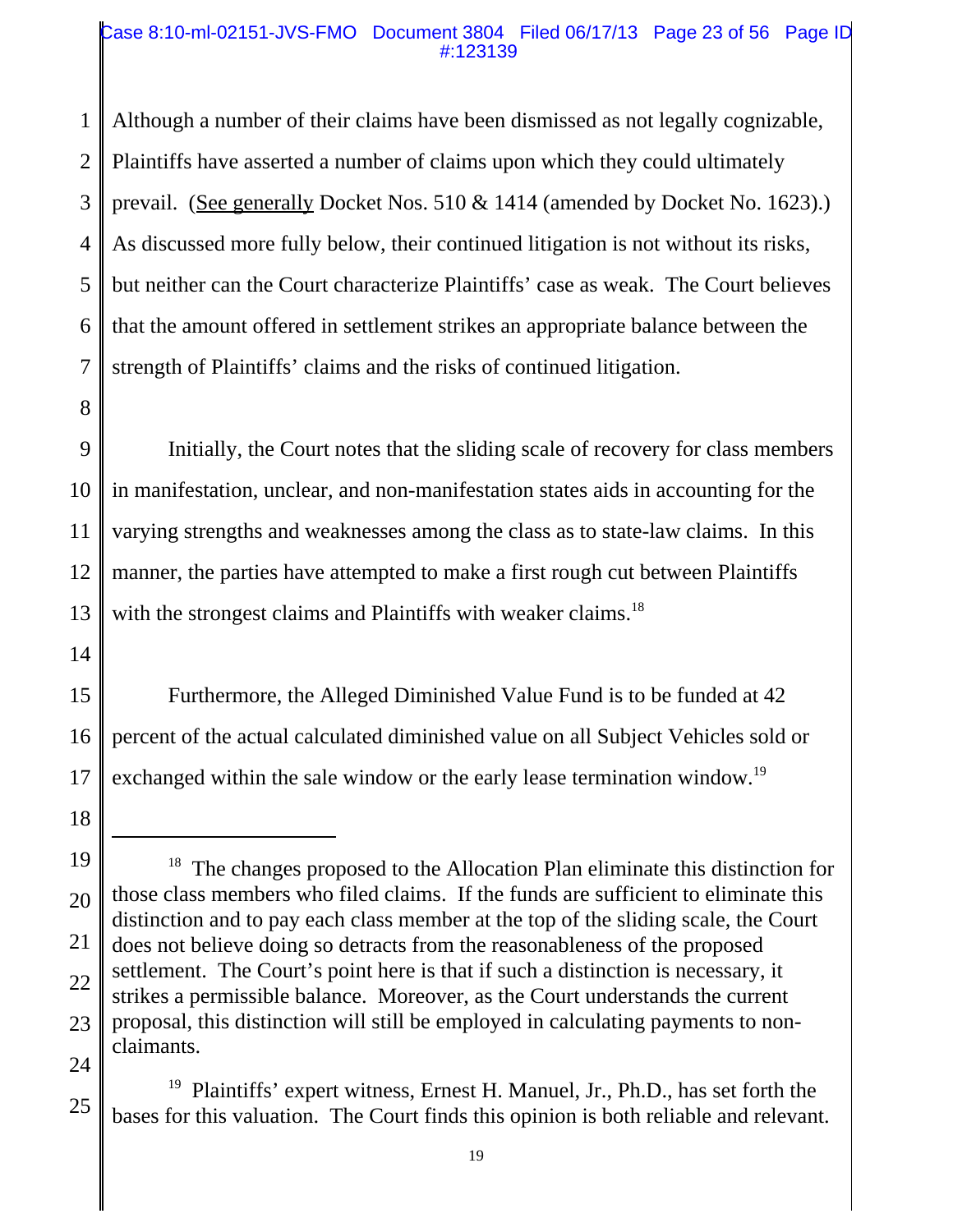#### Case 8:10-ml-02151-JVS-FMO Document 3804 Filed 06/17/13 Page 24 of 56 Page ID #:123140

1 2 3 4 5 6 7 8 (Manuel Decl. (Docket No. 3560) ¶ 35; Berman Decl. ¶ 90.) This percentage reflects a good balance of the strength of Plaintiffs' case and risks associated with its weaknesses. Cf. In re Mego Fin. Corp. Sec. Litig., 213 F.3d 454, 459 (9th Cir. 2000) (recovery of "roughly one-sixth of the potential recovery" was not unfair or inadequate in light of "the difficulties in proving the case"); In re Critical Path, Inc., C 01-00551 WHA, 2002 WL 32627559, \*5 (N.D. Cal. June 18, 2002) (\$17.5 million settlement where damages alleged were \$200 million, resulting in 8.75 percent recovery percentage).

9

10 11 12 13 14 15 16 Class members eligible for BOS installation are to receive a specific remedy, sought from the outset of this litigation, that is likely to increase the safety of their vehicles and/or their confidence in the safety of their vehicles.<sup>20</sup> Class members who instead participate in the Cash-in-Lieu-of-BOS Fund recover \$125 (at the top of the sliding scale) based on a valuation of \$111.50 for such installation as calculated by Plaintiffs' expert Michael Bonne.<sup>21</sup> (Berman Decl.  $\P$  90; Bonne Decl. (Docket No. 3557) ¶ 10.) The Cash-in-Lieu-of-BOS Fund is funded at

18 19

See Fed. R. Civ. 702; Kumho Tire, 526 U.S. at 147; Daubert, 509 U.S. at 597.

<sup>20</sup> 21 22 23  $20$  This distinction highlights the differences in the parties' basic litigation position. Plaintiffs contend SUA is caused by defects in the Subject Vehicles; Toyota points to driver error, "sticky" accelerators, and floor mat entrapment as potential causes. The settlement eliminates the need to resolve these hard-fought disputes as to the class claims.

<sup>24</sup> 25 <sup>21</sup> Like Plaintiffs' other experts, Michael Bonne has set forth the bases to this valuation. The Court finds this opinion is both reliable and relevant. See Fed. R. Civ. 702; Kumho Tire, 526 U.S. at 147; Daubert, 509 U.S. at 597.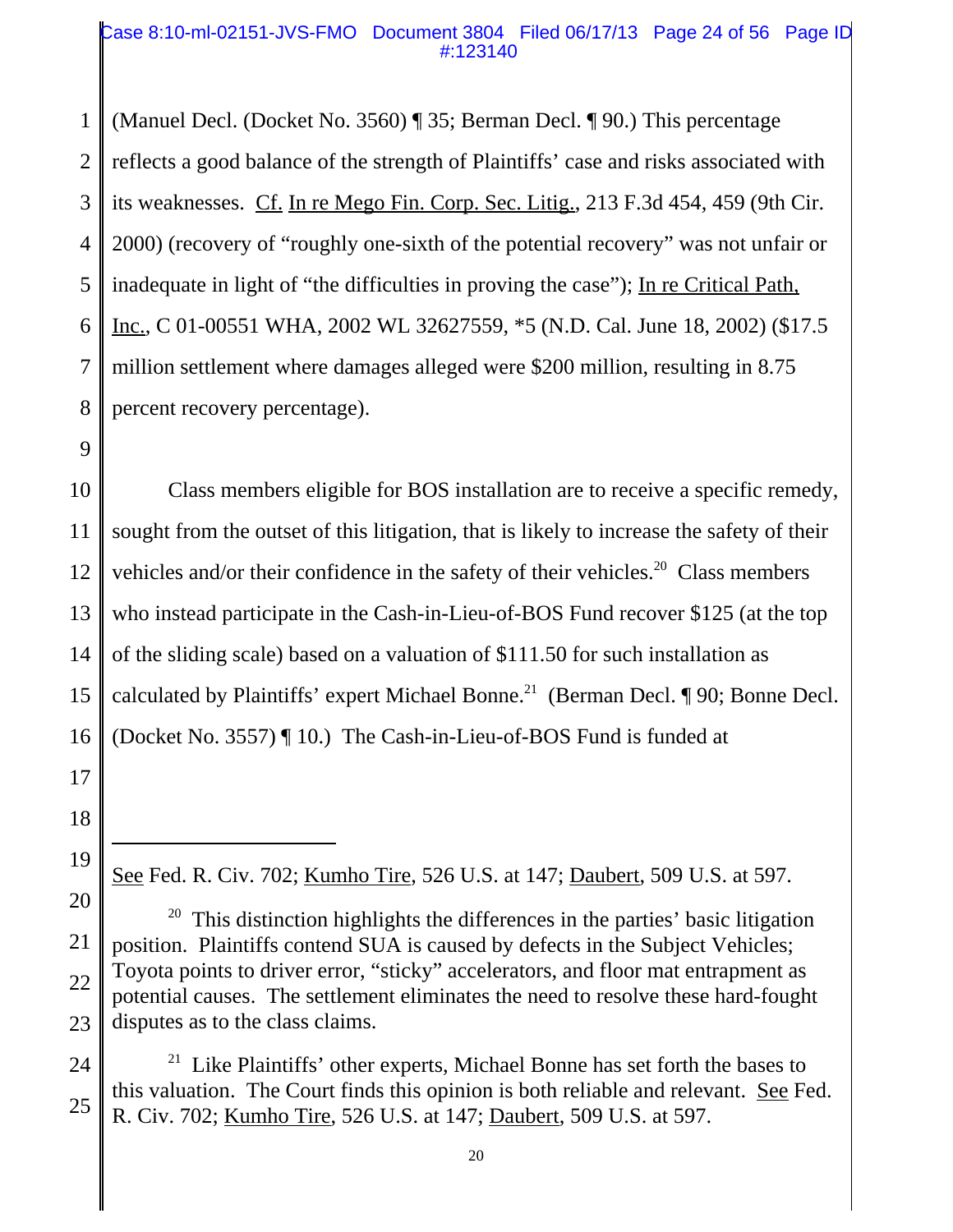#### Case 8:10-ml-02151-JVS-FMO Document 3804 Filed 06/17/13 Page 25 of 56 Page ID #:123141

1 2 3 4 approximately 25 percent of the possible recovery.<sup>22</sup> (Bonne Decl.  $\P$  10; Berman Decl. ¶ 90; Ptlfs.' Reply at 14 n.34.) As is the case with the Alleged Diminished Value Fund, this percentage reflects a good balance of the strength of Plaintiffs' case and risks associated with its weaknesses.

6 7 The CSP provides significant coverage, benefits 16.1 million class members, and is valued in excess of \$475 million. (Berman Decl. ¶ 93; Kleckner Decl. ¶ 11.)

10 11 12 13 On the whole, the Court finds that the proposed settlement is a reasonable reflection of the strength of Plaintiffs' case and represents a significant proportion of Plaintiffs' range of possible recovery. Thus, the Court finds this factor weighs in favor of the settlement.

> b. Risk, Expense, Complexity, and Likely Duration of Further Litigation

18 19 20 21 22 23 Generally, "unless the settlement is clearly inadequate, its acceptance and approval are preferable to lengthy and expensive litigation with uncertain results." Nat'l Rural Telecomms. Coop. v. DIRECTV, Inc., 221 F.R.D. 523, 526 (C.D. Cal.2004) (quoting 4 A Conte & H. Newberg, Newberg on Class Actions, § 11:50 at 155 (4th ed. 2002)). This general rule is amplified in class actions, and certainly applies with great force to the present one. See Van Bronkhorst v. Safeco Corp.,

24

25

5

8

9

14

15

16

 $22$  Moreover, on current claims volume, it is anticipated that claimants will receive the full \$125, regardless of the applicable jurisdiction.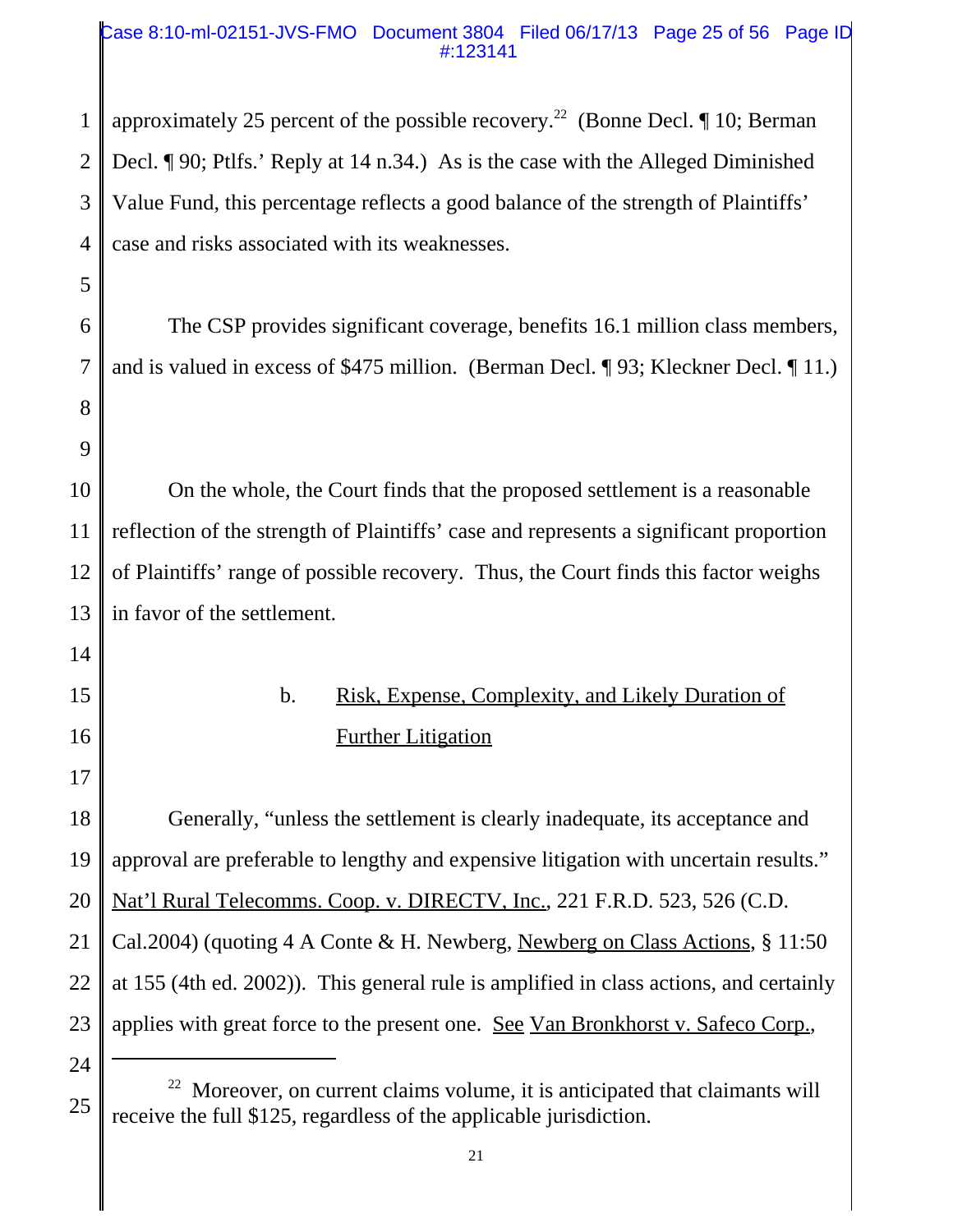#### Case 8:10-ml-02151-JVS-FMO Document 3804 Filed 06/17/13 Page 26 of 56 Page ID #:123142

1 2 3 4 5 529 F.2d 943, 950 (9th Cir. 1976) ("It hardly seems necessary to point out that there is an overriding public interest in settling and quieting litigation. This is particularly true in class action suits which are now an ever increasing burden to so many federal courts and which present serious problems of management and expense." (footnote omitted)).

7 8 9 10 11 12 13 14 15 Unquestionably, the present litigation is complex. As Plaintiffs candidly acknowledge, their chance of success is uncertain. (See Motion at 31-36.) In their favor, Plaintiffs point to a demonstrable and statistically significant increased chance of SUA in the Subject Vehicles and allude to evidence that Toyota was aware of this and acted to conceal it. (Id. at 31.) Nevertheless, they also acknowledge success at trial is not assured.  $(\underline{Id})$  Morever, Plaintiffs acknowledge Toyota's contention that SUA stems from driver error, and they acknowledge that NHSTA's investigations of SUA against other auto manufacturers have supported this contention. (Id. at 31-32.)

16

6

17 18 19 20 Importantly, two interlocutory appeals are pending.<sup>23</sup> The first challenges this Court's holding that Plaintiffs have Article III standing to assert their claims notwithstanding not having experienced an alleged actual incident of SUA. (See Docket No. 1623.) A contrary ruling in favor of Toyota on the standing issue

<sup>21</sup> 22 23 24 25  $23$  These two interlocutory appeals are currently before the Ninth Circuit. The first is In re: Certain Economic Loss Plaintiff v. Toyota Motor Corp., et al., 11-57006, which has been ordered stayed pending this Court's final approval of the proposed settlement. (See 11-57006 Docket No. 56.) The second is In re Toyota Motor Corp., et al., 12-55659. No formal stay has been entered on the docket of that case, although counsel's request to stay was filed December 27, 2012. (See 12- 55659 Docket No. 24.)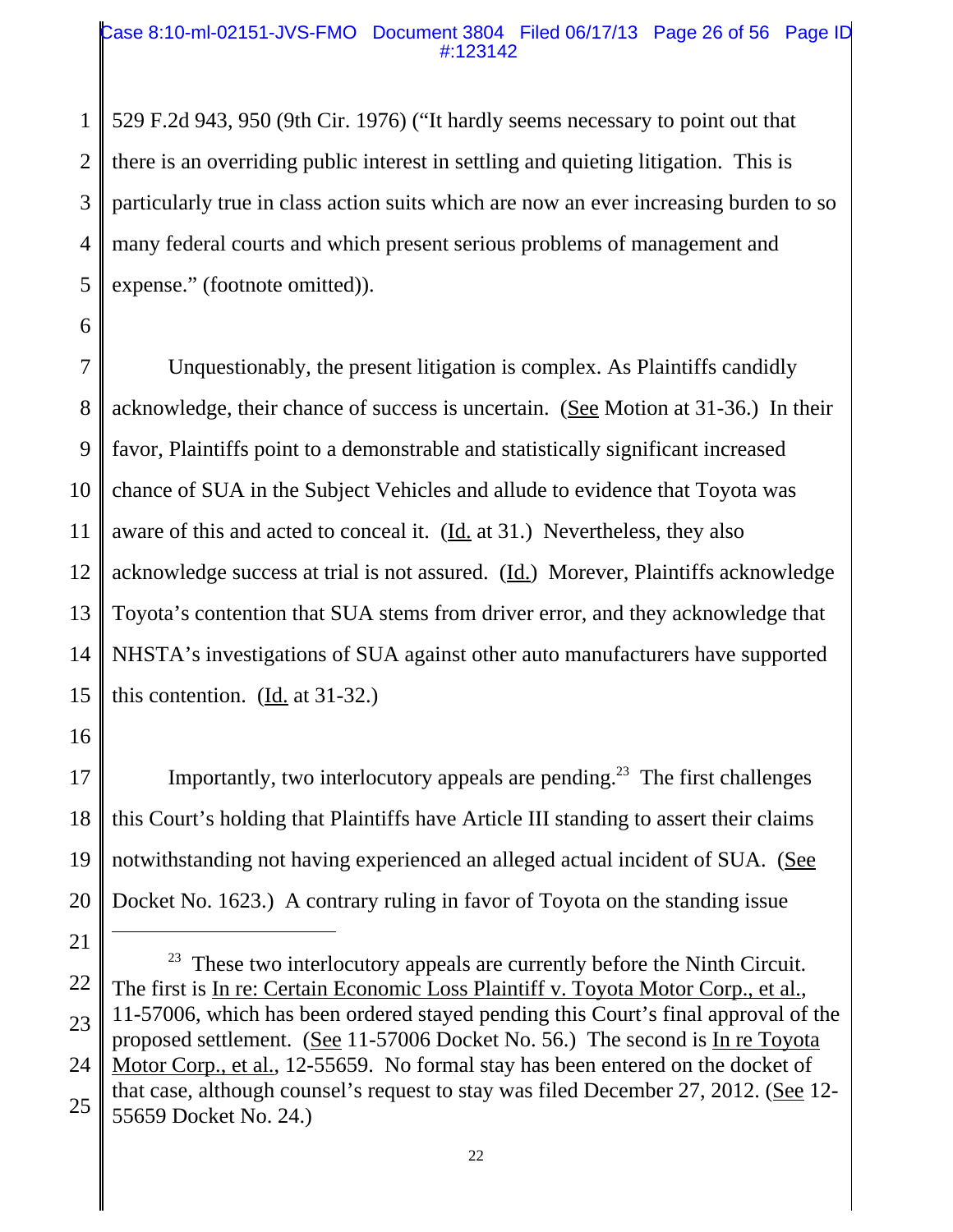#### Case 8:10-ml-02151-JVS-FMO Document 3804 Filed 06/17/13 Page 27 of 56 Page ID #:123143

1 2 3 4 5 would drastically alter the present case, as it is reasonably assumed that a majority of class members have not experienced an alleged incident of SUA. Also pending is an appeal of the Court's Order denying Toyota's Motion to Compel Arbitration. (Docket No. 2312.) A ruling in favor of Toyota on that issue would likewise remove the claims of a majority of class members from the Court's docket.

7 8 9 10 11 Moreover, the Court ruled on the legal issue of whether it could order injunctive relief in the form of repairs or adjustments to the Subject Vehicles, or whether NHSTA's finding of the lack of defect could be held to preclude such an order. (Docket No. 510 at 88-98.) A higher court could disagree with the Court's ruling.

12

6

13 14 15 16 17 18 19 20 21 Significantly, despite the volumes of expert reports developed by the parties, and despite repeated inspections and testing, Plaintiffs' experts have been unable to replicate the phenomenon of SUA. (See Motion at 34.) The significance of this fact cannot be overemphasized. Additionally, the proposed settlement was reached prior to the Court's ruling on a number of motions to exclude Plaintiffs' expert testimony. (Compare Docket No. 3332 (hearing set for January 11, 2013) with Docket No. 3444-45 (preliminarily approving proposed settlement on December 28, 2012).) The uncertainty of whether those reports would ultimately be found to be admissible further contributes to the risk of continued litigation.

22

23 24 25 Assuming Plaintiffs could clear these hurdles and receive judgment in their favor, a lengthy appeal period would likely follow. The out-of-pocket costs in this litigation have thus far totaled over \$30 million. The current attorney fee lodestar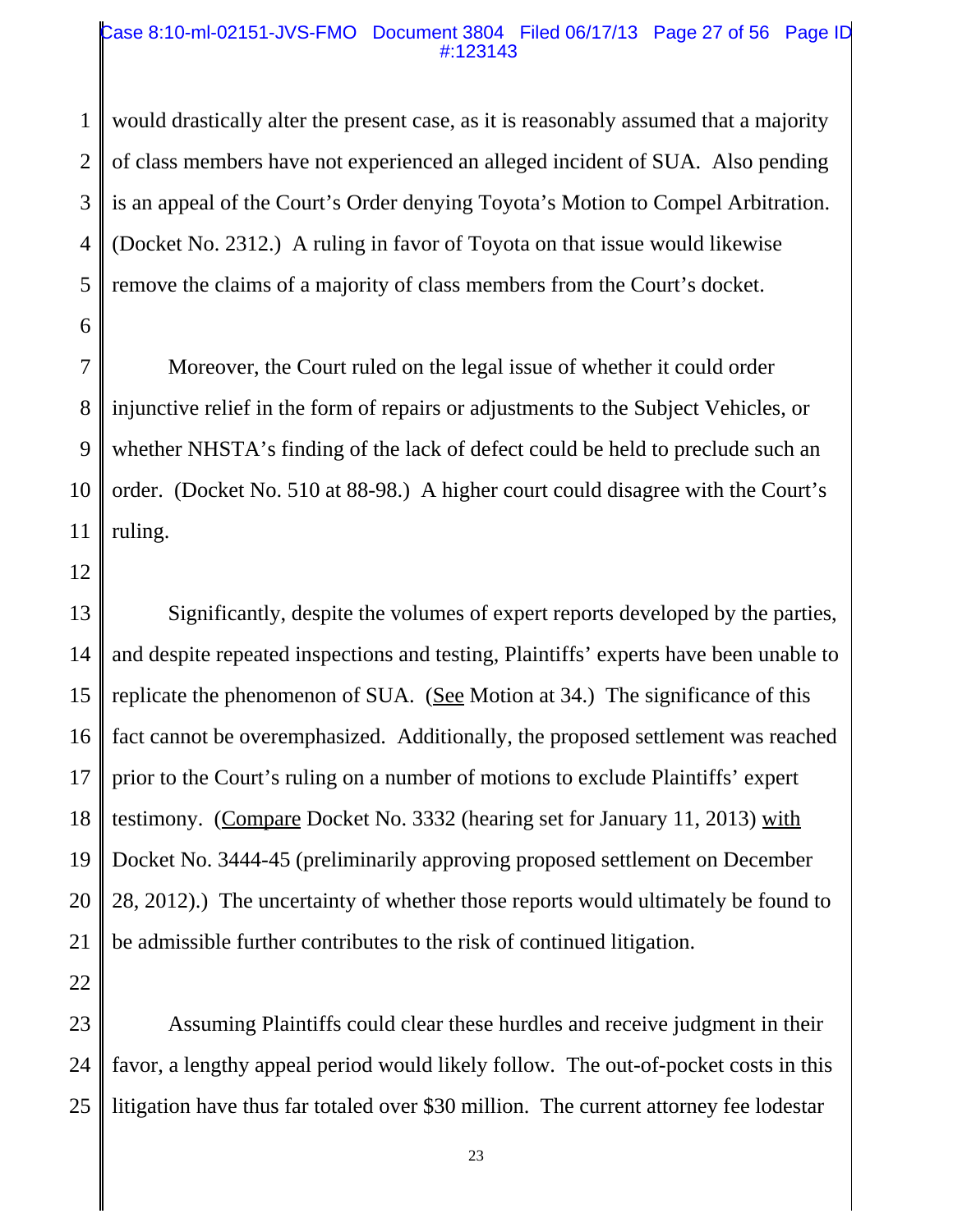#### Case 8:10-ml-02151-JVS-FMO Document 3804 Filed 06/17/13 Page 28 of 56 Page ID #:123144

1 2 approaches \$70 million. Extraordinary amounts in additional costs, and certainly additional attorney time would be incurred in continuing to litigate.

4 5 6 7 8 9 10 11 12 Given these facts, the Court easily concludes that continuing the present litigation involves significant risk to the class. The class is not assured of prevailing on the merits. The litigation undeniably presents complex issues, at great expense, and there is no predicting the most likely outcome at the present stage of litigation. Continued litigation of Plaintiffs' claims is unlikely to be resolved quickly, and any resolution by this Court is likely to be the subject of an appeal. If the proposed settlement is not effectuated, resolution is likely to take years. Thus, the Court easily concludes this factor weighs in favor of settlement.

> c. Risk of Maintaining Class Action Status Throughout the **Trial**

16 17 18 19 20 21 22 23 24 The Court approved a single class for settlement purposes. Absent settlement, Toyota would likely oppose any motion for class certification and, as noted by the Court in a previous Order, the laws of different states would likely apply, necessitating multiple classes or subclasses of Plaintiffs. (See Order Denying Plaintiffs' Motion for Application of California Law (Docket No. 1478.).) Additionally, as to claims based on diminished value, Toyota stands prepared to argue against one measure of damages for 20 different models of vehicles. (See Motion at 35-36 (discussing the critique of Plaintiffs' expert report on damages authored Toyota's expert Dr. Edward Lazear).)

25

3

13

14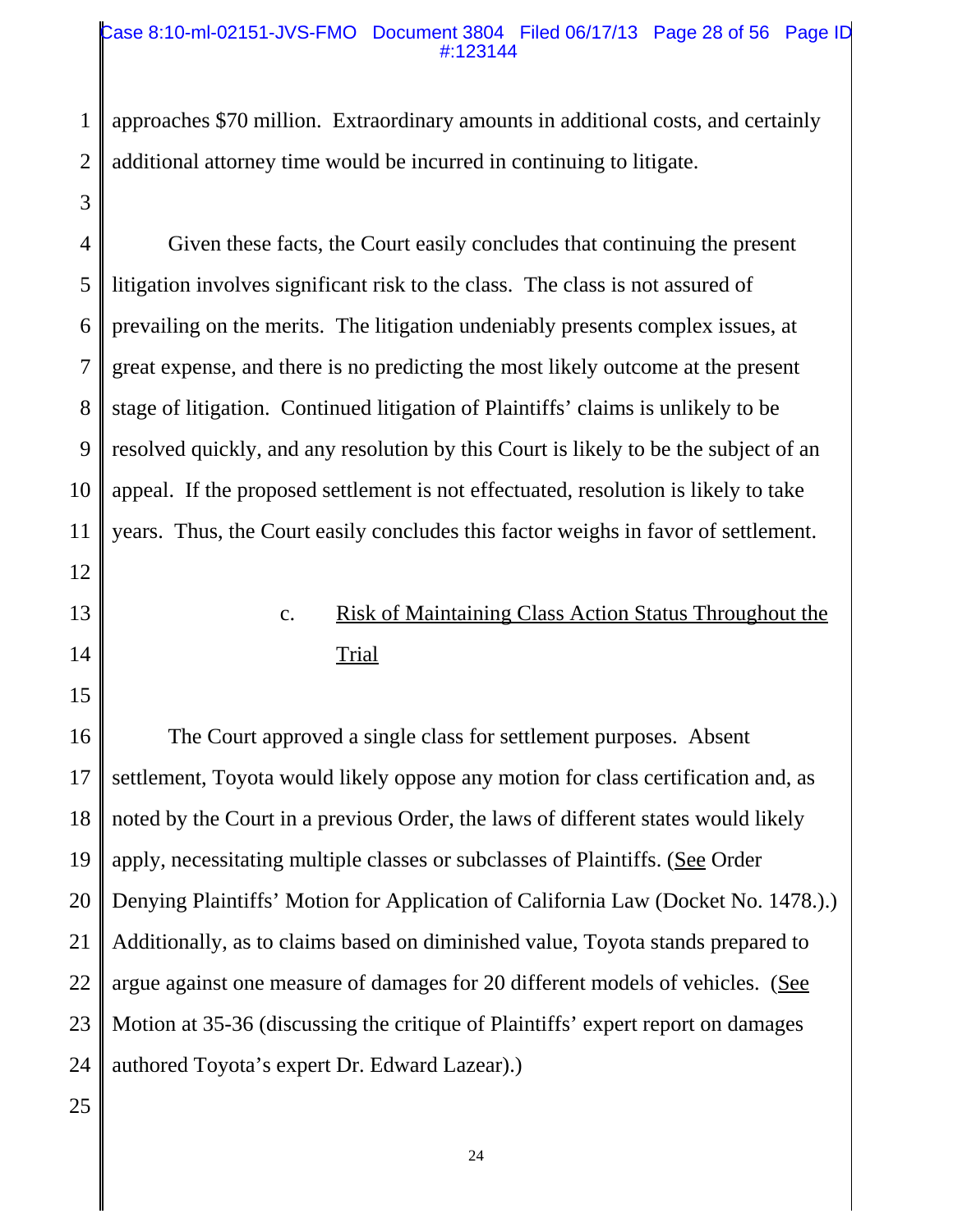#### Case 8:10-ml-02151-JVS-FMO Document 3804 Filed 06/17/13 Page 29 of 56 Page ID #:123145

| $\mathbf{1}$   | Nevertheless, assuming Plaintiffs would be successful in a quest to have                    |
|----------------|---------------------------------------------------------------------------------------------|
| $\overline{2}$ | some or all classes and/or subclasses certified, the Court could re-evaluate the            |
|                |                                                                                             |
| 3              | appropriateness of class certification at any time. See Fed. R. Civ. P. $23(c)(1)(c)$ .     |
| $\overline{4}$ |                                                                                             |
| 5              | Moreover, a reversal on interlocutory appeal of the Court's ruling denying                  |
| 6              | the Motion to Compel Arbitration would completely fracture the class. The same              |
| 7              | is true if the Ninth Circuit were to hold the class members who have not                    |
| 8              | experienced SUA lack standing to bring their claims.                                        |
| 9              |                                                                                             |
| 10             | Settlement avoids all possible risk. Thus, the avoidance of risk of                         |
| 11             | maintaining class action certification throughout trial favors settlement of this           |
| 12             | action.                                                                                     |
| 13             |                                                                                             |
| 14             | <b>Amount Offered in Settlement</b><br>d.                                                   |
| 15             |                                                                                             |
| 16             | To assess whether the amount offered is fair, the Court may compare the                     |
| 17             | settlement amount to the parties' estimates of the maximum amount of damages                |
| 18             | recoverable in a successful litigation. In re Mego Fin. Corp., 213 F.3d at 459.             |
| 19             | While settlement amounts that are close to the plaintiffs' estimate of damages              |
| 20             | provide strong support for approval of the settlement, a settlement that offers a           |
| 21             | lesser amount of the potential recovery does not preclude a finding of fairness. Id.        |
| 22             | (finding settlement amount constituting one-sixth of the potential recovery was fair        |
| 23             | and adequate); <u>see also Hanlon</u> , 150 F.3d at 1027 (holding that the possibility that |
| 24             | the settlement amount could have been greater "does not mean the settlement"                |
| 25             | presented was not fair, reasonable or adequate."). "This is particularly true in cases      |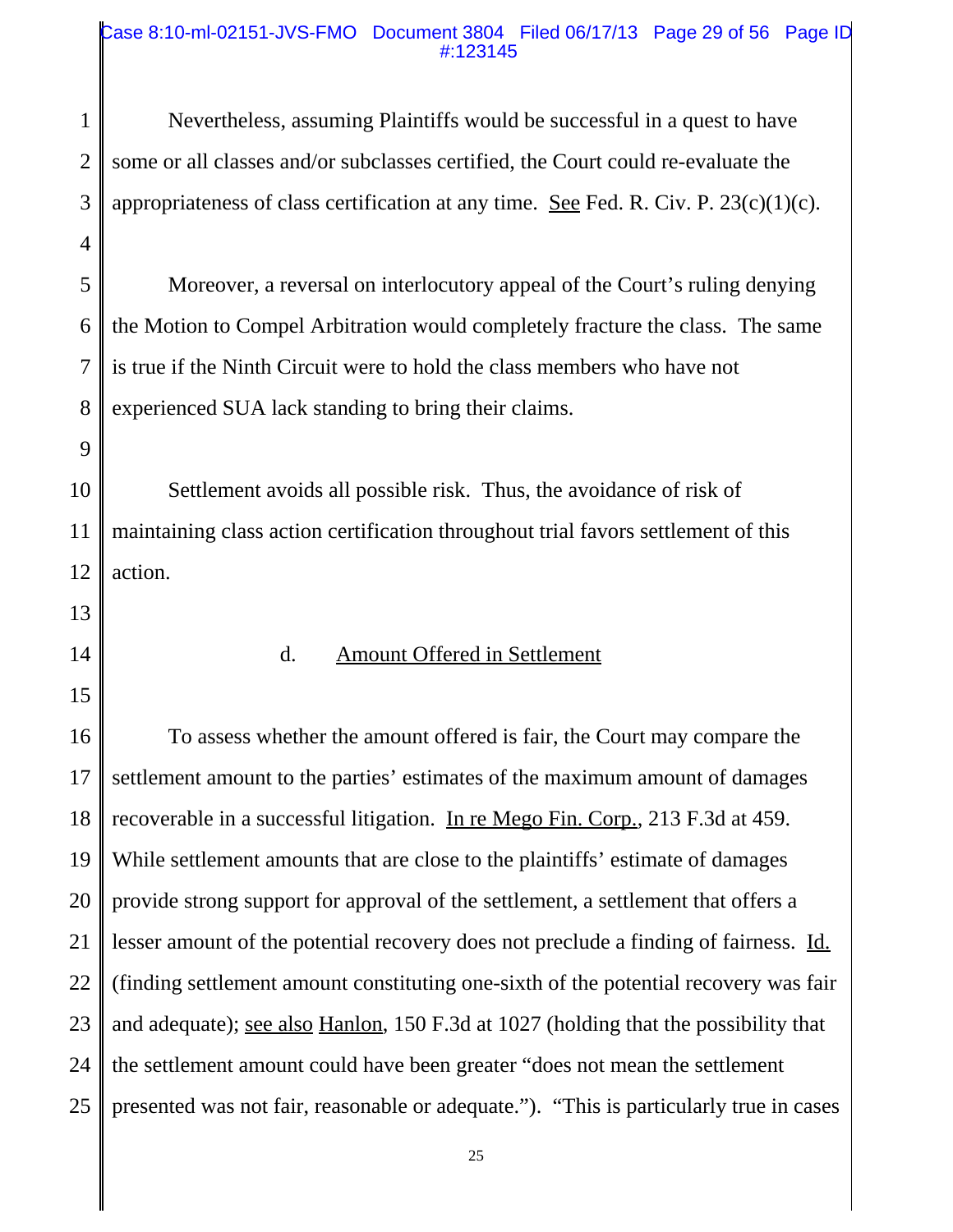#### Case 8:10-ml-02151-JVS-FMO Document 3804 Filed 06/17/13 Page 30 of 56 Page ID #:123146

1 2 . . . where monetary relief is but one form of the relief requested by the plaintiffs." Officers for Justice, 688 F.2d at 628.

3

11

12

13

14

4 5 6 7 8 9 10 The amount offered in settlement is substantial, totaling in excess of \$1.375 billion in value to be allocated directly to the class, and totaling in excess of \$1.6 billion when separately negotiated fees and costs are added to that figure. As noted in connection with the first and second Hanlon factors, the Court believes the amount in settlement sufficiently accounts for both the strength of Plaintiffs' case and the risks associated with continued litigation. This factor weighs in favor of settlement.

> e. Extent of Discovery Completed and the Stage of the Proceedings

15 16 17 18 19 20 21 22 23 24 25 Consideration of the extent of discovery and the current stage of the litigation allows the Court to evaluate whether the parties are able to make decisions about their claims based on information received during the discovery process. See Linner v. Cellular Alaska P'ship, 151 F.3d 1234, 1239 (9th Cir. 1998); In re Cylink Sec. Litig., 274 F. Supp. 2d 1109, 1112 (N.D. Cal. 2003). Where a settlement occurs in an advanced stage of the proceedings, this fact supports a finding that the parties had the opportunity to investigate their claims before resolving them. Alberto v. GMRI, Inc., No. Civ. 07-1895 WBS DAD, 2008 WL 4891201, at \*9 (E.D. Cal. Nov.12, 2008); <u>Murillo v. Pac. Gas & Elec. Co.</u>, 2:08-1974 WBS GGH, 2010 WL 2889728, at \*8 (E.D. Cal. July 21, 2010).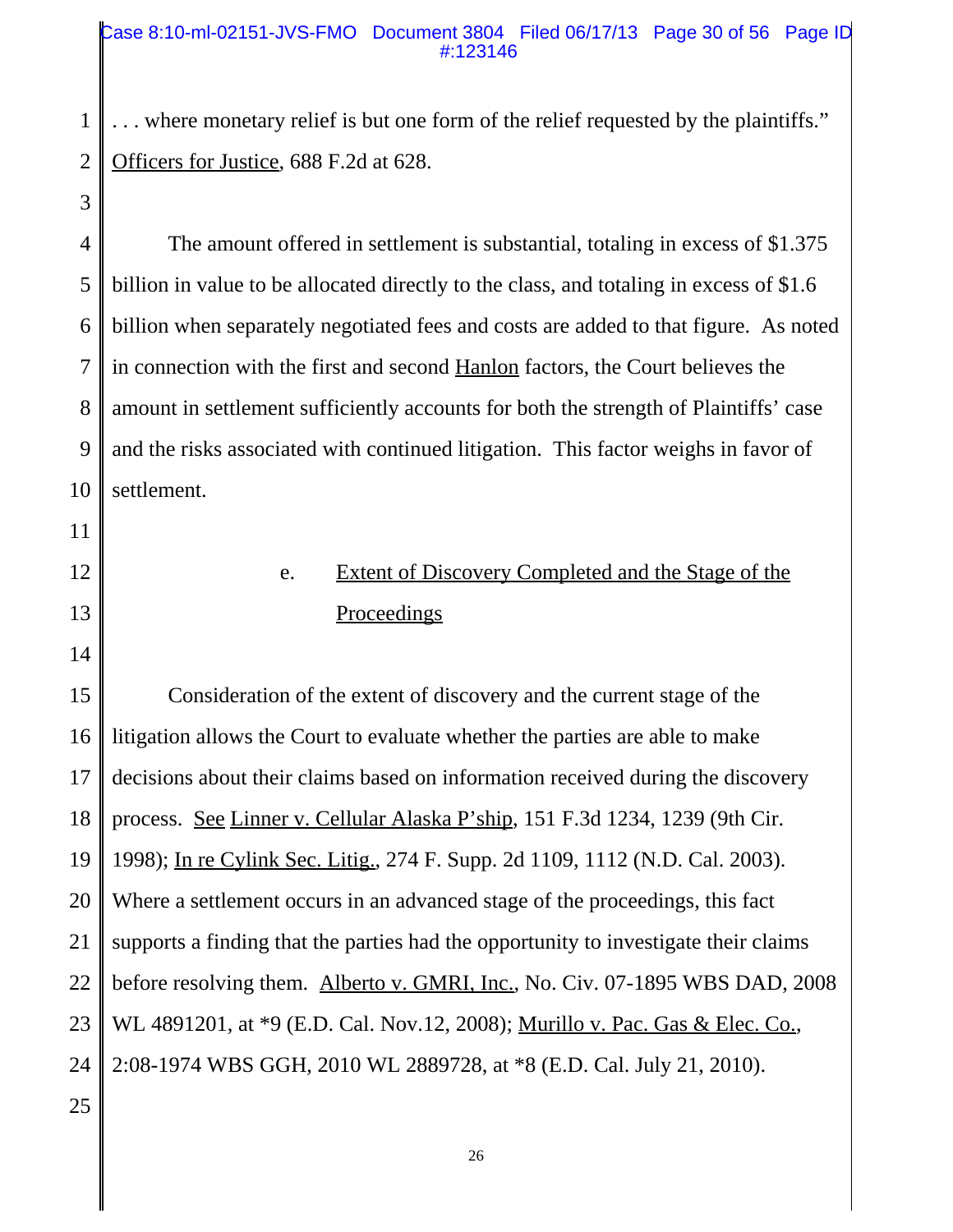#### Case 8:10-ml-02151-JVS-FMO Document 3804 Filed 06/17/13 Page 31 of 56 Page ID #:123147

1 2 3 4 5 6 7 8 9 10 11 12 13 14 15 16 Discovery was nearly completed at the time the proposed settlement was reached. (See generally Berman Decl. ¶¶ 38-68.) The parties engaged in extensive document discovery among themselves and third parties, including many types of electronically stored documents. (Id. 138-56.) The parties' experts analyzed the vehicle software and source code. (Id.  $\parallel$  57.) The parties engaged over 40 expert witnesses, and took over 200 depositions.  $(\underline{Id}$ . [59-66.) On this record, the Court concludes that all counsel had ample information and opportunity to assess the strengths and weaknesses of their claims and defenses. Accordingly, this factor weighs in favor of settlement. f. Experience and Views of Counsel This reliance is predicated on the fact that "[p]arties represented by competent counsel are better positioned than courts to produce a settlement that fairly reflects each party's expected outcome in the litigation." In re Pac. Enters.

17 Sec. Litig., 47 F.3d 373, 378 (9th Cir. 1995). The recommendations of counsel are

18 given great weight since they are most familiar with the facts of the underlying

19 litigation. Nat'l Rural Telecomms., 221 at 528. Additionally, where the services of

20 a private mediator are engaged, this fact tends to support a finding that the

21 settlement valuation by the parties was not collusive. <u>See, e.g., Lusby v. Gamestop</u>

22 Inc., C12-03783, 2013 WL 1210283, at \*10 (N.D. Cal. Mar. 25, 2013); Villegas v.

23 J.P. Morgan Chase & Co., CV 09-00261 SBA (EMC), 2012 WL 5878390 at  $*6$ 

24 (N.D. Cal. Nov. 21, 2012); Hartless v. Clorox Co., 273 F.R.D. 630, 641 (S.D. Cal.

25 2011).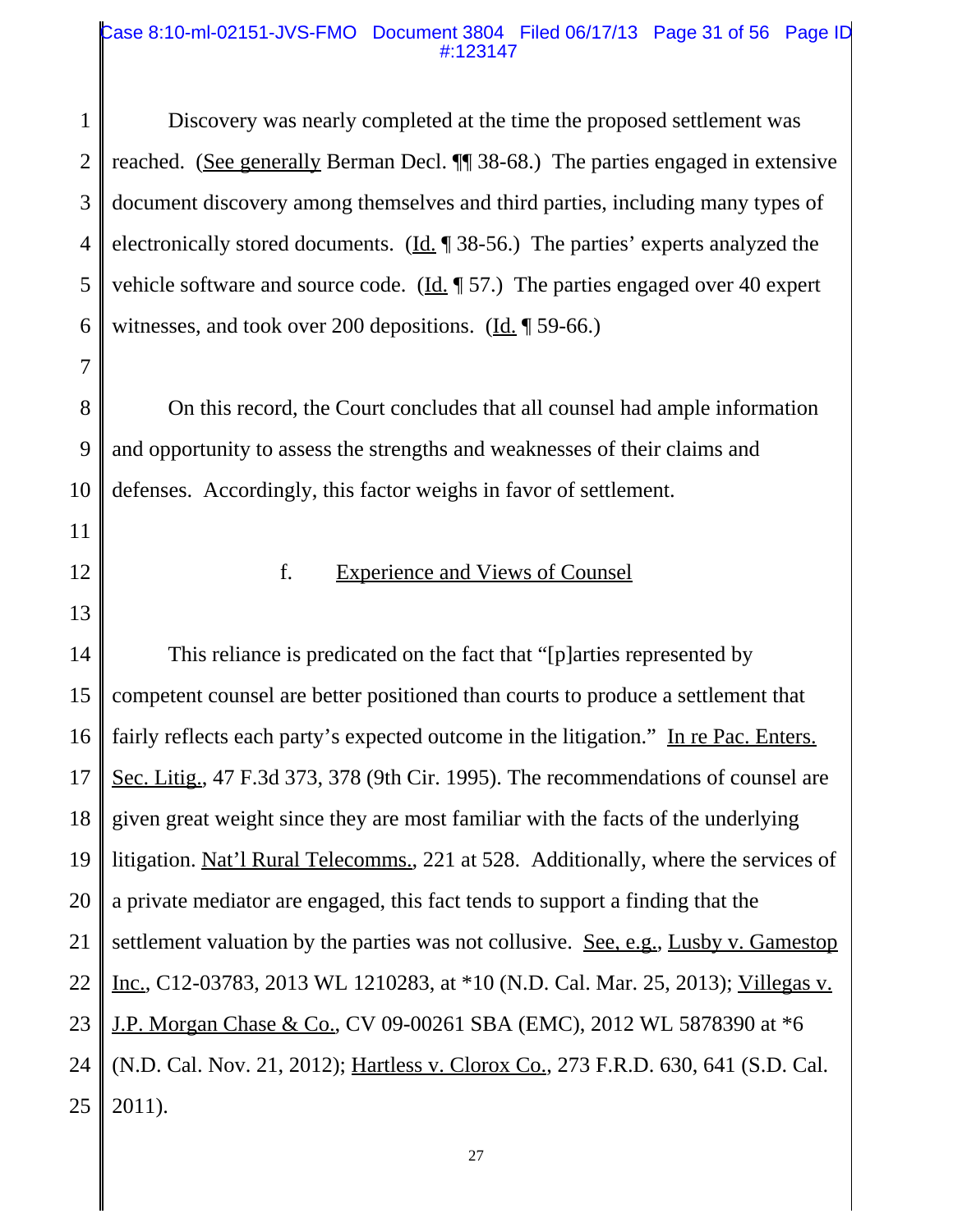Plaintiffs' counsel support the proposed settlement. (Motion at 42-43.) g. Presence of a Governmental Participant Although no governmental entity is a party to this action, the proposed settlement nevertheless bears the silent imprimatur of government approval because despite receiving notice, no state or federal official has filed an objection to the proposed settlement.

10 11 12 13 14 15 16 Specifically, in accordance with the governmental notice provision of the Class Action Fairness Act ("CAFA"), 28 U.S.C. § 1715(a)-(b), on January 4, 2013, the settlement administrator gave timely notice of the proposed settlement to the United States Attorney General, as well the Attorneys General for each state, and the Attorney General for all possessions and territories of the United States.<sup>24</sup> (See Sherwood Decl. **[5**; cf. Ex Parte Application for Preliminary Approval of Settlement (Docket No. 3342, filed Dec. 26, 2012).)

17

1

2

3

4

5

6

7

8

9

18 19 20 21 "Although CAFA does not create an affirmative duty for either state or federal officials to take any action in response to a class action settlement, CAFA presumes that, once put on notice, state or federal officials will raise any concerns that they may have during the normal course of the class action settlement

23

<sup>24</sup> 25  $24$  This CAFA provision has two time requirements. The first is a short time period for service of notice to government officials; the second requires the expiration of a 90-day period after notice before a Court may give final approval. See 28 U.S.C. § 1715(b) & (d). The 90-day waiting period expired April 2, 2013.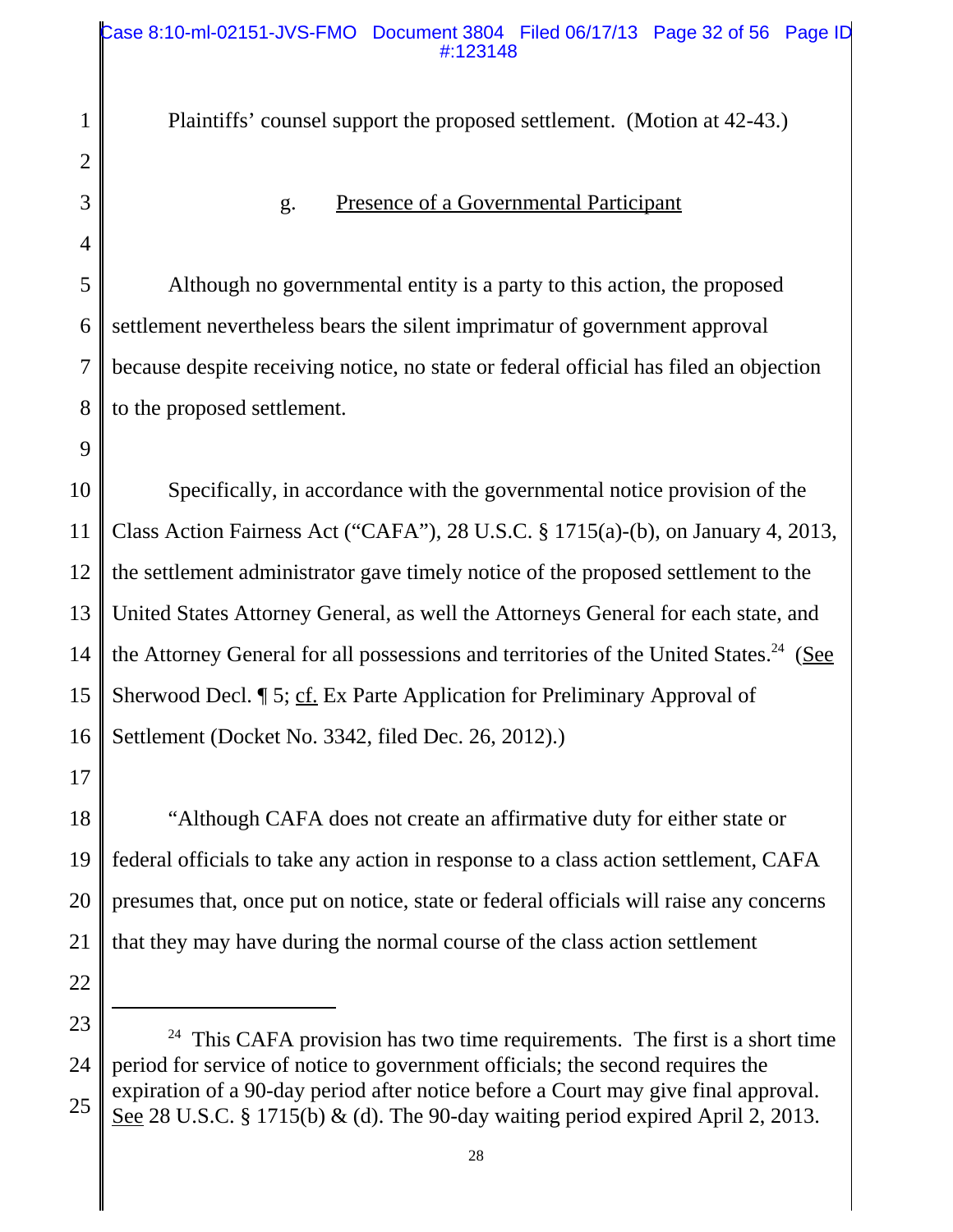#### Case 8:10-ml-02151-JVS-FMO Document 3804 Filed 06/17/13 Page 33 of 56 Page ID #:123149

1 2 3 4 5 6 procedures." Garner v. State Farm Mut. Auto. Ins. Co., CV 08 1365 CW EMC, 2010 WL 1687832, at \*14 (N.D. Cal. Apr. 22, 2010). To date, no state or federal official has raised any objection or concern regarding the settlement.<sup>25</sup> Thus, even though there is no governmental participant in the present action, the failure of any Attorney General to object to the proposed settlement supports this Court's final approval of the proposed settlement.

# h. Reaction of the Class Members to the Proposed Settlement

11 12 13 14 15 16 17 18 The absence of a large number of objections to a proposed class action settlement raises a strong presumption that the terms of the settlement are favorable to the class members. Nat'<u>l Rural Telecomms.</u>, 221 F.R.D. at 529; In re Omnivision Techs., Inc., 559 F.Supp.2d 1036, 1043 (N.D. Cal. 2008); see, e.g., In re Mego Fin. Corp., 213 F.3d at 459 (one objection out of a potential class of 5400); Churchill Village, LLC v. Gen. Elec., 361 F.3d 566 (9th Cir. 2004) (500 opt-outs and 45 objections out of approximately 90,000 notified class members).

19 20 21 22 23 As noted, class response has been overwhelmingly supportive of the settlement. Although 22 million class notices were sent, fewer than 2,000 class members have asked to be excluded, and fewer than 100 have filed objections to the settlement. These numbers should be contrasted with the more than 422,000 claims submitted to the settlement administrator. (Second Sherwood Decl. ¶ 5.)

24

25

7

8

9

<sup>&</sup>lt;sup>25</sup> Toyota so represents. (Toyota Reply (Docket No. 3728) at 2-3.) A review of the MDL docket reveals no objection filed by any government official.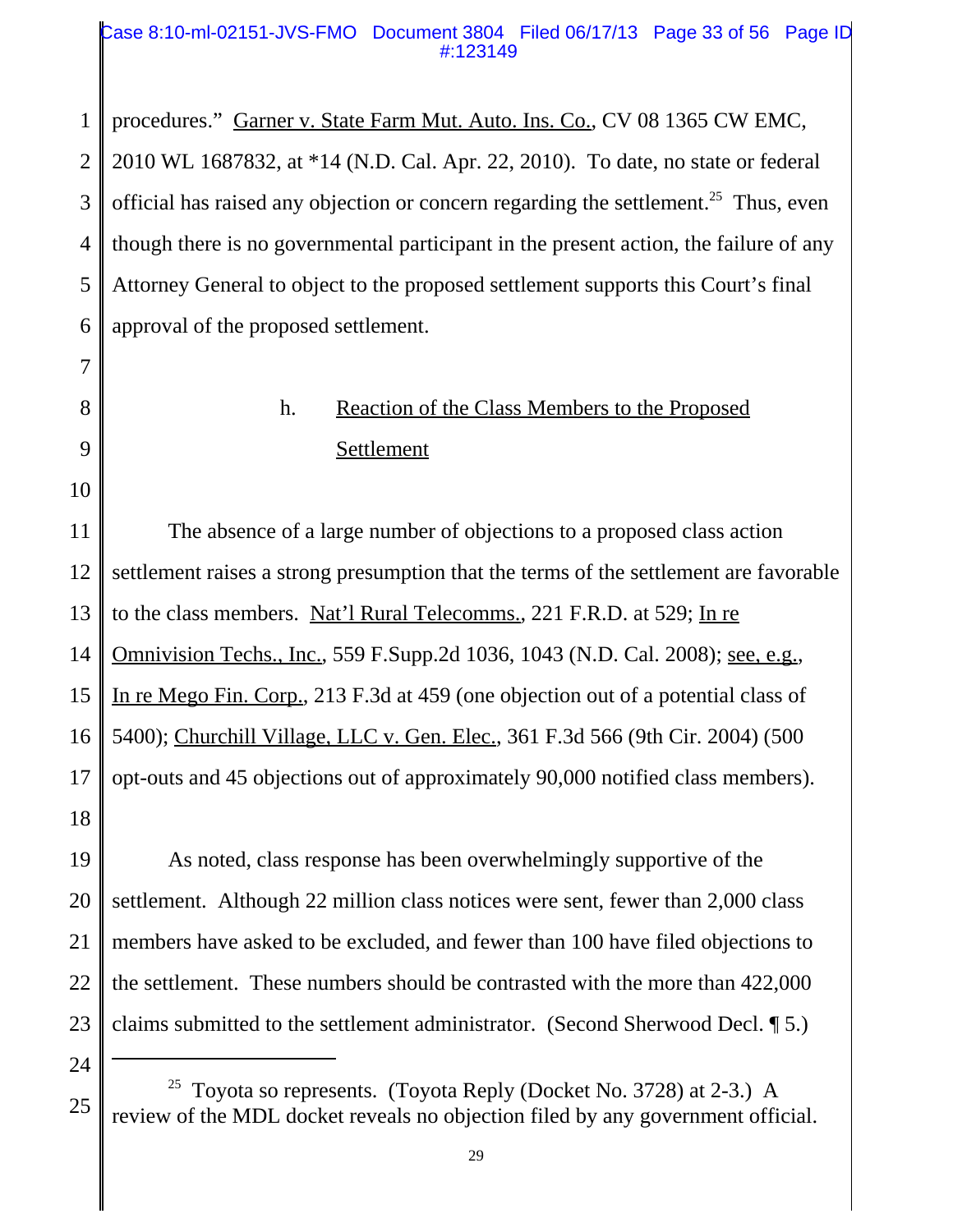This factor weighs in favor of approval of the settlement.

2. Ruling

5 6 7 8 9 10 11 12 13 14 All of the Hanlon factors favor settlement. The proposed settlement represents a significant portion of what Plaintiffs could expect to receive if they prevailed on the merits, and the decision to settle their claims in this manner represents a reasoned assessment of the risk and expense of continued litigation. After most discovery was completed, the proposed settlement was negotiated between informed counsel with the assistance of an exceptionally able and experienced Court-appointed professional mediator. The proposed settlement has met with the presumed approval of over fifty governmental entities and of an overwhelming majority of the class members who have made submissions to the settlement administrator.

16 17 Accordingly, considering the Hanlon factors, the Court finds that the proposed settlement is fair, reasonable, and adequate.

18

15

1

2

3

4

19 VI. Contribution to the Safety and Education Fund

20

21 22 As noted previously, one element of the proposed settlement is the establishment of a \$30 million Safety and Education Fund.

23

24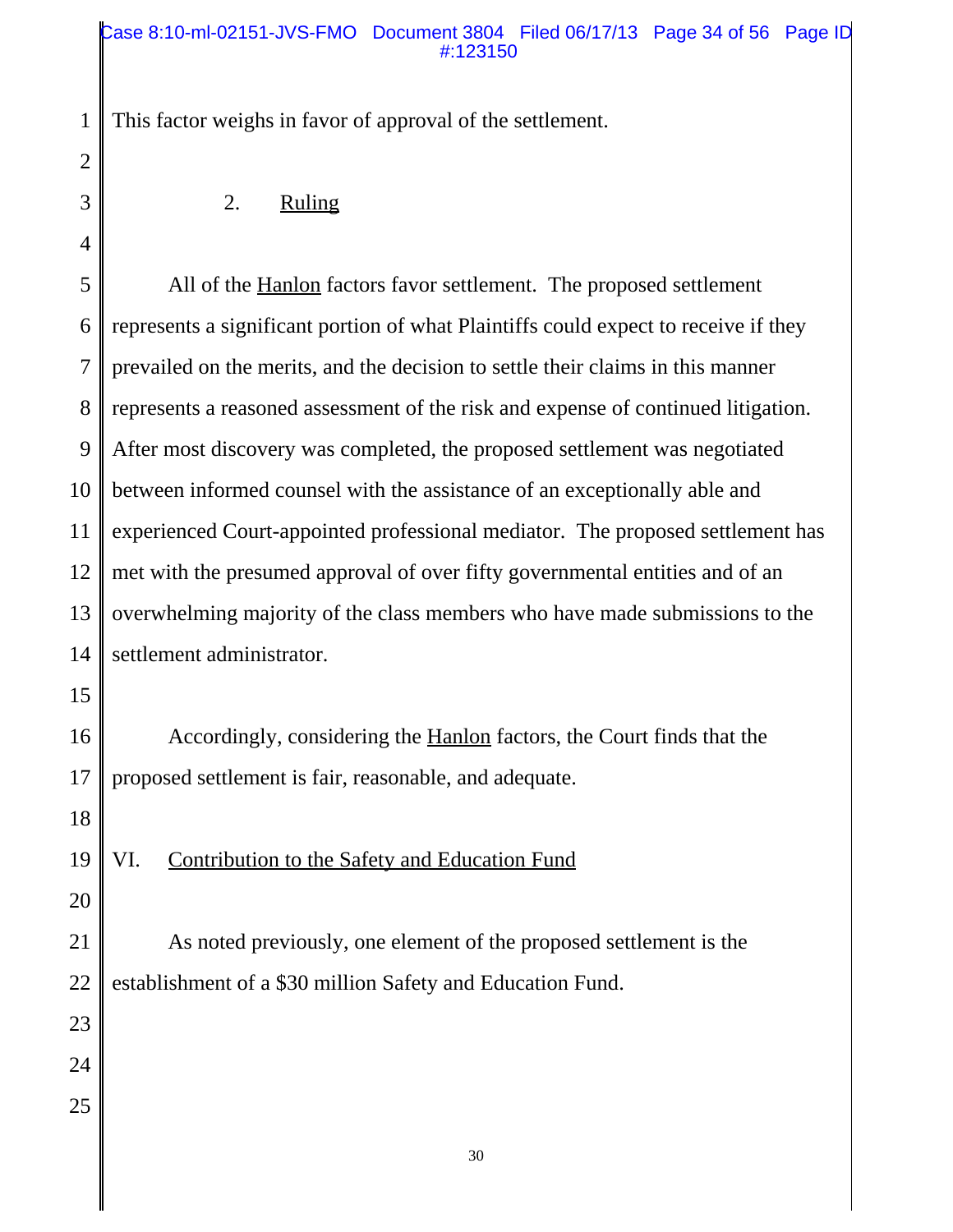2 3 4 Some objectors argue that this fund does not comply with Ninth Circuit requirements regarding *cy pres* funds.<sup>26</sup> However, the initial \$30 million contribution is not a *cy pres* contribution.

6 7 8 9 10 11 12 13 14 15 16 17 18 19 20 21 Not uncommon in class action settlements, *cy pres* is a shortened phrase that refers to an ancient equitable doctrine "cy près comme possible," translated from the French to "as near as possible." Dennis v. Kellogg Co., 697 F.3d 858, 865 (9th Cir. 2012). Pursuant to this doctrine, in class action settlements, federal courts often authorize contributions, often charitable in nature, "'where the proof of individual claims would be burdensome or distribution of damages costly.'" Nachshin v. AOL, LLC, 663 F.3d 1034, 1038 (9th Cir. 2011) (quoting Six (6) Mexican Workers v. Ariz. Citrus Growers, 904 F.2d 1301, 1305 (9th Cir. 1990)). Such contributions are often made "in lieu of direct distribution of damages to silent class members, [and] allows[] for aggregate calculation of damages, the use of summary claim procedures, and distribution of unclaimed funds to indirectly benefit the entire class." Dennis, 697 F.3d at 865 (internal quotation marks and citation omitted). Such contributions must "qualify as the next best distribution to giving the funds directly to class members." Id. (internal quotation marks and citation omitted). To so qualify, such contributions must "retain[] some connection to the plaintiff class and the underlying claims." Id.

23

22

1

<sup>24</sup> 25 26 Other objections address provisions related to *cy pres* distribution of residual funds. Under the parties' current proposal, those provisions have been eliminated, and therefore those objections are moot.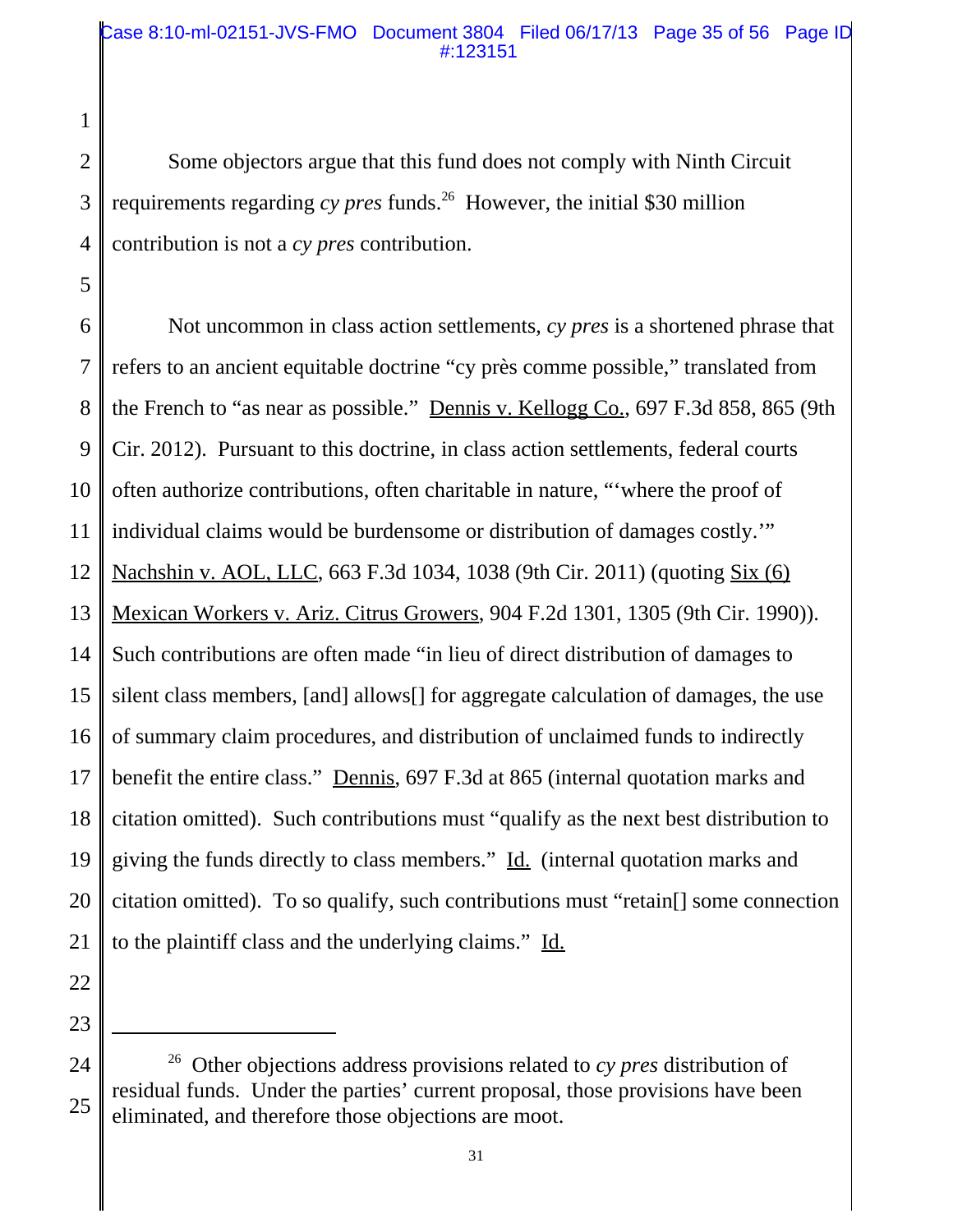#### Case 8:10-ml-02151-JVS-FMO Document 3804 Filed 06/17/13 Page 36 of 56 Page ID #:123152

1 2 3 4 5 6 7 Here, after the parties agreed to the establishment of two cash funds for the class totaling \$500 million, they separately negotiated the establishment of the \$30 million Safety and Education Fund. (Pltfs.' Reply at 33; Toyota Reply at 22-23.) In this manner, the initial \$30 million contribution did not diminish the cash payments to the Class. It is not made in lieu of any payments to the class. Instead, it is simply one part of a multi-part settlement of complex litigation that the Court must consider as a whole.

9 10 11 12 Thus, the Court concludes the initial \$30 million contribution to the Education and Safety Fund is not a *cy pres* fund. Objections on the basis that this initial contribution does not comply with requirements for *cy pres* funds are therefore lack merit.<sup>27</sup>

13

8

#### 14 VII. Objections to Settlement

15

16 17 18 19 20 21 22 A detailed listing of those objections is found on Exhibit A attached hereto. Many of the objections were filed on the MDL Docket. Others were sent directly to counsel and/or the settlement administrator. Class Counsel compiled a comprehensive list of objections, regardless of whether they were filed with the Court, sent to counsel, and/or sent to the settlement administrator. That compilation is found in tabular form attached as Appendix A to the Plaintiffs'

- 23
- 24

<sup>&</sup>lt;sup>27</sup> While the size of the initial fund is significant, it is dwarfed by the balance of the settlement and does not materially diminish any portion of the compensation class members will receive.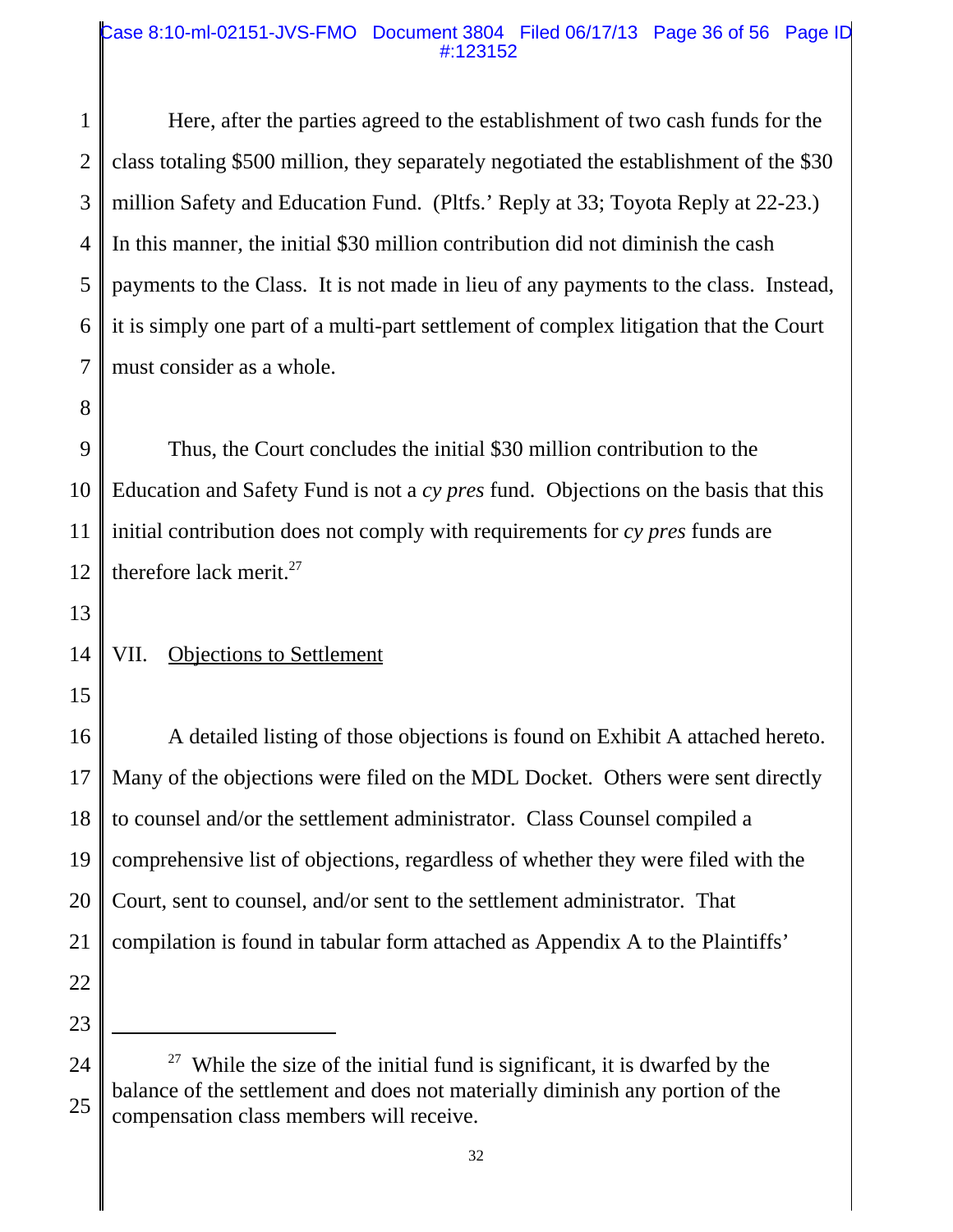#### Case 8:10-ml-02151-JVS-FMO Document 3804 Filed 06/17/13 Page 37 of 56 Page ID #:123153

1 2 3 4 5 Reply. (See Docket No. 3731-1.)<sup>28</sup> Copies of all but four objections are attached as Exhibits A1-76 to the Berman Reply Declaration. (Docket No. 3722-1 to 3722- 13.) An untimely objection from a disabled Objector appearing pro se was filed by the Court,<sup>29</sup> and is found at Docket No. 3743. Three other objections were filed on the date of the fairness hearing. (Docket Nos. 3788-3790.)

7 8 9 10 11 12 13 14 Although many of the objections fail to conform in all respects with the procedure established for making them, the Court has nevertheless reviewed and considered all the objections that are part of the record.<sup>30</sup> (Cf. Pltfs.' Reply at 12 n.24.) The Court has also considered a number of supplemental filings by Objectors, including corrections to previous submissions, inadvertently omitted exhibits, statements of non-objections, and in one instance, a filing styled as a "surreply" brief. (See Docket Nos. 3608, 3619, 3667-68, 3683, 3708, 3741 & 3759.)

15

6

16

Generally, the objections either relate to the overall fairness and sufficiency

17

18

 $28$  A complete listing of objectors is attached hereto as Attachment A.

<sup>19</sup> 20  $29$  This objection is untimely. Nevertheless, to accommodate the Objector's described disability, the Court filed the objection, and granted leave to the Objector to appear by phone.

<sup>21</sup> 22 23 24 25 <sup>30</sup> Nevertheless, the Court strikes those portions of any objection that purports to incorporate the objections raised by others in other documents. (See Pltfs.' Reply at 56 & n. 171.) The Court's Preliminary Approval Orders specifically required that "any objection [state] in writing and include . . . the specific reasons why the Class member objects to the settlement (including any legal support) [and] any evidence or other information the objecting Class Member intends to rely on." (Docket No. 3345 at 9.)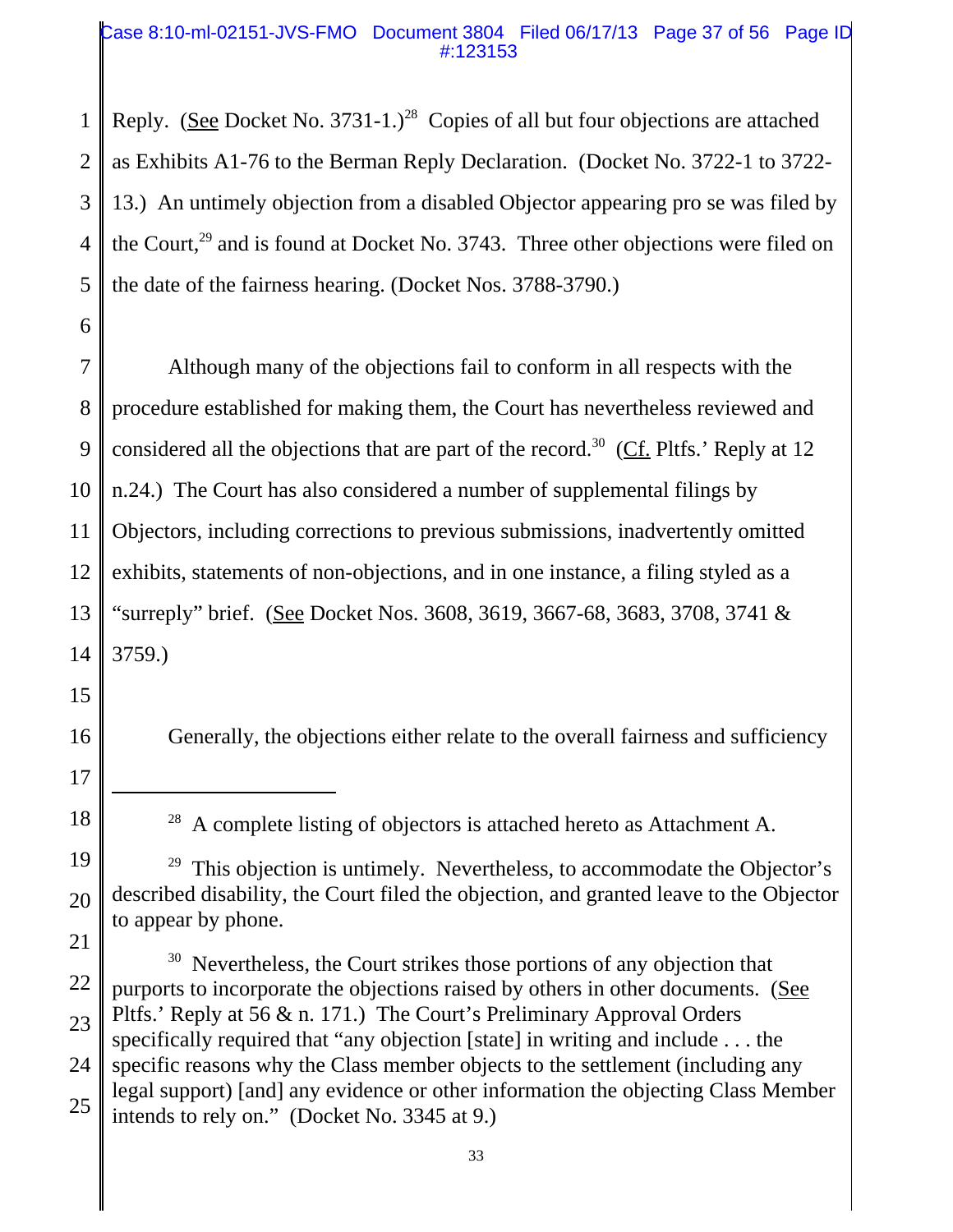#### Case 8:10-ml-02151-JVS-FMO Document 3804 Filed 06/17/13 Page 38 of 56 Page ID #:123154

1 2 3 4 5 6 7 of the settlement, or they address more specific elements of each of the four parts of the proposed settlement, or they fall into a miscellaneous category. The Court has already discussed issues related to one of these four parts – the *cy pres* contribution – in the previous section. Below, the Court discusses objections related to the overall fairness and sufficiency of the settlement, the three remaining parts of the settlement, and a number of other objections that are not part of any broader category.

8

9

### A. Overall Fairness and Sufficiency of Settlement

10

11

12 13 14 A number of objections object to the settlement as insufficient to fully compensate the class generally or to fully compensate them for specific damages. As discussed *supra*, the Court has determined that the overall amount and basic structure of the proposed settlement is fair, adequate, and reasonable.

15

16 17 18 19 20 21 22 23 24 25 As a general matter, inherent in the concept of settlement is trading a portion of a *possible* recovery for the *certainty* of some recovery. This principle simply highlights the inverse relationship between risk and reward. Settlement is born of compromise, and settling plaintiffs trade the risk of recovering nothing for a reward that is necessarily less than their full *potential* recovery. When a particular tradeoff between the risk and the potential for reward is rationally made, and when the resulting settlement is a fair, adequate, and reasonable result for the class, that settlement is entitled to approval. This is true even when the class must be content with a less than full recovery of their actual damages. As discussed *supra*, and as acknowledged by Plaintiffs, the risk avoided by the proposed settlement should not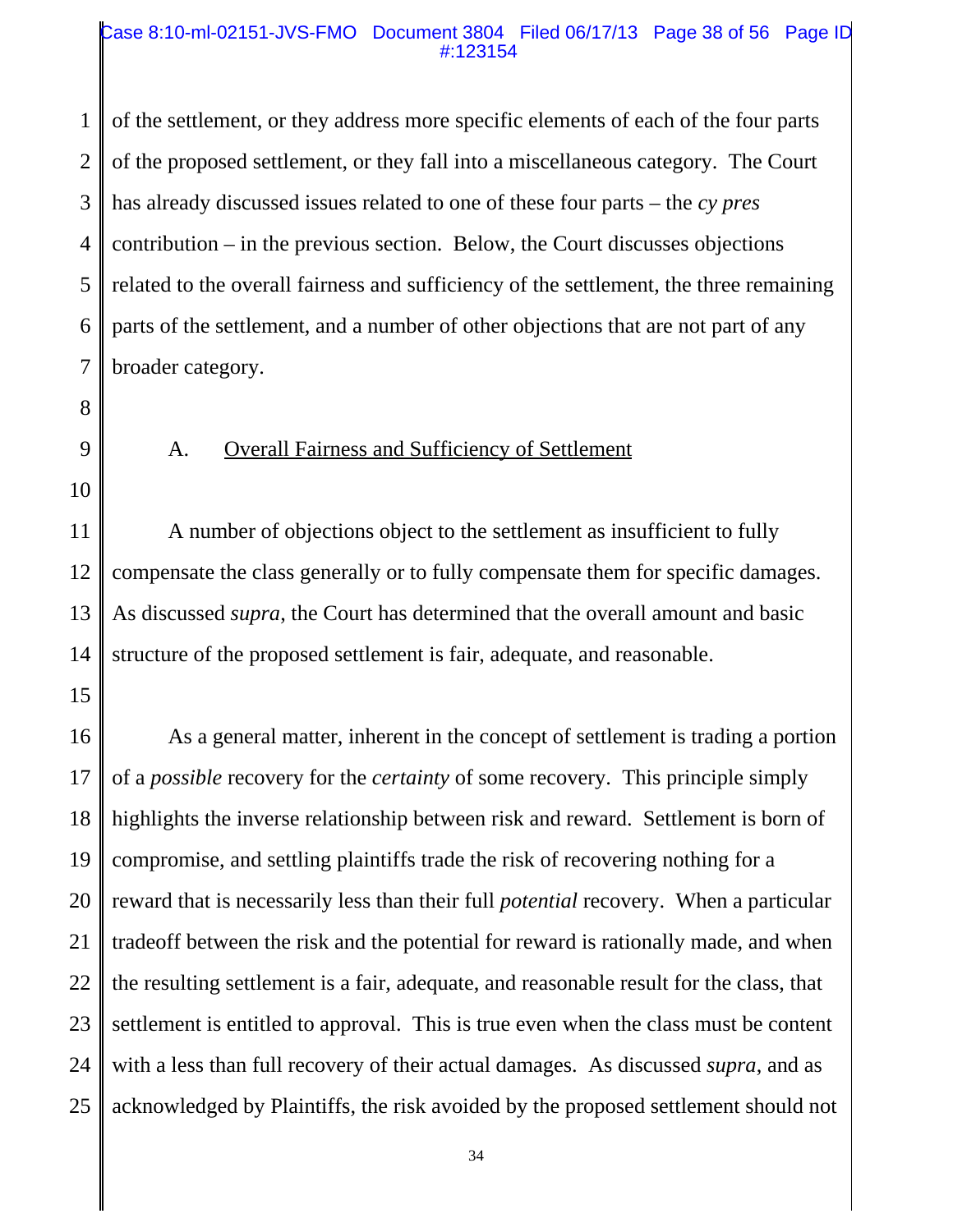#### Case 8:10-ml-02151-JVS-FMO Document 3804 Filed 06/17/13 Page 39 of 56 Page ID #:123155

1 2 3 be understated. (See Pltfs.' Reply at 17-18.) Simply put, Plaintiffs might eventually recover more with continued litigation, but they also might recover nothing. The proposed settlement strikes a fair balance.

5 6 7 8 9 10 11 12 13 Moreover, and importantly for those Objectors who claim actual damages for incidents of SUA, the proposed settlement has a carve out for such claims. It expressly preserves "claims for personal injury, wrongful death or actual physical property damage arising from an accident involving a Subject Vehicle." (§ VI(C).) Thus, to the extent that a Plaintiff has been damaged based on an alleged actual incident of SUA, the proposed settlement does not apply to his or her claims arising from that incident. Such claims are not extinguished by the proposed settlement, and any Plaintiff may continue to pursue recovery on an individual basis. $31$ 

Thus, the Court concludes that these objections are without merit.

16

14

15

4

17

18

# B. Sale Window and Early Lease Termination Window

19 20 21 22 Some objections addressed to the Alleged Diminished Value Fund relate to the beginning or ending dates of the sale window and the early lease termination window. These Objectors find themselves ineligible for participation in the Alleged Diminished Value Fund because of the date they sold their vehicles or

<sup>24</sup> 25  $31$  Although not precluding such recovery, neither does the proposed settlement facilitate such recovery. Rather, it is incumbent upon each Plaintiff to separately pursue his or her claim based on alleged actual incidents of SUA.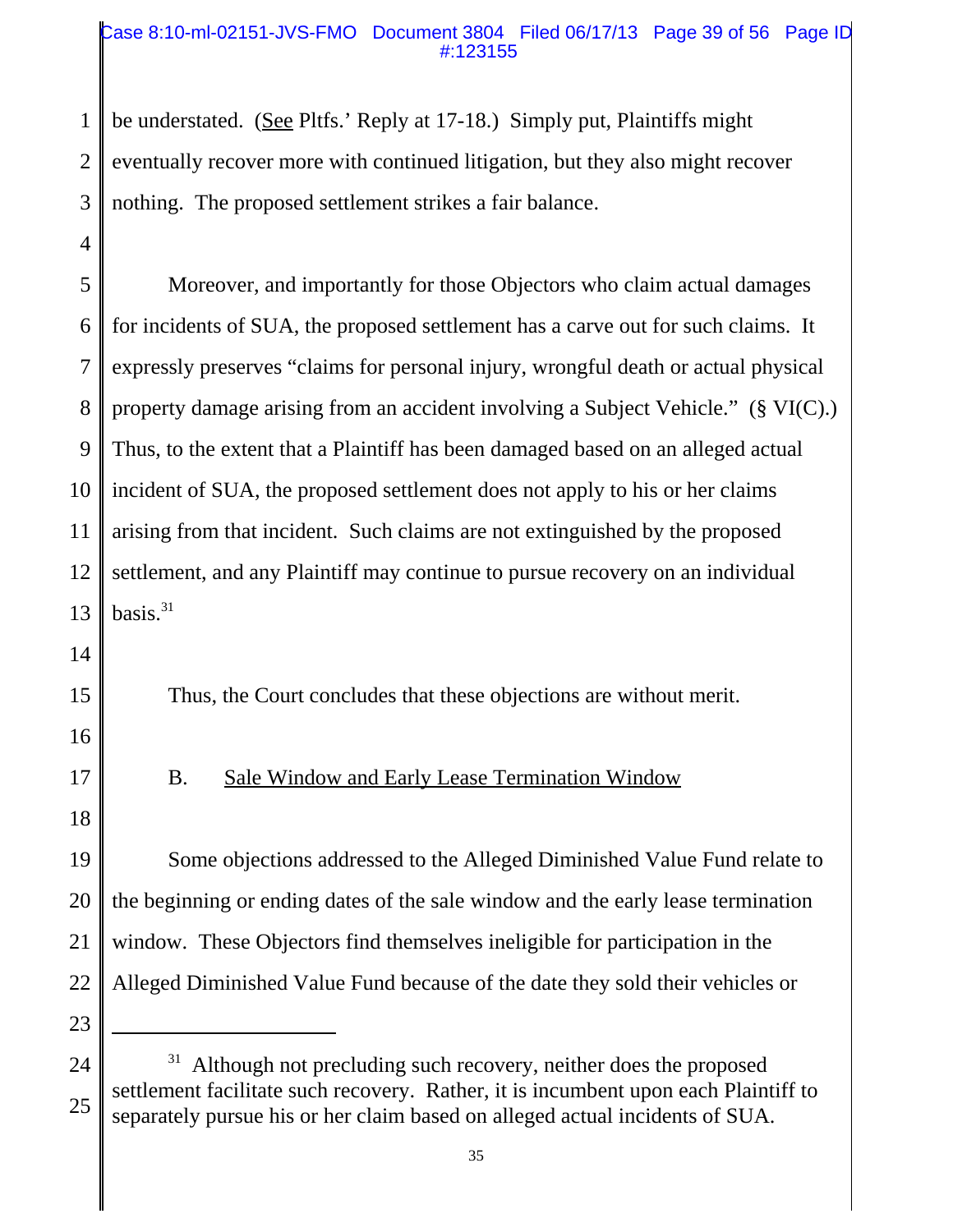#### Case 8:10-ml-02151-JVS-FMO Document 3804 Filed 06/17/13 Page 40 of 56 Page ID #:123156

1 2 3 4 5 6 7 8 9 10 11 12 13 14 15 16 17 18 19 20 21 22 23 24 25 terminated their leases. Although the Court is not unsympathetic to their personal accounts of the disposition of their vehicles, the appropriate sale window and early lease termination window was determined by Plaintiffs' expert based on extensive analysis and statistical evidence. (Manuel Decl. ¶¶ 18-19.) As noted *supra* at footnote 19, the Court finds this evidence based on sound methodology, and no Objector has given the Court reason to exclude Dr. Manuel's conclusions regarding the media events and market forces or their combined (but temporary) effect on secondary market resale value for the Subject Vehicles. (See generally id.) At least one Objector seeks damages for anticipated future loss in value when she sells or trades in her vehicle. Such damages are speculative. The objections raised regarding the sale window and early lease termination window lack merit. C. BOS Installation and Cash-in-Lieu-of-BOS Fund Some Objectors contend that BOS Installation provides no real benefit to the class. It is first helpful to understand what is meant by a BOS installation, and what it is not. Plaintiffs' expert explains that the BOS installation consists of a "reflash" (or update) of the software in the engine control module ("ECM") of the Subject Vehicles. (Bonne Decl. (Docket No. 3557) ¶ 7.) Thus, the "system" referred to in the phrase "brake-override system" consists not of any particular hardware installation; rather, it is the installation of a software "system" in the ECM.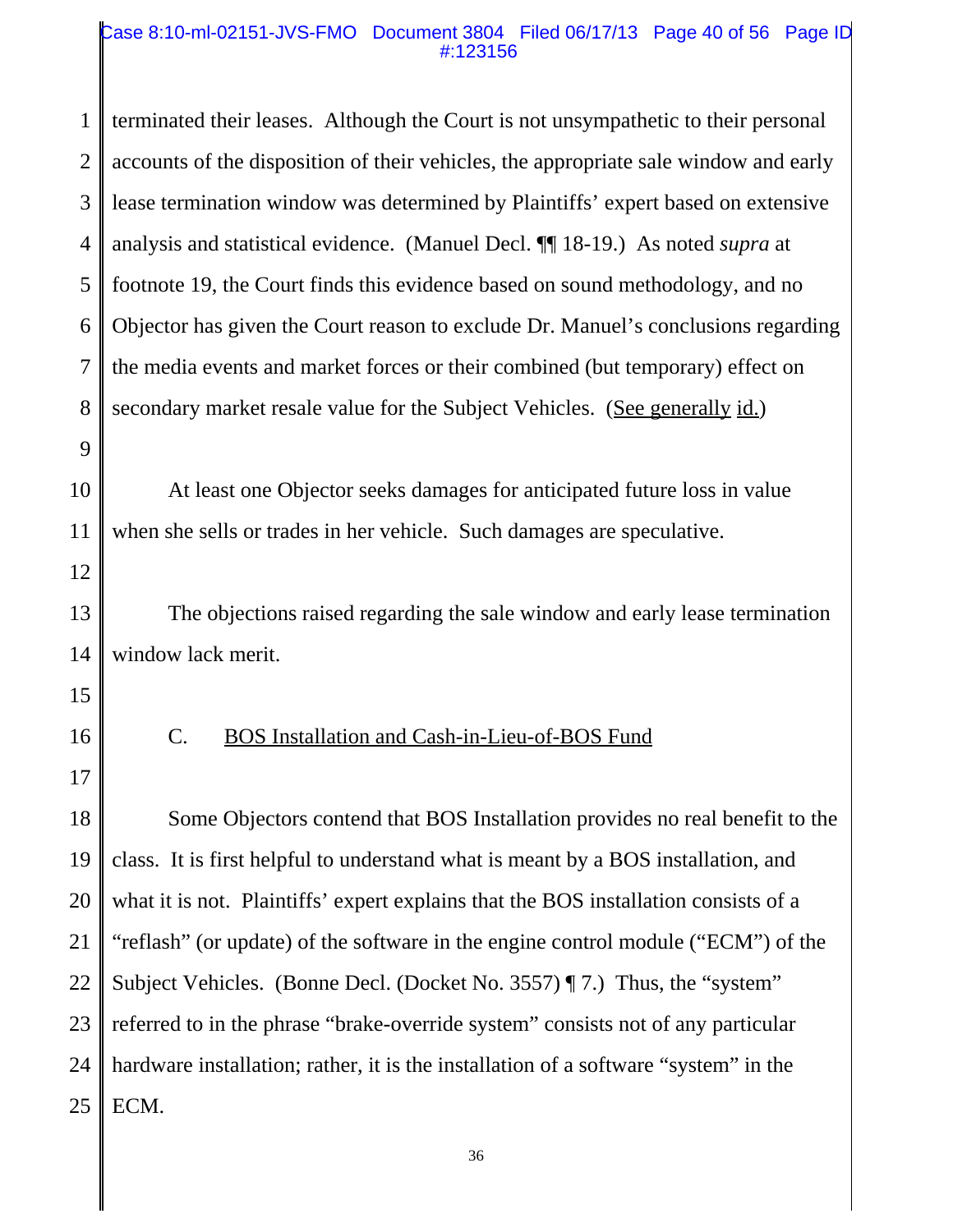#### Case 8:10-ml-02151-JVS-FMO Document 3804 Filed 06/17/13 Page 41 of 56 Page ID #:123157

1 2 3 4 5 6 7 8 9 10 11 12 13 Moreover, it is also helpful to understand that in the context of the proposed settlement, BOS installation is not meant as a cure-all for SUA. Instead, it is meant to remedy a specific condition Toyota has long contended is related to reports of SUA: floor mat entrapment. (Pltfs.' Reply at 22.) Ordinarily, drivers want the vehicle to stop, or they want the vehicle to go. To effectuate their intent, they apply the brake, or they apply the accelerator until the desired result is achieved. In normal driving conditions, conflicting inputs from the brake pedal and accelerator pedal simply should not ever occur. However, with a floor mat entrapped under the accelerator pedal, when a rational driver applies the brakes to stop, the ECM receives conflicting inputs. After BOS installation, these conflicting inputs will result in a reduction of engine power. Thus, BOS installation has a value to the class, and it remedies a known condition that has a connection to SUA.

14

15 16 17 18 19 20 Nevertheless, BOS installation is not offered for all Subject Vehicles. For instance, it is not offered for hybrid vehicles, including most notably all models of the Toyota Prius. This is because a similar protection is already built into those models. Thus, these vehicles already have the benefit offered by the BOS installation component of the proposed settlement, and the decision not to extend further benefits of this type is reasonable.

21

22 23 24 25 Still other Subject Vehicles will not be offered a BOS. Instead, they are offered a cash payment in lieu of BOS, paid for all claimants and at the top of the sliding scale for non-claimants at \$125. Some Objectors contend that these cash payments do not fully compensate them or allow for installation of a BOS.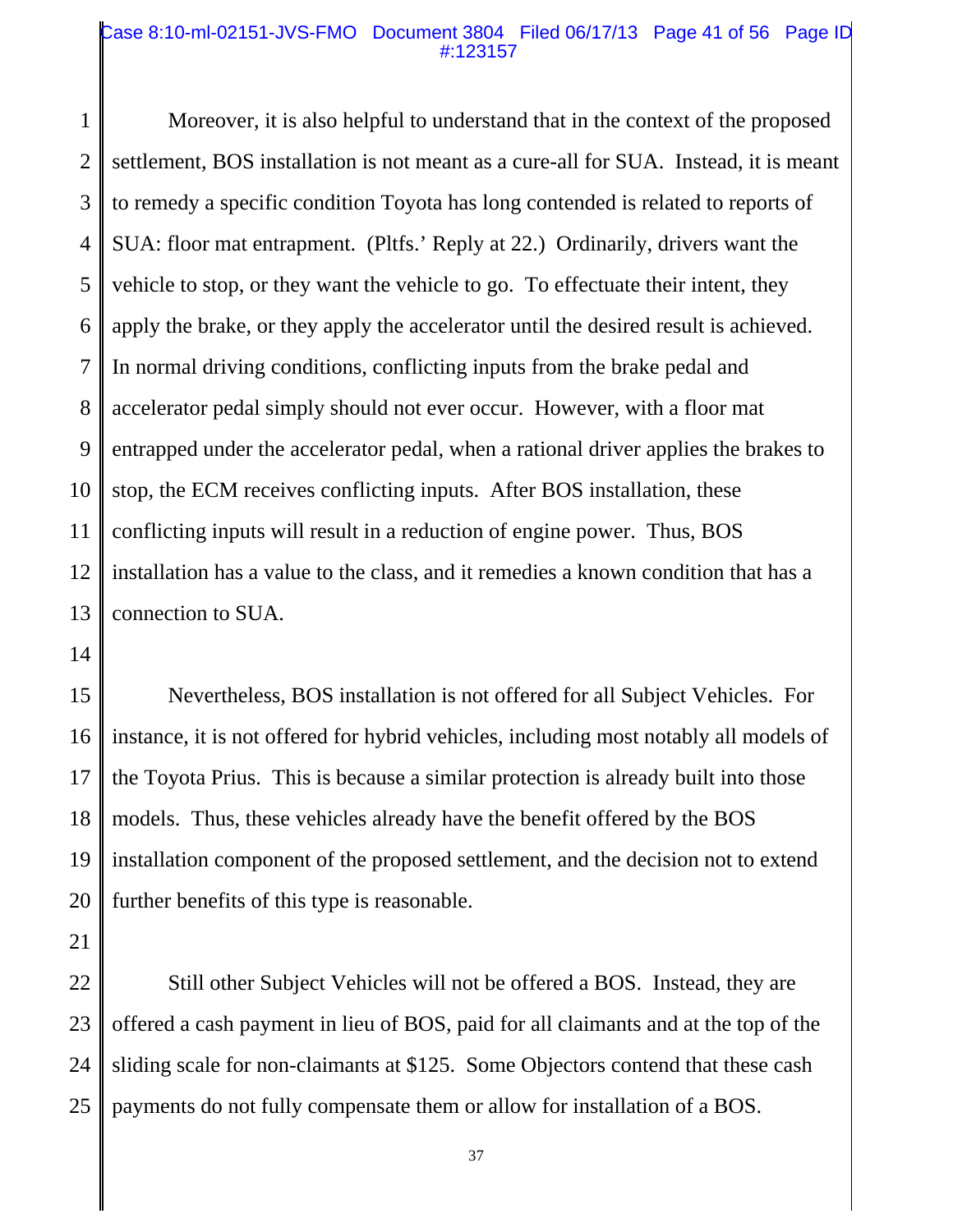#### Case 8:10-ml-02151-JVS-FMO Document 3804 Filed 06/17/13 Page 42 of 56 Page ID #:123158

1 2 3 4 5 6 Plaintiffs' method of valuation is set forth in the Declaration of their expert, who gathered data and arrived at an average flat rate charged by dealers for an ECM reflash such as that required to complete the BOS installation contemplated by the proposed settlement. (Bonne Decl. ¶¶ 8-10.) Considering that a BOS installation is just a software update rather than installation of new parts or new systems in an existing vehicle, its relatively minimal stated value is unsurprising.

8 9 10 11 12 13 14 15 16 17 Some Objectors contend it is unreasonable to provide them with this cash valuation if Toyota itself cannot or will not provide a BOS installation to them. However, class counsel represents that the Subject Vehicles identified for participation in the Cash-in-Lieu-of-BOS Fund fall into two categories. (Pltfs.' Reply at 22.) First are vehicles that "were not subject to the floor mat entrapment recall," and thus, are not subject to the danger described above of simultaneously application of brake and accelerator. For these vehicles, BOS installation would not alleviate the known condition associated with SUA described above. Therefore, the failure to offer a BOS installation on these Subject Vehicles is understandable.

18

7

19 20 21 22 23 24 25 Second are vehicles "that do not have the capacity to accept the BOS reflash without also replacing the engine control module." ( $\underline{Id}$ .) Class counsel represent that installation of BOS on these vehicles could be accomplished only by replacing the ECM, which could be accomplished only at enormous cost. (Id.) Moreover, because these vehicles are older, Toyota takes the position that its potential for liability is low when one factors in its state-of-the-art defense that brake over-ride systems were not in wide use at the times these vehicles were manufactured. (Id.)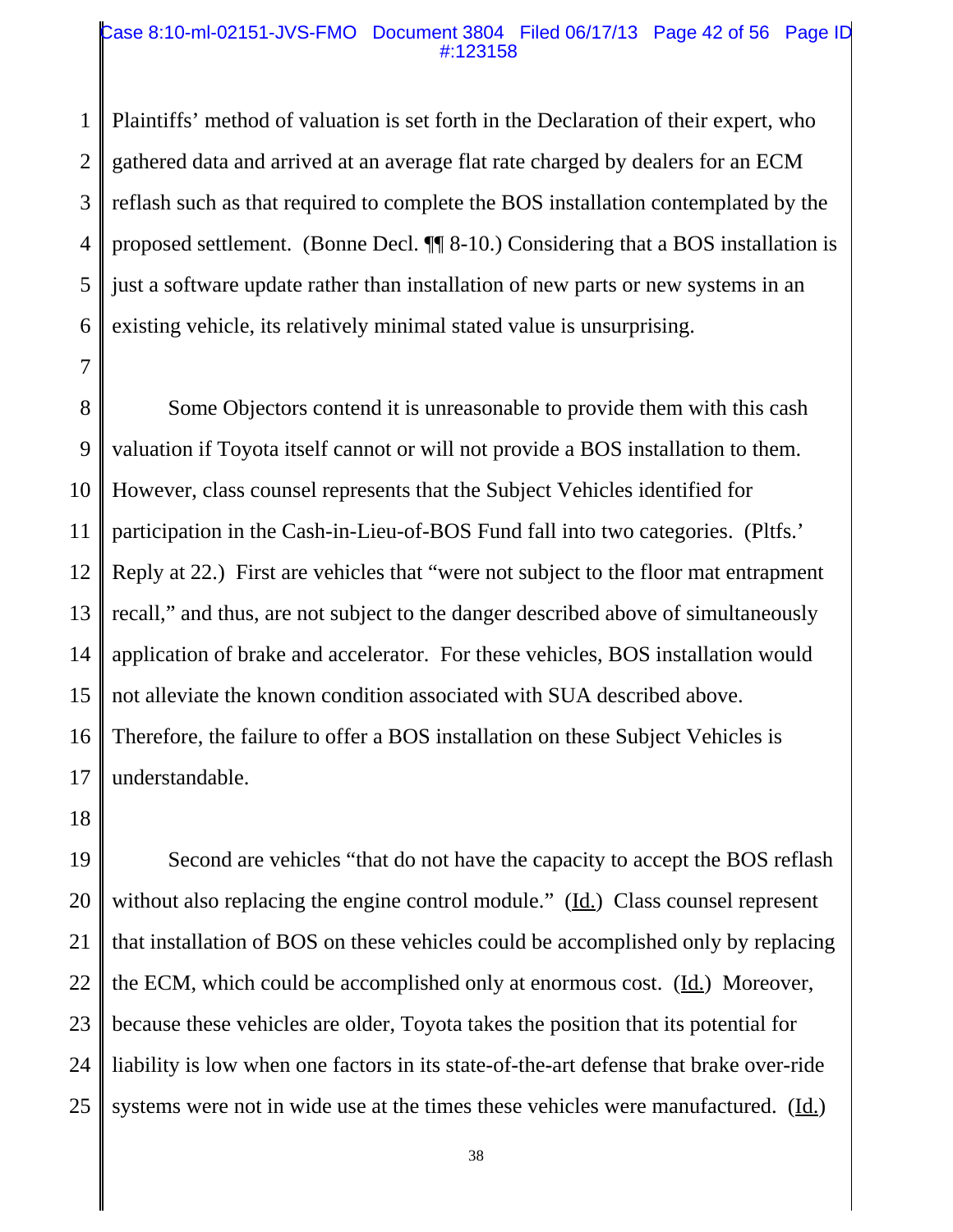#### Case 8:10-ml-02151-JVS-FMO Document 3804 Filed 06/17/13 Page 43 of 56 Page ID #:123159

1 2 3 4 5 6 Thus, as to these Subject Vehicles, it is likely that Toyota assessed as very low its risk of liability, not warranting more than the negotiated compromise. As noted above, just as settlements necessarily reflect a balancing of risk and reward for plaintiffs, for defendants, they reflect a balancing of the risk of liability and the cost of settlement. The Court finds this portion of the proposed settlement represents a reasoned and reasonable compromise among the parties.

8 9 Thus, the Court finds that the objections related to the BOS installation and the Cash-in-Lieu-of-BOS Fund lack merit.

10

7

11

# D. Customer Support Program

12

13 14 15 16 17 18 19 20 Some Objectors contend the CSP lacks real value. However, as outlined, this program provides specific, identifiable parts and systems subject to repair and adjustments, including the ECM, cruise control switch, accelerator pedal assembly, stop lamp switch, and throttle body assembly. (See  $\S$  II(A)(5).) Protection extends up to 10 years after expiration of existing warranties, and up to 150,000 miles. (Id.) As noted *supra* footnote 10, the Court has found Plaintiff's expert valuation of approximately \$475 million to be a helpful and reliable expert opinion, and no evidence to the contrary has been presented.

21

22 23 24 25 Other objections discuss costs associated with past repairs to their vehicles and object to the prospective nature of the repair or adjustments contemplated by the CSP. Although the Court is not unsympathetic to these personal accounts of increased past repair costs, it is entirely appropriate to structure as part of a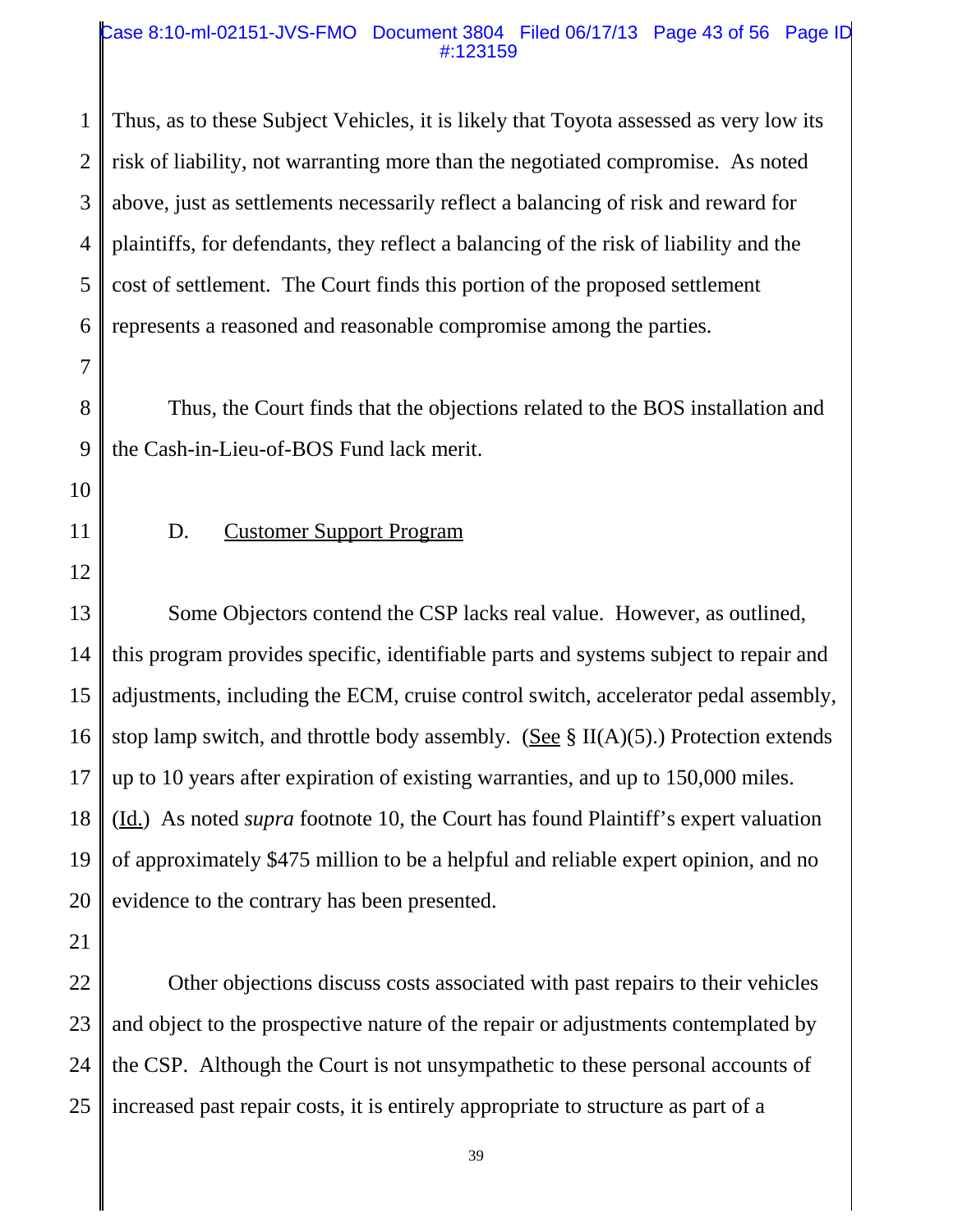#### Case 8:10-ml-02151-JVS-FMO Document 3804 Filed 06/17/13 Page 44 of 56 Page ID #:123160

1 2 3 4 5 6 7 8 9 10 11 12 13 14 15 16 17 18 19 20 21 22 23 24 settlement a customer support program that applies only to future claims. Importantly, as noted previously, any claims of property damage as a result of an alleged actual incident of SUA are not extinguished by the proposed settlement. (See *supra* section VI.A.) In contrast, past maintenance and repair charges were not made part of the negotiated settlement and they are within the scope of the release, as least to the extent they are related to SUA. Nevertheless, the failure of the parties to include a term to compensate class members for past repairs does not render the proposed settlement unreasonable. Indeed, such a term inviting review of past repairs to over 16 million class vehicles would be difficult, if not impossible, to implement, and would serve to multiply individual disputes rather than resolve them on a classwide basis. $32$ Accordingly, these objections lack merit. E. Other Objections 1. Objections to Attorney Fees and Compensation of Named Plaintiffs Some Objectors contend the attorney fees and compensation of named Plaintiffs. These objections are addressed in the concurrently filed Order Regarding Motion for an Award of Attorneys' Fees, Reimbursement of Expenses, and Compensation to Named Plaintiffs.

<sup>25</sup> <sup>32</sup> Moreover, class members with past losses had the option of excluding their claims from the proposed settlement.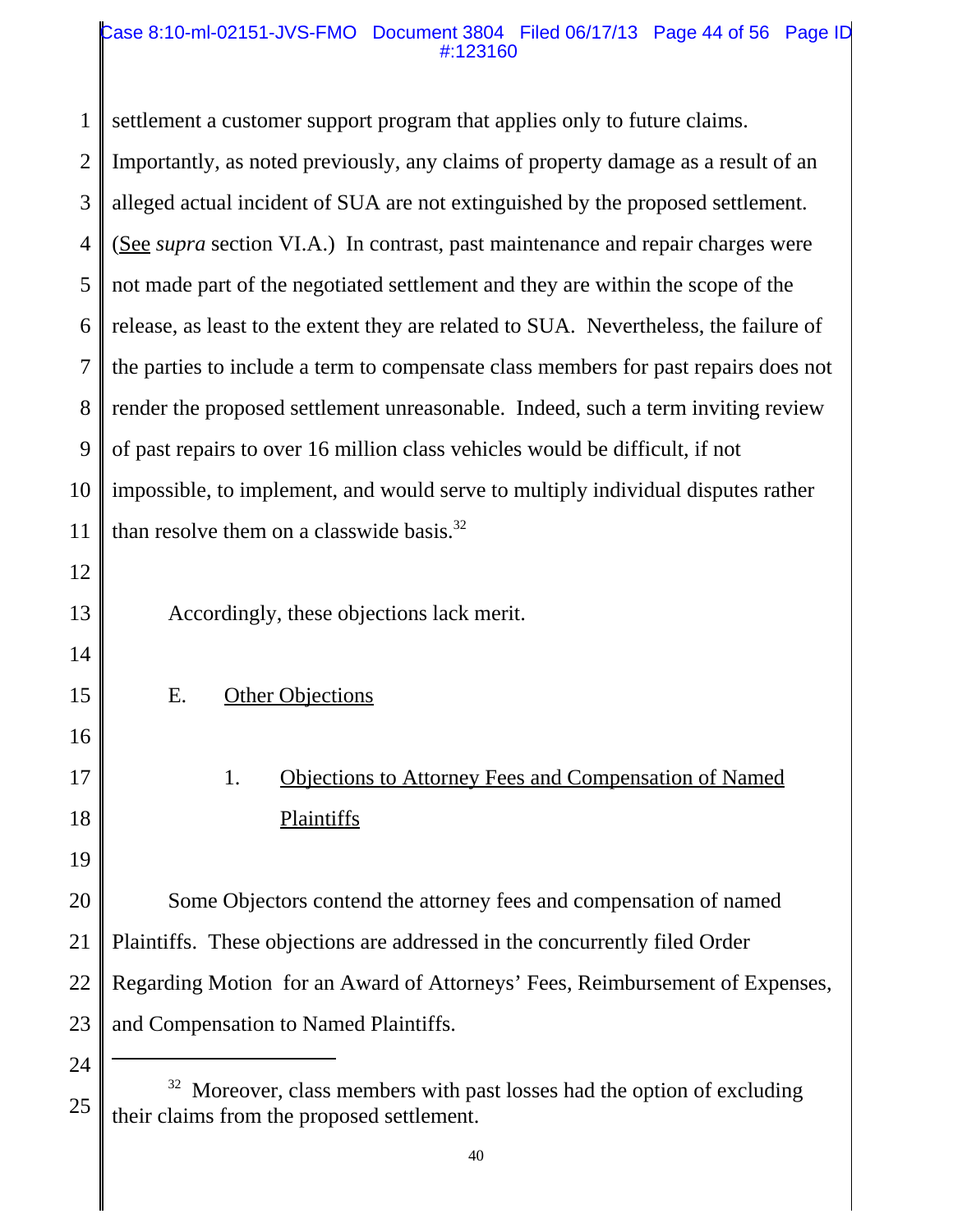### 2. Scope of Release

2 3

4

5

6

7

8

1

Some Objectors contend the release is too broad and releases claims regarding the Subject Vehicles, including, for example, a claim related to gas mileage. The Court disagrees, except as noted in the next section. The release is broad, but it clearly limits itself to claims "regarding the subject matter of the Actions." (§ VI.B.) Gas mileage is not at issue in the present action.

9 10 11 12 13 14 15 16 17 18 19 20 21 22 23 24 Other objections relate to the inclusion of a waiver of rights protected by California Civil Code § 1542, which preserves unknown claims: "A general release does not extend to claims which the creditor does not know or suspect to exist in his or her favor at the time of executing the release, which if known by him or her must have materially affected his or her settlement with the debtor." Class settlements often waive this protection, and such waivers are not generally viewed as an impediment to class settlement. See, e.g., Harris v. Vector Mktg. Corp., C-08-5198 EMC, 2011 WL 1627973, at \*4 (N.D. Cal. Apr. 29, 2011); In re PFF Bancorp, Inc., CV 08-01093-SVW PLAX, 2011 WL 4389323, at \*6 (C.D. Cal. Apr. 27, 2011); In re Phenylpropanolamine (PPA) Prods. Liab. Litig., 227 F.R.D. 553, 569 (W.D. Wash. 2004) (Appendix § 6.2); Acosta v. Trans Union, LLC, 243 F.R.D. 377, 383 (C.D. Cal. 2007); In re Cisco Sys., Inc. Sec. Litig., C-01-20418-JW PVT, 2006 WL 6927885, at \*8 (N.D. Cal. Sept. 12, 2006) Indeed, in a case such as the present one, the Court is dubious as to whether the class claims could be settled absent such a waiver.

25

The objections based on the scope of the release and the inclusion of the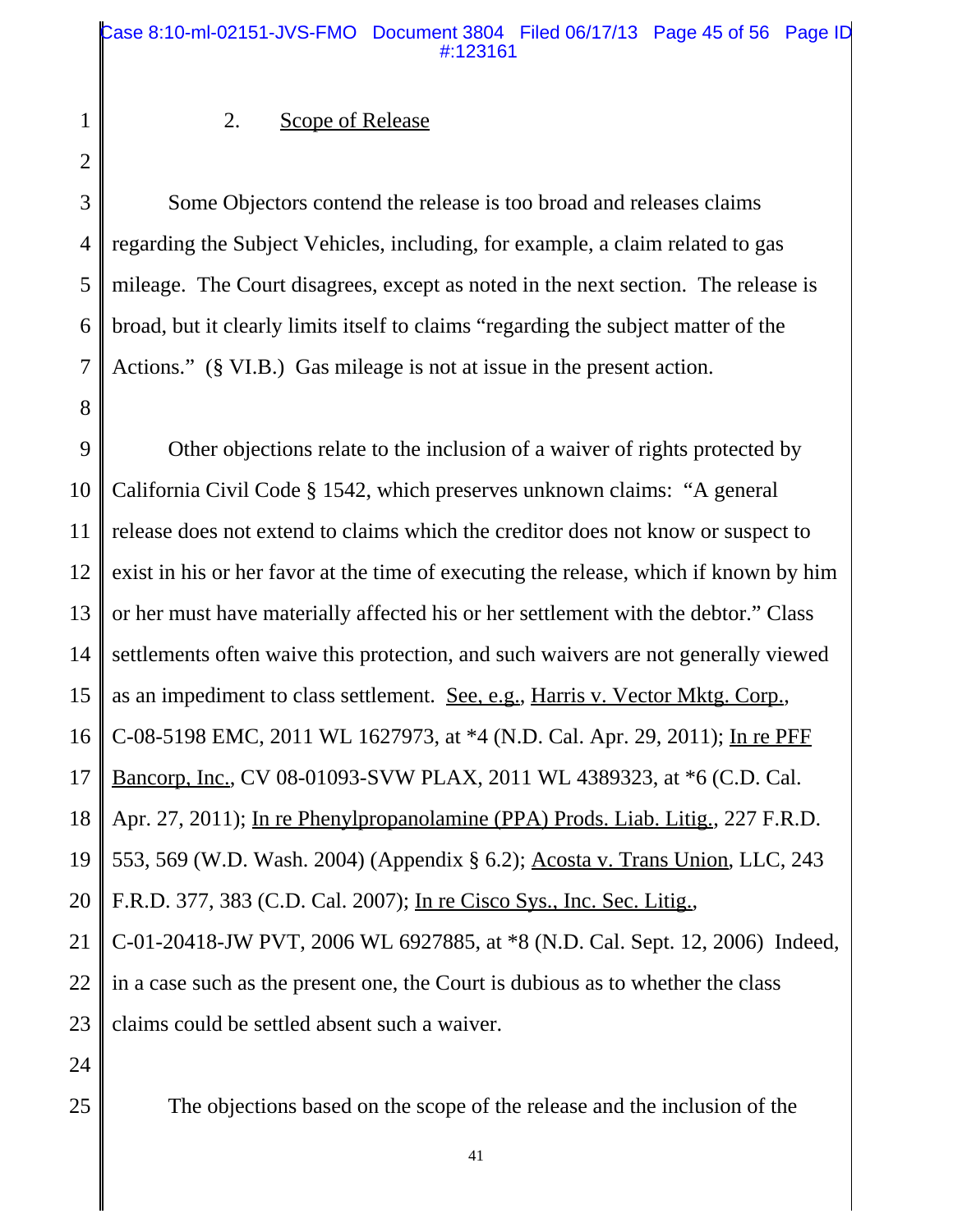1 § 1542 waiver lack merit.

# 3. Applicability of Release to Claims Asserted by Putative Class in Hybrid Brake MDL

6 7 8 9 10 11 12 Two Objectors contend the release is too broad and applies to overlapping issues between the present MDL and In re Toyota Motor Corp. Hybrid Brake Marketing, Sales Practices, and Products Liability Litig., 8:10-ML-02172 ("Brake MDL"). These objections are raised by are Objector James Daniel, represented by Joseph Dunn (Docket 3733-3 at 65-73), and Objector David Gelber, represented by Paul Paradis of Horowitz, Horowitz & Paradis (interim lead counsel in Brake MDL) (Docket 3733-5 at 21-35).

13

2

3

4

5

14 15 16 17 Some of the same vehicles are at issue in both the Brake MDL and the present MDL. Specifically, "Subject Vehicles" in the present MDL include the 2001 to 2010 models of the Toyota Prius. (Docket 3342-1 at 270.) At issue in the Brake MDL are the 2004 to 2009 models of the Toyota Prius.

18

19 20 21 22 23 24 25 There also is arguably some overlap of substantive issues. The present MDL relates to alleged defects causing SUA. The causes of SUA have not been identified and, as noted previously, Plaintiffs' experts have been unable to replicate SUA. The Brake MDL relates to alleged defects in the anti-lock braking system ("ABS"). The operative Consolidated Complaint in the present MDL refers in passing to ABS Operation. (See Docket No. 2836 ¶ 137 (referring to a press release regarding Prius ABS as an example of Toyota's marketing campaign that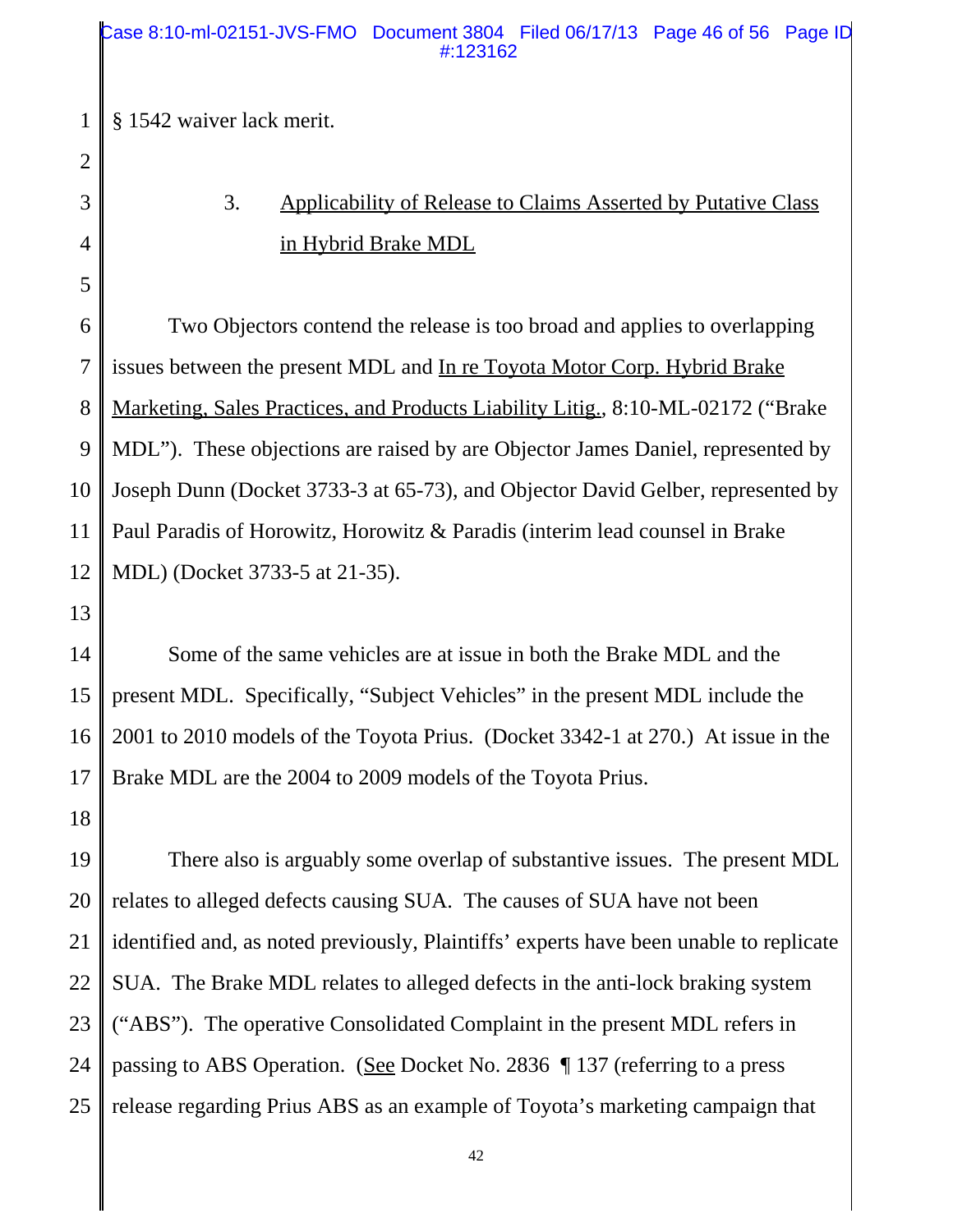#### Case 8:10-ml-02151-JVS-FMO Document 3804 Filed 06/17/13 Page 47 of 56 Page ID #:123163

1 2 3 promised safety in the Toyota brand)  $\&$   $\P$  366(4) (alleging that "ABS Operation" and other "design character tics" "gave Toyota 'definitive proof of root cause' of UA).)

5 6 7 8 9 10 11 In the proposed settlement of the economic loss claims, the release language does not expressly carve out claims asserted in the Brake MDL. (Docket 3342-1 at 31-33.) On this specific point, the language of the release is ambiguous enough as to be amenable to two contrary interpretations. In correspondence to class counsel and Toyota settlement counsel, counsel for David Gelber proposes an express carve out provision be added to the release in the proposed settlement. (3733-5 at 23.)

12

4

13 14 15 16 17 18 Class counsel responds to this objection by simply stating that they do not believe that the release in the present MDL has any effect on the Brake Class Action. (Ptlfs.' Reply at 57.) Toyota takes the contrary position. (Toyota Reply at 32-35 ("Applying this standard, Gelber's and Daniel's claims are appropriately released because the allegations in Prius Brakes overlap in several important respects with those asserted in this case.").)

19

20 21 22 23 24 25 As discussed at the hearing, through the efforts of counsel in the Brake MDL and settlement counsel for Toyota, this issue is expected to be resolved shortly. The parties have stipulated that Toyota agrees not to assert the release of claims in the proposed settlement of the present MDL as a defense against any claim asserted in the Brake MDL that is not based on dimunition in value. That stipulation is pending Court approval.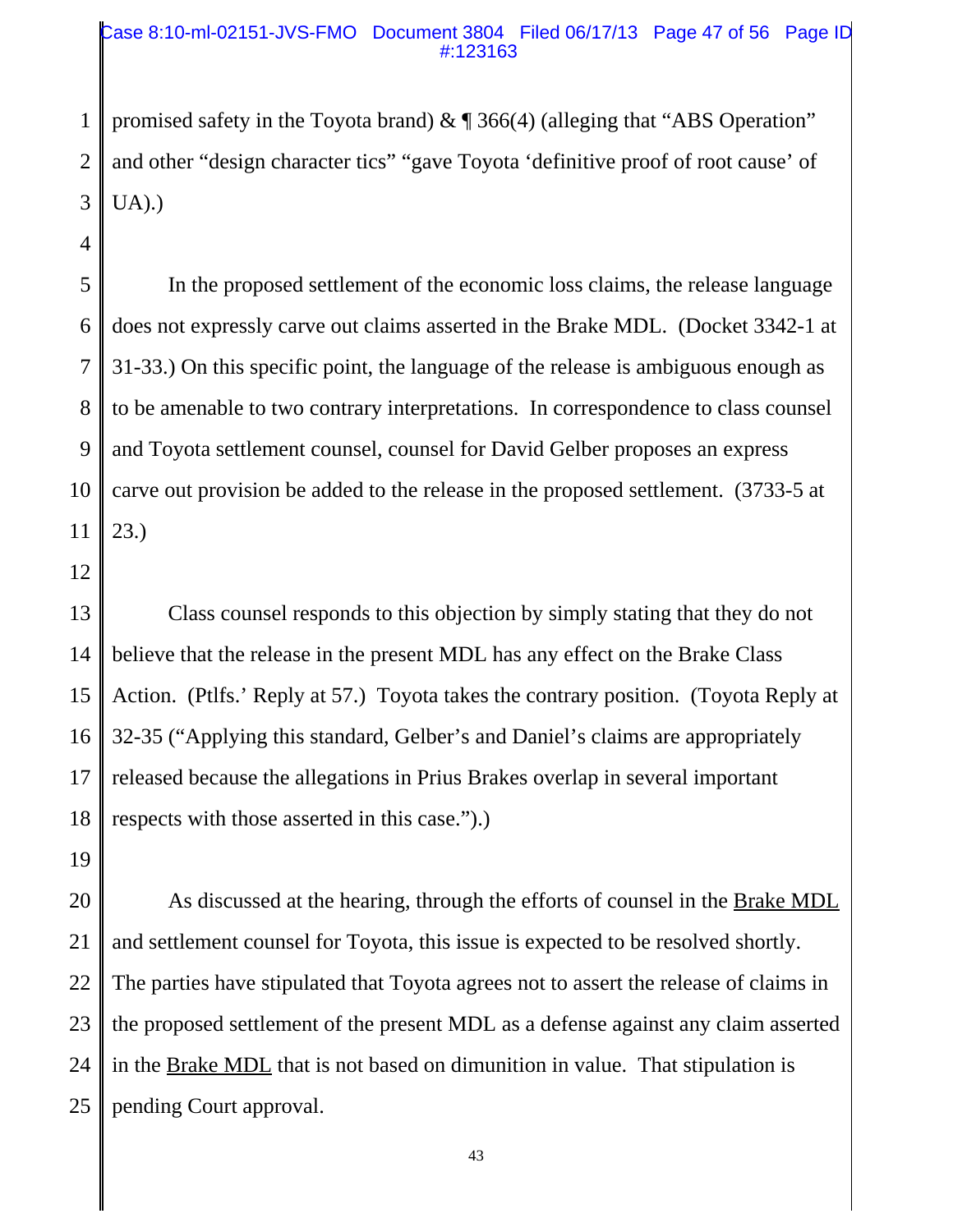#### Case 8:10-ml-02151-JVS-FMO Document 3804 Filed 06/17/13 Page 48 of 56 Page ID #:123164

#### 4. Claims Process

2

1

3 4 5 6 7 8 9 10 11 12 13 14 Some Objectors complain that the claims process should not be required. Although the data used by the settlement administrator to provide notice to class members was reliable, it also required additional refinement. (See, e.g., Second Sherwood Decl. ¶ 8.) The requirement that class members download a claim form or request in writing a claim form, complete the form, and mail it back to the settlement administrator is not onerous. Additionally, in lieu of a written claim, class members are given the what the Court considers the even less onerous option of submitting an online claim. Moreover, as currently proposed, the class members who cooperate in settlement with the minimal effort of providing basic information salient to their claims will be rewarded in many instances with a greater portion of settlement than non-claimant class members who merely sit and wait, and who may receive a check in the mail. Therefore, these objections lack merit.

15

16

17

5. Standing

18 19 20 21 22 Other Objectors contend that Plaintiffs lack Article III standing. This Court has discussed Article III standing at length, held that Plaintiffs did not lack standing, and certified the Article III issue for interlocutory appeal. (See Docket No. 1623.) The Court does not now revisit those rulings, and instead finds that the objections based on standing lack merit for the reasons stated therein.

- 23
- 24
- 25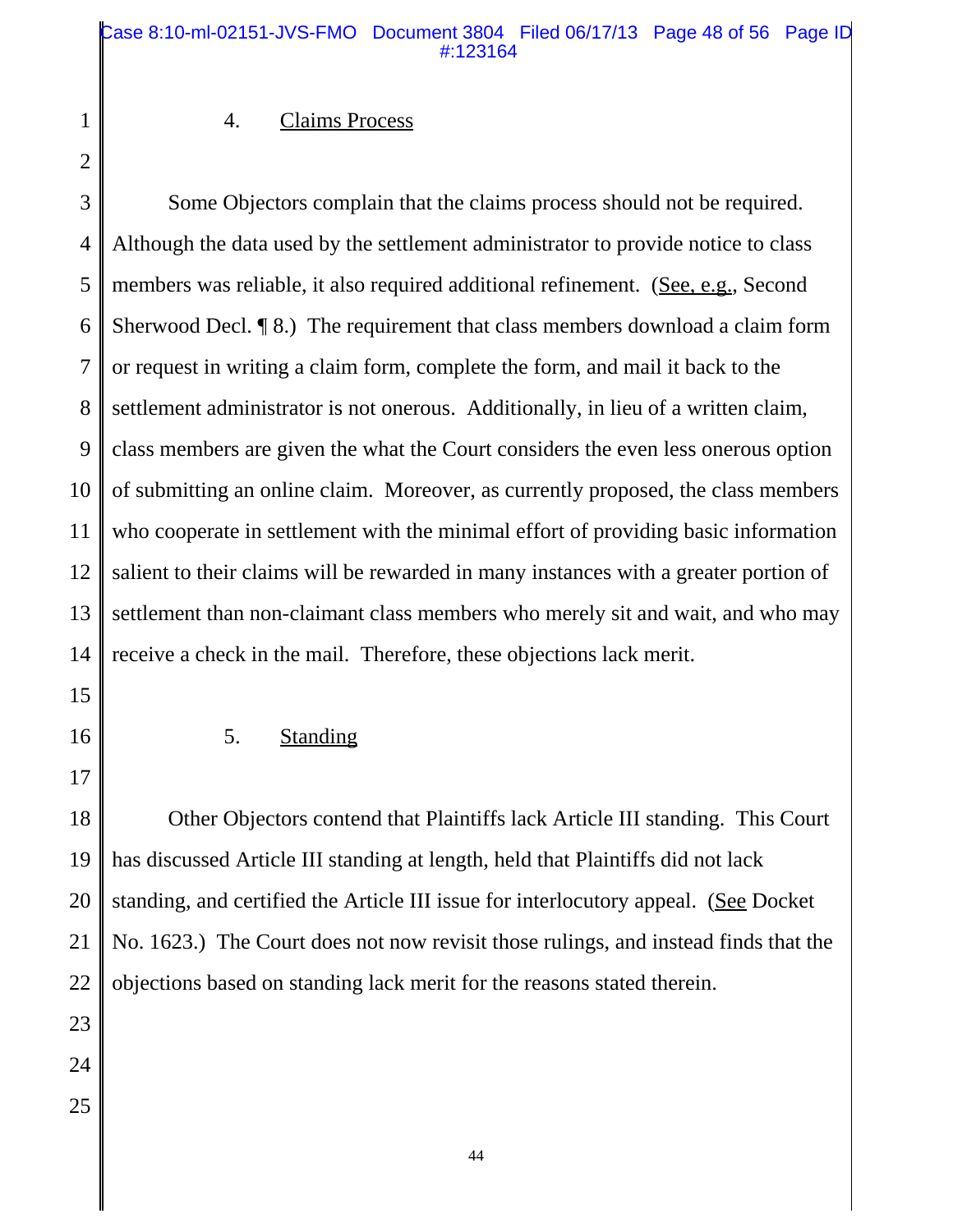#### Case 8:10-ml-02151-JVS-FMO Document 3804 Filed 06/17/13 Page 49 of 56 Page ID #:123165

1 2

### 6. Objections Based on Disability

3 4 5 6 7 8 9 10 11 12 13 14 One Objector identifies himself as disabled and has suggested the settlement ought to contain more outreach to the hearing impaired. He estimates that approximately 1.8 million in the class are hearing impaired. (See Docket No. 3733-2 at 49-56.) The Court assumes the Objector proposes to accomplish this through *cy pres* contributions. The parties have eliminated the *cy pres* contribution aspect of the proposed settlement; thus, objections related to the subject matter of those contributions are moot. As to the *cy pres* contributions that were contemplated in the parties' previous proposal, although assistance to the disabled is a noble cause, any focus through research or otherwise on the unique challenges faced by hearing impaired drivers would tend to lack the required close nexus between the class claims and *cy pres* contributions. See Nachshin v. AOL, LLC, 663 F.3d 1034, 1040-41 (9th Cir. 2011).

15

16 17 18 19 20 21 This Objector also advocates for large print class notices. (Id. at 56.) The Court's examination of the notices reveals the print size was sufficient. Although large print is easier to read for most people, the type size is adequate. A good deal of information needed to be communicated to class members, and larger type would likely render class notice via postcard infeasible, thus significantly increasing mailing costs that already exceed \$6 million.

22

23 24 Thus, although raising valid points, this objection lacks merit in the sense that the points raised do not detract from the proposed settlement.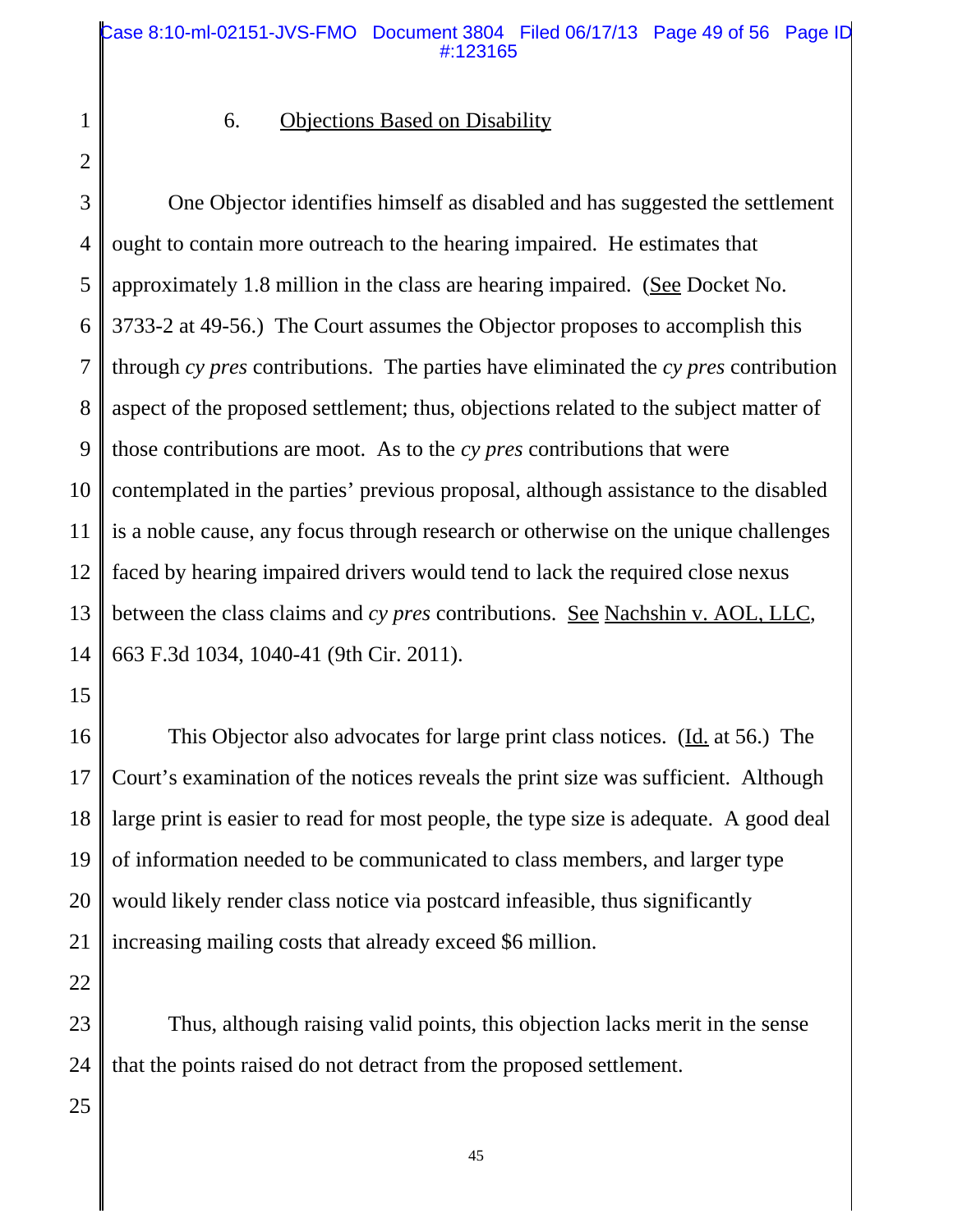#### Case 8:10-ml-02151-JVS-FMO Document 3804 Filed 06/17/13 Page 50 of 56 Page ID #:123166

#### 7. Manifestation States

2

1

3 4 5 6 7 8 9 10 11 12 13 14 15 16 17 Some Objectors contend that no relief should be given to Plaintiffs who live in the states that require manifestation of the defect. Currently, the Allocation Plan sliding scale gives these Plaintiffs 30 percent of their base amount. Like other portions of the proposed settlement, this term is simply the product of compromise. It settles weaker, riskier claims for about one-third the amount of stronger, less risky claims. That the Objectors may have made another bargain is beside the point; settling parties need not find the most ideal terms. Moreover, had the parties completely excluded class members in manifestation states, class counsel would be challenged as abandoning a significant portion of the class with weaker claims in order to effectuate settlement for the portions with stronger claims. The Court believes that the parties struck an appropriate balance. The parties need only agree to terms that are "fair, adequate, and reasonable," and the Court finds that they have. Objections based on the distinctions made in the Allocation Plan regarding the manifestation requirement lack merit. Moreover, the revised Allocation Plan will in all likelihood eliminate the discounts for class members who file claims.

- 18
- 19

#### 8. Ohio and Pennsylvania

20

21 22 23 24 25 Relatedly, these Objectors also object to the Allocation Plan's identification of Ohio and Pennsylvania as non-manifestation states, which they contend is at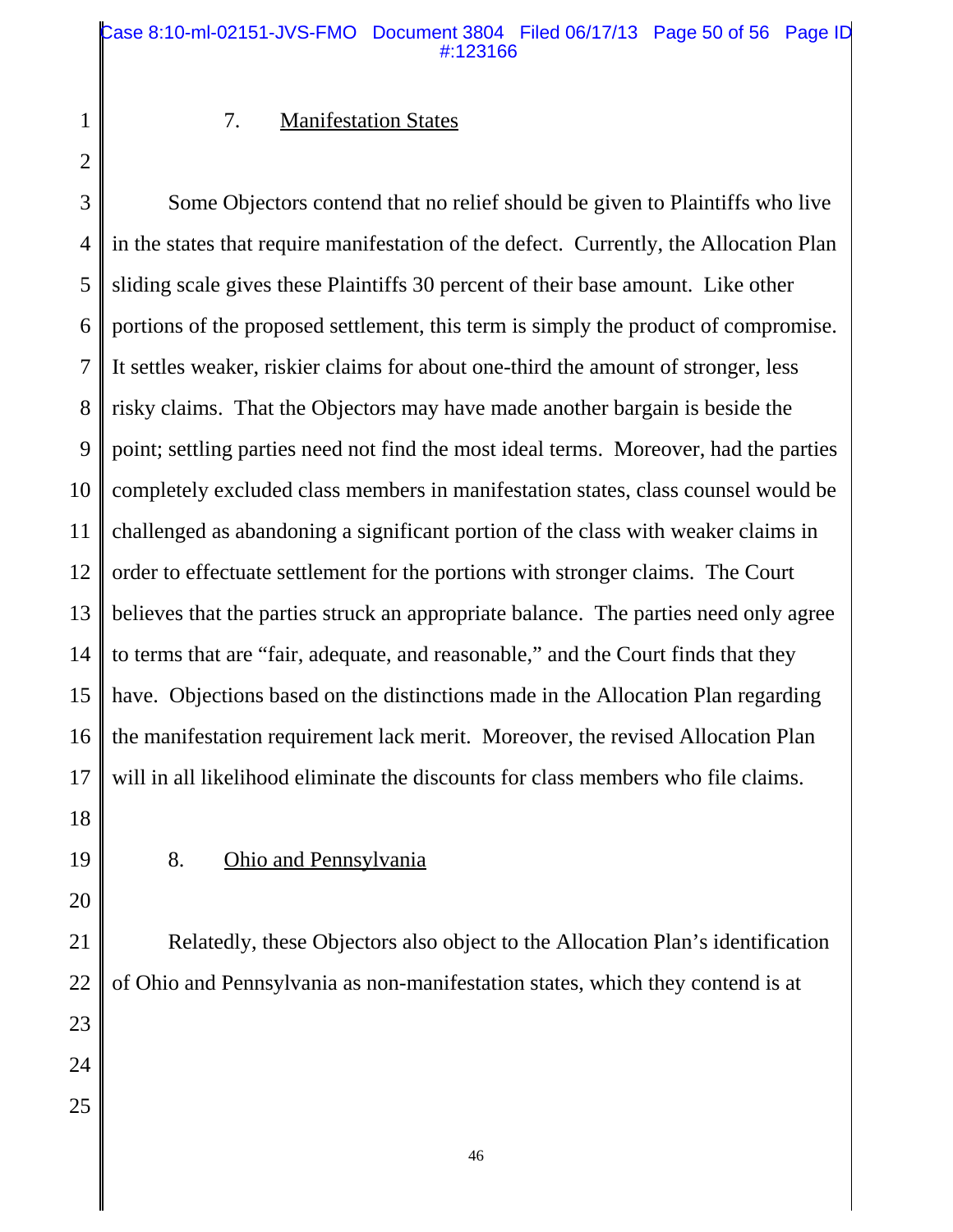#### Case 8:10-ml-02151-JVS-FMO Document 3804 Filed 06/17/13 Page 51 of 56 Page ID #:123167

1 2 3 4 5 6 7 8 9 10 11 odds with the law of the case.<sup>33</sup> In its June 8, 2011, Order, the Court identified Ohio and Pennsylvania as examples of states which would require manifestation of a defect prior to any recovery by a plaintiff. See In re Toyota Motor Corp. Unintended Acceleration Mktg., Sales Practices, & Products Liab. Litig., 785 F. Supp. 2d 925, 932 (C.D. Cal. 2011) (relying on Velotta v. Leo Petronzio Landscaping, Inc., 69 Ohio St. 2d 376, 379 (1982) ("In a case such as this, where the wrongful conduct complained of is not presently harmful, the cause of action does not accrue until actual damage occurs."), and Angus v. Shiley Inc., 989 F.2d 142, 147 (3d Cir. 1993) (finding that the Pennsylvania Supreme Court would find "no basis for relief" stated in the complaint where plaintiff's heart valve was allegedly defected but had manifested no defect)).

12

13 14 15 16 17 18 Plaintiffs' counsel contend that other authority in Ohio and Pennsylvania reveal otherwise. (Pltfs.' Reply at 43-44 & nn. 128-29 (citing cases).) Without an exhaustive inquiry into this question, the Court notes that, upon examination of the authority cited by Plaintiffs, there is a sufficient foundation for Plaintiffs' good faith position that Ohio and Pennsylvania are properly classified as nonmanifestation states.<sup>34</sup> Thus, this point does not render the Allocation Plan unfair,

24

<sup>20</sup> 21 22 23 <sup>33</sup> Characterizing the Court's discussion of this issue as "law of the case," overstates its importance, which the Court views as non-binding dicta. Therein, denying a motion to apply the law of California to a nationwide class, the Court made the point, by way of example, that other states were not so generous to consumers, and that a number of states, including Ohio and Pennsylvania, would require manifestation of a defect prior to permitting claims.

<sup>25</sup>  $34$  The Court also notes the lack of any other objections regarding the parties' classification of states as manifestation, unclear, or non-manifestation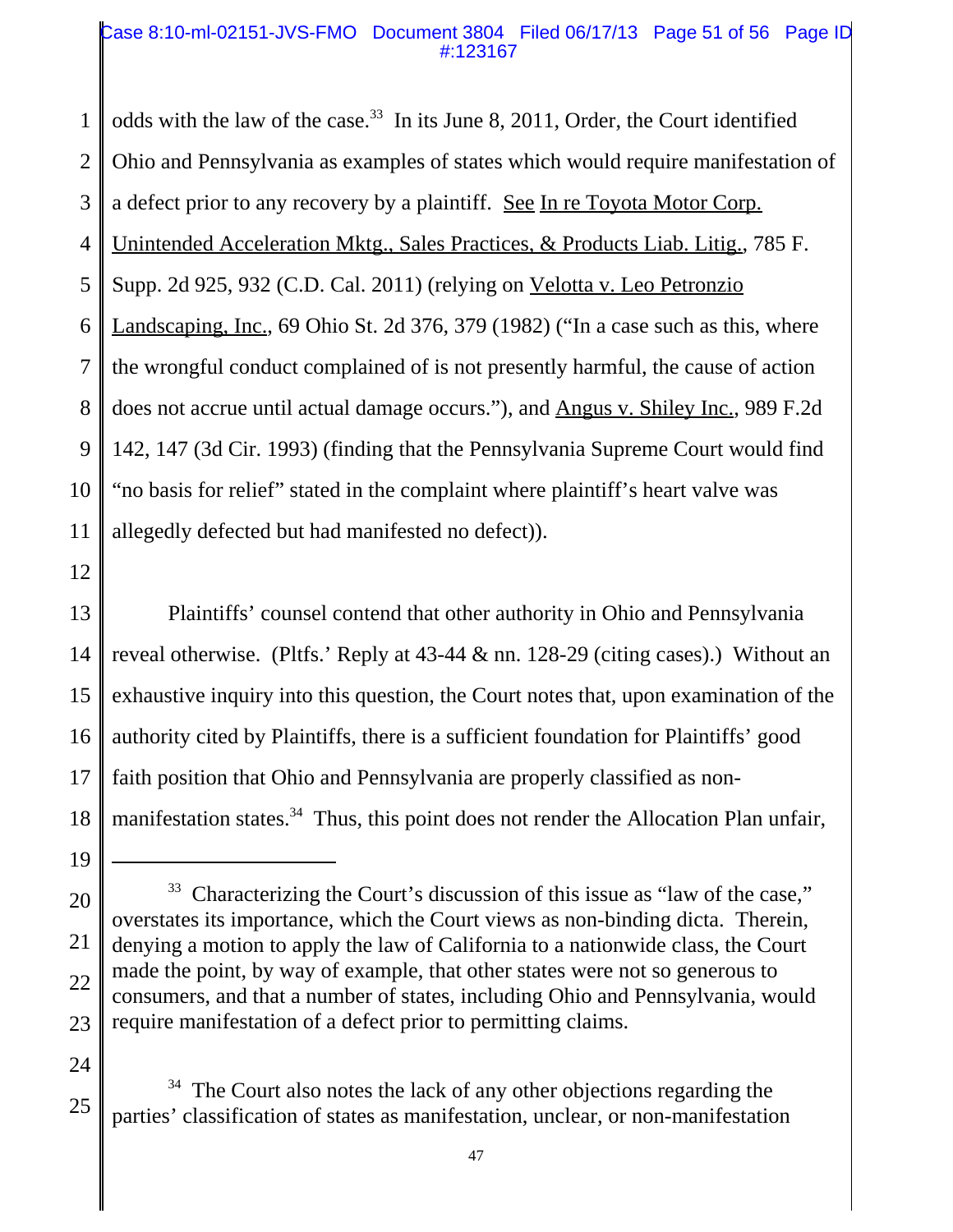inadequate, or unreasonable.

These objections are therefore without merit.

VIII. Conclusion

 The Court believes that the proposed settlement is in broad measure fair, adequate, and reasonable. Having considered the objections, the Court finds that they lack merit and do not preclude final approval. Nevertheless, the difficulties with the Allocation Plan as it is currently drafted preclude final approval at this time. Accordingly, the Court holds in abeyance the Motion for Final Approval of Class Action Settlement.

# **IT IS SO ORDERED.**

DATED: June 17, 2013

James V Sel  $\overline{U}$  , and the set of the set of the set of the set of the set of the set of the set of the set of the set of the set of the set of the set of the set of the set of the set of the set of the set of the set of the set

JAMES V. SELNA UNITED STATES DISTRICT JUDGE

states.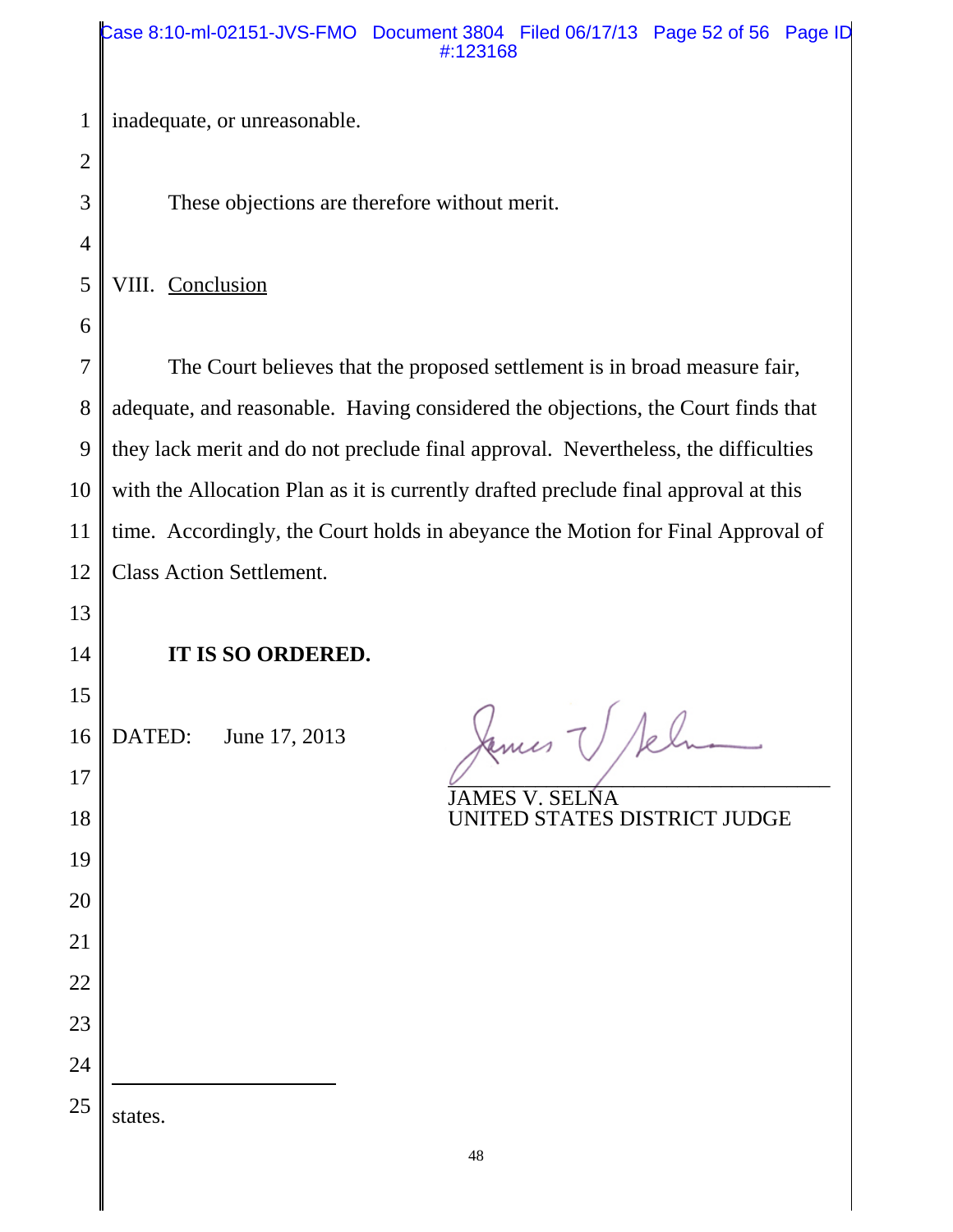Case 8:10-ml-02151-JVS-FMO Document 3804 Filed 06/17/13 Page 53 of 56 Page ID #:123169

#### **ATTACHMENT A: TABLE OF OBJECTORS**

#### **IN RE: TOYOTA MOTOR CORP. UNINTENDED ACCELERATION MARKETING, SALES PRACTICES, AND PRODUCTS LIABILITY LITIGATION**  This Document Relates to:

**Case No. 8:10ML2151 JVS (FMOx)** 

**Copies of the Objections Referenced Below Appear on the MDL Docket at Docket Nos. 3722-1 to 3722-13, 3743 & 3788-3790. \_\_\_** 

ALL ECONOMIC LOSS ACTIONS

| No.             | <b>Objector</b>               | Model/              |
|-----------------|-------------------------------|---------------------|
|                 |                               | Year                |
| 1               | Abrazado, Charmain            | 2007 Scion TC       |
| $\frac{2}{3}$   | Anderson, Randy               | 2007 FJ Cruiser     |
|                 | Ashcom, Timothy               | $2009$ Scion $xB$   |
| $\overline{4}$  | Baker, Carolyn A.             | 2007 Sequoia        |
|                 |                               |                     |
|                 |                               |                     |
| $\overline{5}$  | Bandas, Robert                | 2007 FJ Cruiser     |
| $\overline{6}$  | Boles, Angela                 | 2010 Camry          |
|                 | Harris, Wayne                 | 2005 Tacoma         |
|                 | Rainwater, Julie              | 2008 Tundra         |
| 7               | Barretta, Lucy                | 2009 & 2010 Corolla |
| $\overline{8}$  | Berkely, Joy                  | 2010 RAV4           |
|                 | Moroz, Lisa                   |                     |
| 9               | Bernstein, Jerome (Estate of) | 2010 Corolla        |
| $\overline{10}$ | Blake, Cindy                  | 2002 4Runner        |
| $\overline{11}$ | Blake, Donna                  | 2002 Camry          |
| 12              | Bouganim, Hara Ann            | 2002 Prius          |
| 13              | Cakarcan-Sbabo, Gamze         | 2005 Corolla        |
| $\overline{14}$ | Campos, Manuel & Yenisei      | 2006 Camry          |
| $\overline{15}$ | <b>Falls Auto Gallery</b>     | 15 vehicles         |
|                 | <b>Tracy Sivillo</b>          |                     |
| 16              | Carpenter, Darrel L.          | 2005 Tacoma         |
| $\overline{17}$ | Clinch, Peter                 | 2007 FJ Cruiser     |
| 18              | Ranieri, Ameila               | 2007 Lexus ES350    |
|                 | Huang, Housan                 | 2005 Camry          |
| 19              | Colburn, Debora               | 2009 Tacoma         |
| $\overline{20}$ | Compton, Louis Robert         | 2006 Camry          |
| 21              | Cooper, Robert                | 2009 Corolla        |
| 22              | Copeland, Christi             | 2004 4Runner        |
| 23              | Daniel, James                 | 2009 Prius          |
| 24              | Dannemiller, Barbara          | 2006 Tundra         |
| 25              | Davis, Sidney                 | 2002 Camry          |
| $\overline{26}$ | Ducote, Dan                   | 2010 Sequoia        |
| 27              | Egge, Brian                   | $2008$ Prius        |
| 28              | Evans, John                   | 2000 Tundra         |
| $\overline{29}$ | Everitt, Deborah              | $2005$ Prius        |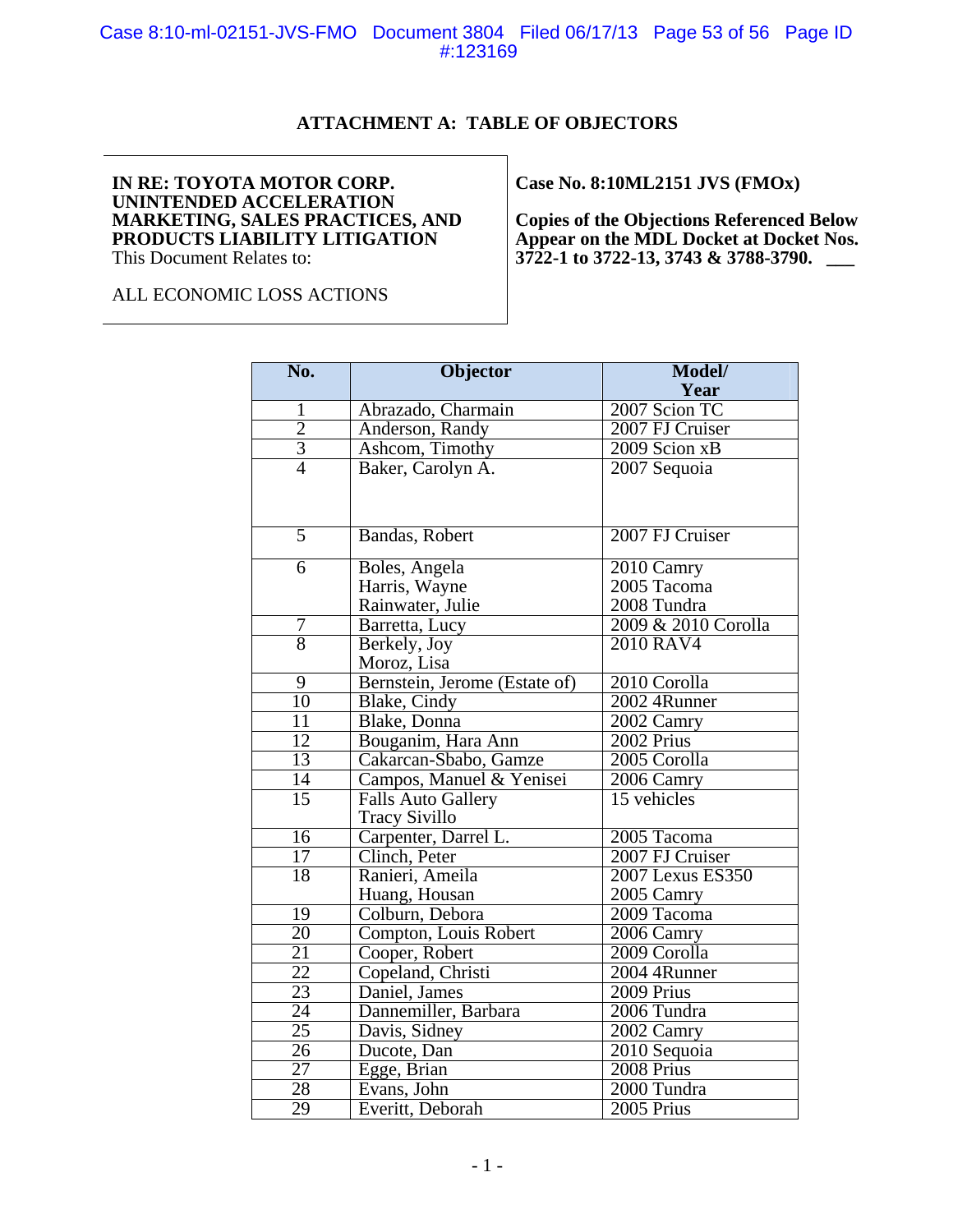#### Case 8:10-ml-02151-JVS-FMO Document 3804 Filed 06/17/13 Page 54 of 56 Page ID #:123170

| No.                  | Objector                         | Model/                  |
|----------------------|----------------------------------|-------------------------|
|                      |                                  | Year                    |
| $\overline{30}$      | Ezenwa, Austin                   | 2006 4Runner            |
| $\overline{31}$      | Gelber, David                    | 2006 Prius              |
| 32                   | Gerwer, Alex                     | 2005 Prius              |
| 33                   | Gibson, Dennis                   | 2006 Lexus GX           |
|                      | Cozby, Laura                     | 2010 Lexus RX           |
|                      |                                  | 2007 Lexus RX           |
| 34                   | Gikas, Olga                      | 2007 Camry Hybrid       |
| $\overline{35}$      | Goodrow, Rita                    | $\overline{20}10$ Prius |
| 36                   | Green Taxi                       | $2006$ Prius            |
| 37                   | Howard, Nantawan                 | 2009 Lexus IS250C       |
| $\overline{38}$      | Jackson, Donald & Debra          | 2004 Camry Solara       |
|                      |                                  | 2007 Camry Solara       |
| 39                   | Joseph, Joy Karotukunl           | 2009 Camry              |
| 40                   | Juan, Victorino                  | 2010 Camry              |
| $\overline{41}$      | Ledbetter, Kennon & Kim          | <b>Not</b>              |
|                      | Trinity, AL                      | identified              |
| $\overline{42}$      | Lombardi, Anthony                | <b>Un-named Lexus</b>   |
| 43                   | Lowe, Janette R.                 | 2010 Yaris              |
| $\overline{44}$      | Mehdiratta, Sharda               | Lexus ES-300            |
| $\overline{45}$      | Murray, Donna                    | $2005$ Camry            |
| $\overline{46}$      | Neumann, Erich                   | 2008 FJ Cruiser         |
| 47                   | Parnell, Carolyn                 | 2002 Camry              |
| 48                   | Carpenter, David                 | 2002 Camry              |
|                      | Tyler, Vondell                   | 2006 Avalon             |
|                      | Piazza, Jill                     | 2010 Lexus ES 350       |
|                      | Piazza, Betty                    | 2002 Lexus ES300        |
|                      | Piazza, Stephen                  | 2003 Corolla            |
|                      |                                  | 2010 Corolla            |
|                      |                                  | 2002 Tundra             |
| 49                   | Pepski, Jeffrey                  | Lexus ES350             |
| $\frac{50}{51}$      | Rodman, Scott                    | 2003 Lexus ES 300       |
|                      | Rollins, David                   | 2009 Prius and prior    |
| Baton Rouge, LA      |                                  | 2005 Prius              |
| $\overline{52}$      | Saba, Robyn & Charles            | 2008 Avalon             |
| $\overline{53}$      | Senatore, Henry & Eileen         | Unstated                |
| $\overline{54}$      | $\overline{\text{Smith}}$ , Ruby | $2005$ Avalon           |
| 55                   | Snyder, Roger                    | 2006 Prius              |
|                      | Weeks, Linton Stone              | 2007 Avalon             |
|                      |                                  | 2007 Prius              |
|                      |                                  | 2010 Prius              |
| 56                   | Thomas, Ann                      | 2002 Lexus LS           |
| 57                   | Trump, Stephen                   | 2008 Tacoma             |
| 58                   | Walter, Andrew                   | 2009 RAV4               |
| 59                   | Waltman, Lora Louise             | 2009 RAV4               |
| 60                   | Wenzel, Donald & Mary Ann        | 2005 Camry              |
| 61                   | Williams, Pamela                 | Lexus ES350             |
| 62                   | Nelson, Isaiah                   | 2008 Camry              |
| 63<br>Tuzzo, Michael |                                  | 2006 Avalon             |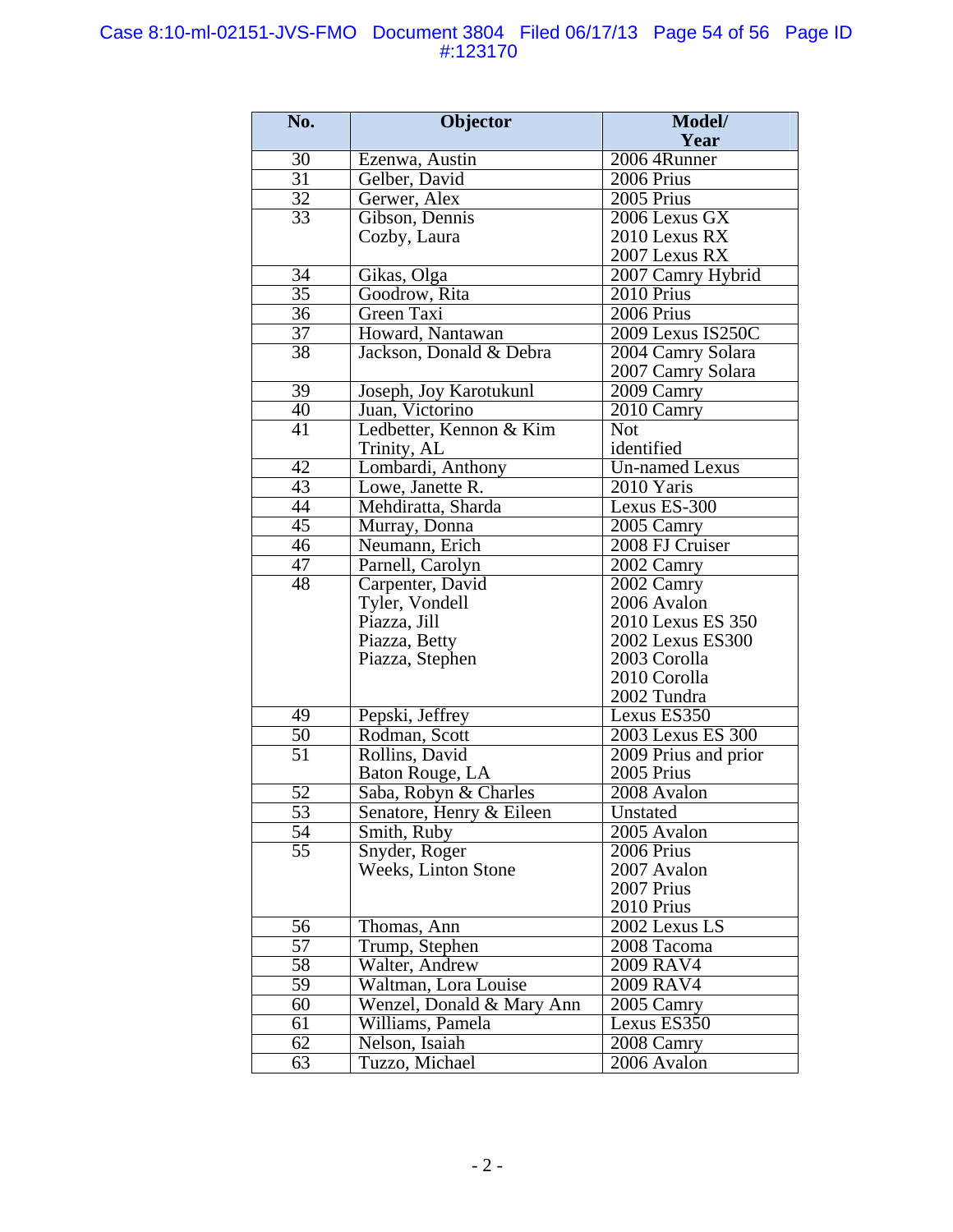#### Case 8:10-ml-02151-JVS-FMO Document 3804 Filed 06/17/13 Page 55 of 56 Page ID #:123171

| No.             | Objector                  | Model/             |
|-----------------|---------------------------|--------------------|
|                 |                           | Year               |
| 64              | Roberts, Eileen           | 2008 Solara        |
|                 | Patel, Jagubhai           | 2006 Sienna        |
|                 | Collins, Candice          | 2005 Scion TC      |
| 65              | Guerriero, Gary & Rebecca | 2008 Scion XB      |
| 66              | Howell, Brenda            | 2005 Camry         |
|                 | Morrison, Clarence        | 2005 Prius         |
| 67              | Serafino, Victor          | 2008 Lexus ES350   |
| 68              | Leonard, Lorraine         | 2004 Camry         |
| 69              | Richter, Susan            | 2005 Camry         |
| 70              | Pattaniak, Ladukesh       | 2008 Lexus LS      |
| 71              | Murrell, Sheila           | 2005 Camry         |
| $\overline{72}$ | Cirillo, Patricia         | 2003 Camry         |
| 73              | Gilland Roby, Erin        | $2005$ Prius       |
| 74              | Ray, Chaitali             | 2005 Corolla       |
| 75              | Lin T. Ly                 | 2007 Scion         |
|                 | Margaret Strohlein        | 2005 Camry         |
| 76              | Mingduan Lin              | 2009 Corolla       |
| 77              | Diane Krock               | 2007 Camry         |
| (Docket         |                           |                    |
| No. 3742)       |                           |                    |
| 3788            | Melinda and Kurt Wieland  | 2005 Toyota Sienna |
| 3789            | Daniel J. Wood            | 2004 Camry         |
| 3790            | William McCarter          | 2009 Scion TC      |